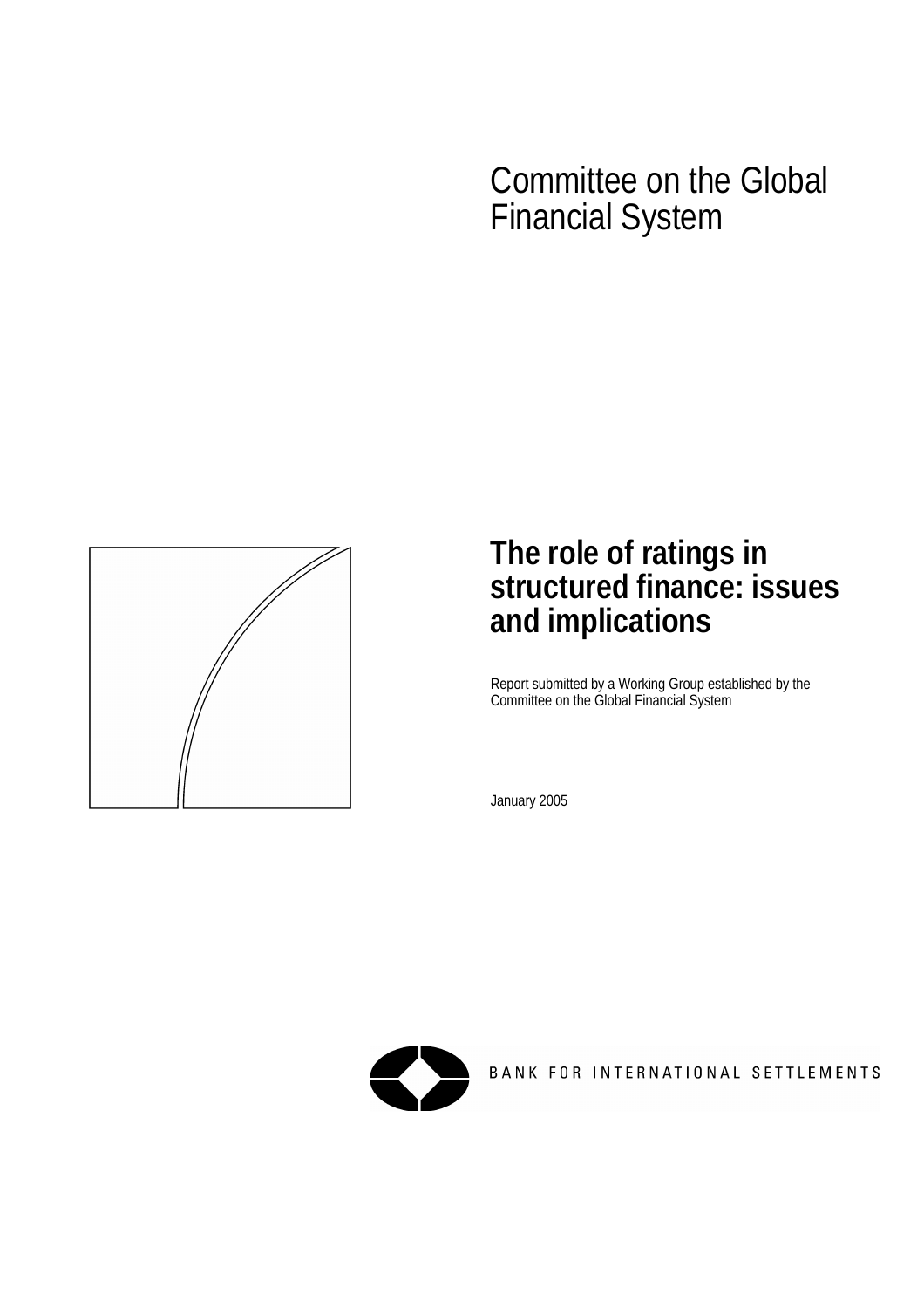Copies of publications are available from:

Bank for International Settlements Press & Communications CH-4002 Basel, Switzerland

E-mail: [publications@bis.org](mailto:publications@bis.org) 

Fax: +41 61 280 9100 and +41 61 280 8100

This publication is available on the BIS website ([www.bis.org\)](http://www.bis.org/).

© *Bank for International Settlements 2005. All rights reserved. Brief excerpts may be reproduced or translated provided the source is cited.* 

ISBN 92-9131-676-8 (print) ISBN 92-9197-676-8 (online)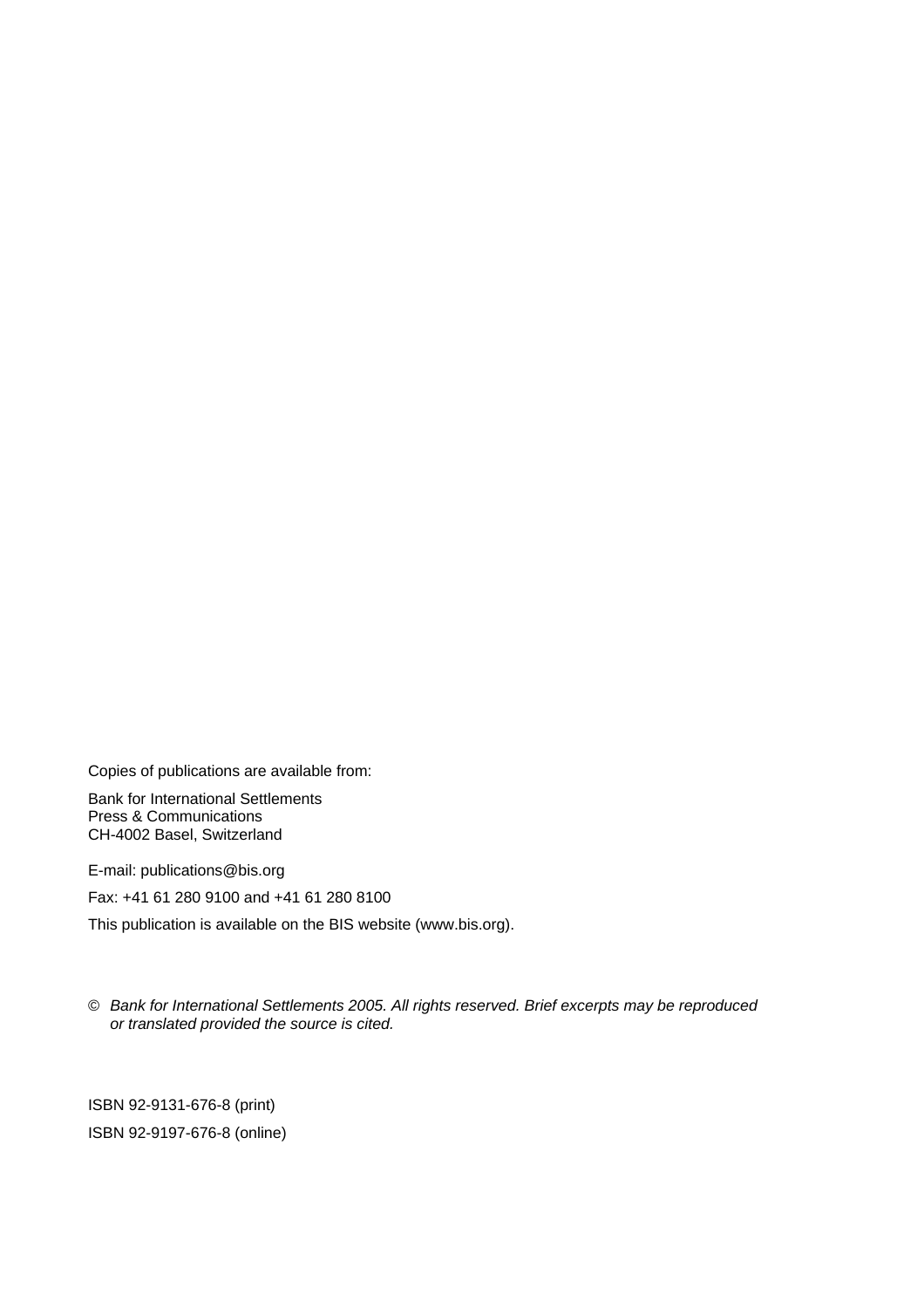# **Contents**

| 1. |     |                                                                       |  |  |  |
|----|-----|-----------------------------------------------------------------------|--|--|--|
| 2. |     |                                                                       |  |  |  |
|    | 2.1 |                                                                       |  |  |  |
|    | 2.2 |                                                                       |  |  |  |
|    | 2.3 |                                                                       |  |  |  |
|    | 2.4 |                                                                       |  |  |  |
|    | 2.5 | Complexity and risk properties of structured finance instruments11    |  |  |  |
|    | 2.6 |                                                                       |  |  |  |
| 3. |     |                                                                       |  |  |  |
|    | 3.1 | Structured finance versus traditional ratings: nature and process  14 |  |  |  |
|    | 3.2 |                                                                       |  |  |  |
|    |     |                                                                       |  |  |  |
|    |     |                                                                       |  |  |  |
|    |     |                                                                       |  |  |  |
| 4. |     |                                                                       |  |  |  |
|    | 4.1 |                                                                       |  |  |  |
|    | 4.2 |                                                                       |  |  |  |
|    | 4.3 |                                                                       |  |  |  |
| 5. |     |                                                                       |  |  |  |
|    | 5.1 |                                                                       |  |  |  |
|    |     |                                                                       |  |  |  |
|    |     |                                                                       |  |  |  |
|    | 5.2 |                                                                       |  |  |  |
|    |     |                                                                       |  |  |  |
|    |     |                                                                       |  |  |  |
| 6. |     |                                                                       |  |  |  |
|    | 6.1 |                                                                       |  |  |  |
|    |     |                                                                       |  |  |  |
|    |     |                                                                       |  |  |  |
|    |     |                                                                       |  |  |  |
|    | 6.2 | Implications for central banks, regulators and market participants 31 |  |  |  |
|    |     |                                                                       |  |  |  |
|    |     |                                                                       |  |  |  |
|    |     |                                                                       |  |  |  |
| 7. |     |                                                                       |  |  |  |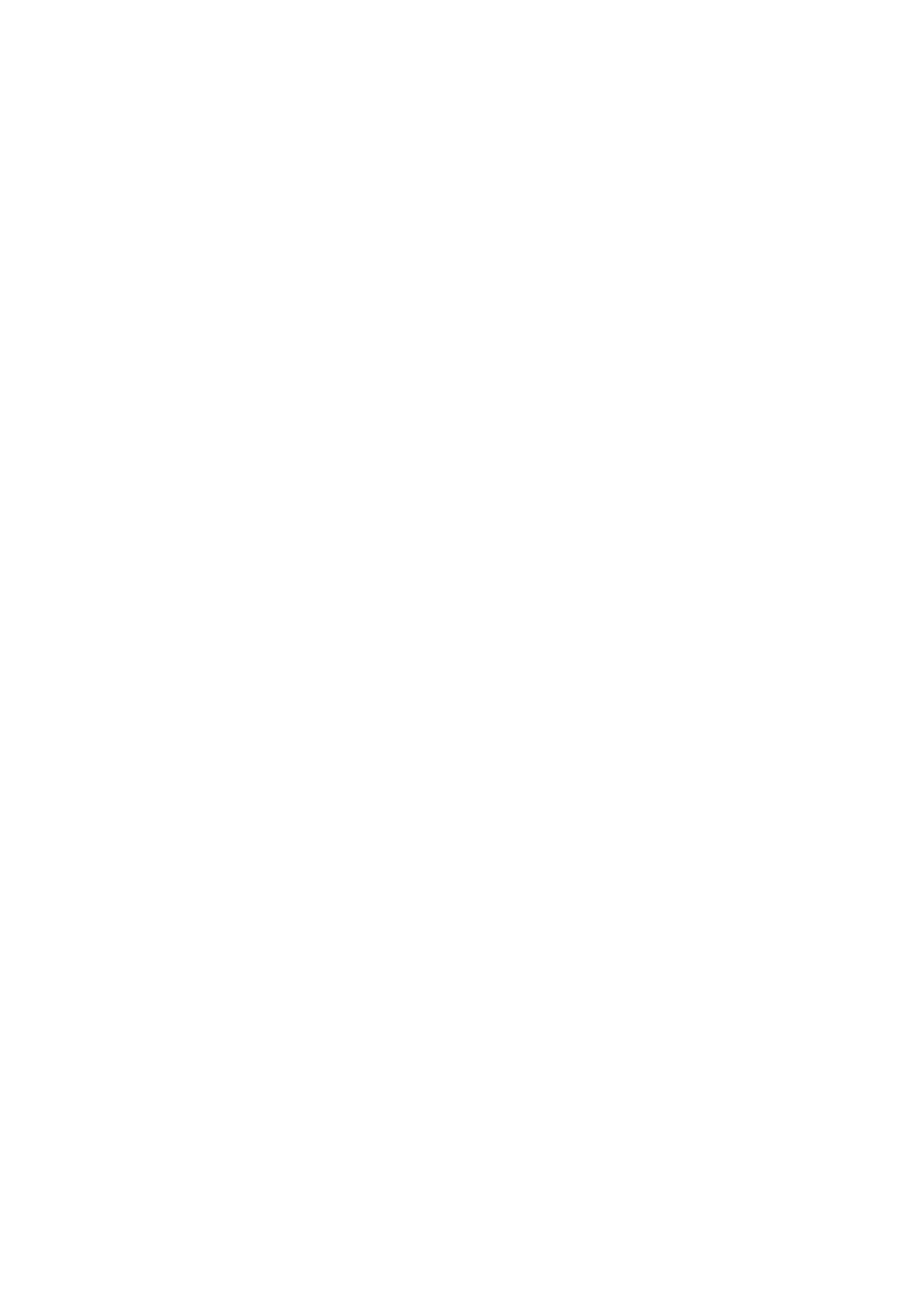# **Executive summary**

Structured finance, which involves the pooling of assets and the subsequent sale to investors of tranched claims on the cash flows backed by these pools, has become an important part of the financial system. Issuance volumes have grown steadily over recent years and the dynamics of market development, together with the benefits afforded to issuers and investors, suggest that growth is likely to continue. Given this and the prominent role played by the rating agencies in structured finance markets, the *Committee on the Global Financial System* established a *Working Group on the Role of Ratings in Structured Finance* to explore the rapidly evolving markets for these instruments.

This report documents the Group's main findings. It highlights several of the characteristics of structured products and the challenges arising for the rating agencies and other market participants. The remainder of the document is organised as follows. Section 2 sets out the broader background of structured finance markets, their structure, their development over time and the main drivers of activity. This is followed, in Section 3, by a discussion of the nature of structured finance ratings and of the methodologies applied by the major rating agencies in assigning these ratings. Section 4 evaluates the role of ratings - and rating agencies - in structured finance. Section 5 discusses some of the concerns that have been expressed regarding this role. Section 6 offers a set of implications.

#### **What is structured finance?**

Structured finance instruments can be defined through three key characteristics: (1) *pooling* of assets (either cash-based or synthetically created); (2) *tranching* of liabilities that are backed by the asset pool (this property differentiates structured finance from traditional "pass-through" securitisations); (3) *de-linking* of the credit risk of the collateral asset pool from the credit risk of the originator, usually through use of a finite-lived, standalone special purpose vehicle (SPV). Forces driving financial intermediaries' issuance of structured finance instruments have included reduction of regulatory capital, access to new and cheaper sources of funding, and portfolio management. Investors' interest has been motivated by portfolio diversification and attractive risk-return profiles.

A key goal of the tranching process is to create at least one class of securities whose rating is higher than the average rating of the underlying collateral asset pool or to create rated securities from a pool of unrated assets. This is accomplished through the use of credit support specified within the transaction structure to create securities with different risk-return profiles. The equity/first-loss tranche absorbs initial losses, followed by mezzanine tranches which absorb some additional losses, again followed by more senior tranches. Thus, due to the credit support resulting from tranching, the most senior claims are expected to be insulated - except in particularly adverse circumstances - from default risk of the underlying asset pool through the absorption of losses by the more junior claims.

Tranching, in turn, contributes to both the *complexity* and risk properties of structured finance products. Beyond the challenges posed by estimation of the asset pool's loss distribution, tranching requires detailed, deal-specific documentation to ensure that the desired characteristics, such as the seniority ordering of the various tranches, will be delivered under all plausible scenarios. In addition, complexity may be further increased by the need to account for the involvement of asset managers and other third parties, whose own incentives to act in the interests of some investor classes at the expense of others may need to be balanced.

*Risk properties* are a related issue. Depending on their position in the seniority structure, tranches of structured finance instruments can be more leveraged than the portfolio of underlying assets: the more subordinated a given tranche, the greater the probability that the holder of that tranche will lose a significant portion of its investment. Losses to senior tranches, therefore, will be relatively rare, since, by construction, they should occur only with the very worst outcomes for the underlying portfolio.

The variety of possible risk profiles generated through tranching can lead to substantial differences among tranches, and between tranches and ordinary bond portfolios, in terms of the ex ante uncertainty about losses (ie unexpected loss, as reflected by the variance and higher moments of the loss distribution) and their timing, even when the two instruments have the same expected loss (mean). Subordinated tranches, for example, can lose their entire value if losses in the asset pool are severe enough. This would not occur with an exposure to a straight bond portfolio, assuming that recovery rates are positive. Subordinated tranches will thus have higher unexpected loss than a bond portfolio with the same expected loss or probability of default. Given that the latter criteria (expected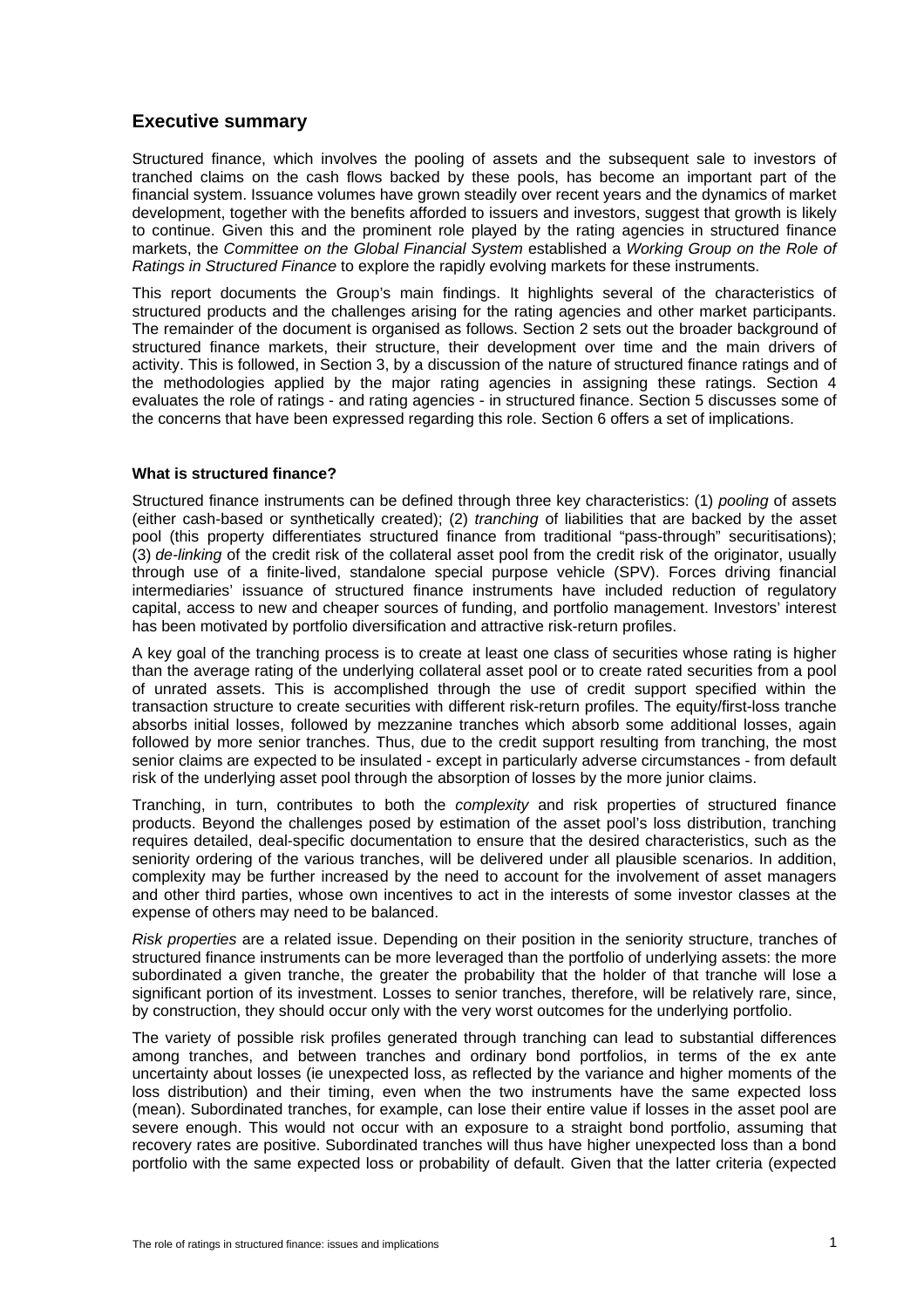loss or probability of default) represent the one-dimensional risk indicators embodied in credit ratings, structured finance tranches can be riskier than investments in bond portfolios with equal ratings.

## **Structured finance ratings**

From the beginning, structured finance has largely been a "rated" market. Issuers of structured instruments apparently wanted them to be rated according to scales that were identical to those for bonds, so that investors, some of whom were bound by the ratings-based constraints defined by their investment mandates, would be able and willing to purchase the new products.

As a result, structured finance ratings are now among the largest and fastest growing business segments for the three leading credit rating agencies and have developed into an important revenue source. Moody's annual report for 2003 documents that structured finance, at \$460 million, accounted for more than 40% of ratings revenues. Between 1996 and 2003, structured finance revenue grew at an annual compound rate of nearly 30%. Although separate public accounts for the other two major rating agencies are not available, the 2003 annual report of Fimalac SA, the parent company of Fitch Ratings, indicates that Fitch earned more than 50% of its revenues from rating structured finance transactions. Similarly, McGraw-Hill's public reports suggest that structured finance is of comparable importance for its Standard & Poor's division.

Much of the expertise involved in rating traditional debt carries over to structured finance. In both cases, the rating agencies aim to provide independent opinions about the credit risk embodied in debt instruments. What distinguishes the rating of structured finance transactions from the rating of traditional instruments is that the former requires the rating agencies to be involved in the deal's structuring process. This is because a tranche rating reflects a judgment about both the credit quality of the underlying collateral asset pool and the extent of credit support that must be provided through the transaction's structure in order for the tranche to receive the rating targeted by the deal's arrangers. Deal origination thus involves obtaining implicit structuring advice by the rating agencies, at least to the extent that arrangers use rating agency models to pre-structure deals and subsequently engage in an iterative dialogue with the agencies in order to finalise these structures. As a result, ratings of structured finance instruments have a decidedly *ex ante* character. This contrasts with traditional bond ratings, where pre-rating discussions between issuers and agencies play a more limited role.

# **Central bank interest**

Structured finance permits the bundling of the credit risks of a pool of assets and the unbundling of these risks (via tranching of liabilities) in innovative ways. As a result, credit risk is transformed, in that tranching generates exposures to different "slices" of an asset pool's loss distribution. This division of risks facilitates credit risk transfer, and can contribute to market completeness, potentially resulting in more efficient pricing and an improved dispersion of credit risk. Consequently, structured finance may enhance financial stability. Yet, the properties of structured finance instruments may also lead to situations where certain market participants hold positions that are riskier than they or their counterparties appreciate, thereby generating or magnifying unintended exposures to credit events. The market's reliance - to a greater or lesser extent - on ratings and the significant role the agencies play in the process of structuring these instruments may thus raise issues for financial stability, to be discussed below.

The central bank community has every reason to make sure that it fully grasps the functioning of structured finance markets and any financial stability implications that may arise from the use of these instruments. However, central bankers may also be interested in structured finance markets for other reasons. One of these is that, while advances in portfolio credit risk analysis have been important for the creation of structured finance markets, risk measurement methodologies are still evolving. Continuing development of these markets, therefore, has pushed forward the state of the art in modelling portfolio credit risk, for example with regard to the estimation and incorporation of default correlations among the obligors in collateral asset pools. This may be important in the context of Basel II and beyond, if market participants were to turn to structured finance markets to gauge the state of the art in portfolio credit risk modelling.

In addition, much like implied volatilities derived from option prices, information extracted from the prices of structured finance tranches and related instruments may offer interesting insights in the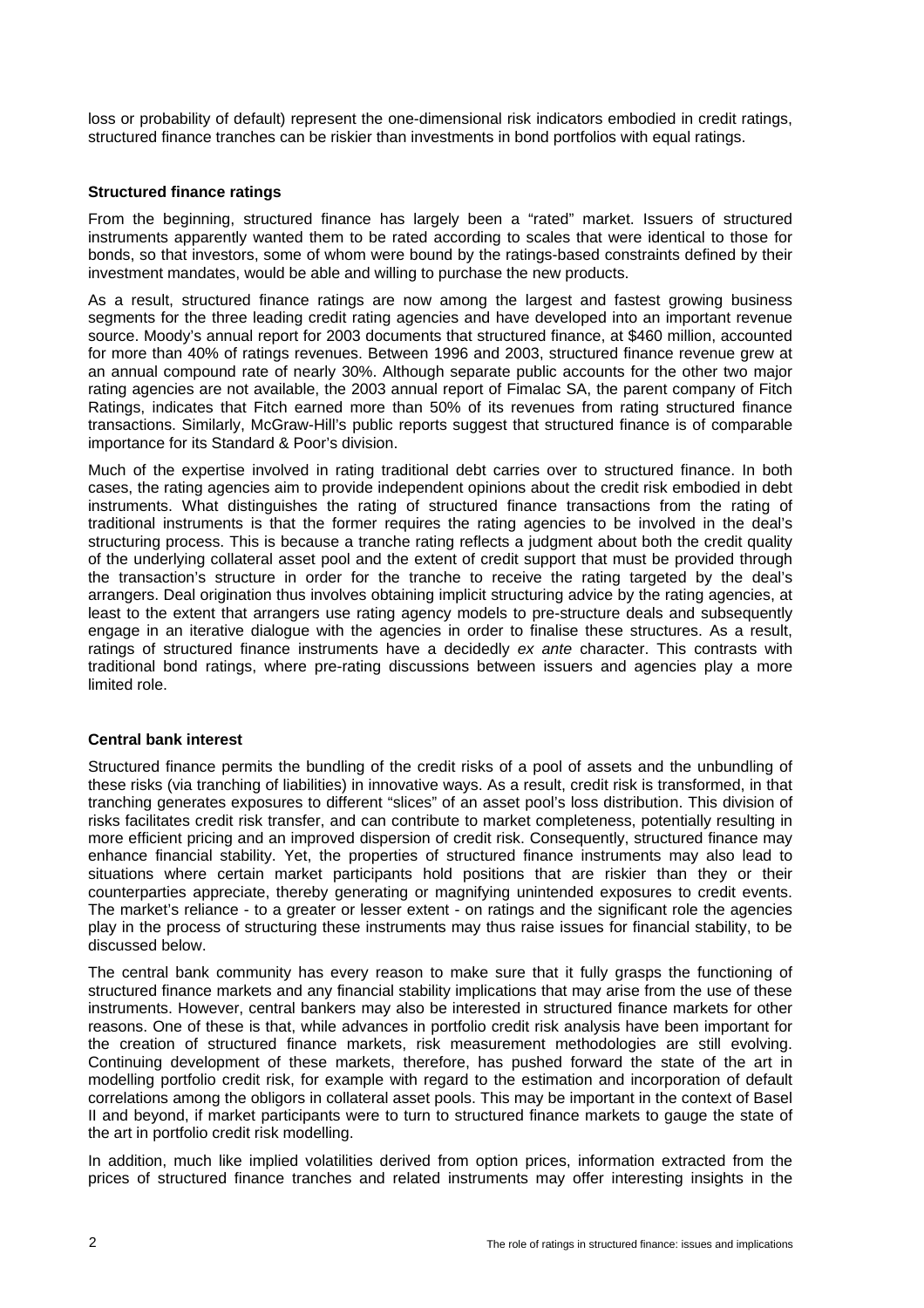context of central banks' ongoing market monitoring efforts. For example, due to the introduction of tranched products on the basis of credit default swap (CDS) indices, the prices of these products can now serve as the basis for inferences about market participants' views on the magnitude of firm-specific relative to systematic risk factors, ie the business cycle.

## **Key findings**

Rating agencies play a key role in structured finance markets. As in other financial markets, the agencies act as providers of third-party opinions about the riskiness of debt instruments, ie as "delegated monitors", thus helping to overcome asymmetric information problems and improving efficiency and transparency. Yet, the rating agencies' activities have the potential of being particularly significant in situations where investors face relatively high costs in assessing the structure and risk profile of a given instrument - that is, in structured finance.

Complexity of structured finance instruments - which arises from the pooling and tranching of assets and from the involvement of third parties - may help to explain the particular role played by ratings in these markets. The rating agencies not only provide credit assessments of the underlying collateral asset pools. They also provide information on, and are involved in designing, the structural specifics of these securities. This is what sets structured finance apart from traditional credit ratings. Through their involvement in these markets, the rating agencies have thus contributed to developing accepted standards for markets that, by definition, had few prior standards.

Despite this "value added" by the rating agencies, market participants, in using ratings, need to be aware of their limitations. This applies, in particular, to structured finance and the fact that the one-dimensional nature of credit ratings based on expected loss or probability of default is not an adequate metric to fully gauge the riskiness of these instruments. This needs to be understood by market participants.

Interviews with large institutional investors in structured finance instruments suggest that they do not rely on ratings as the sole source of information for their investment decisions, which limits the potential for misunderstood risk exposures. Indeed, the relatively coarse filter a summary rating provides is seen, by some, as an opportunity to trade finer distinctions of risk within a given rating band. Nevertheless, rating agency "approval" still appears to determine the marketability of a given structure to a wider market. A potential downside of such an arrangement is the possibility that rating agency involvement and the oligopolistic structure of the ratings industry may hamper innovation. The Working Group, however, found no support for such a hypothesis. On the contrary, the weight of evidence supports the proposition that the agencies have responded flexibly to demands for ratings of innovative structures and to pressures for continuing improvements in their methodologies for rating existing ones.

Similarly, the Working Group believes that potential conflicts of interest in structured finance are not materially different from the issuer fee-induced conflicts, if any, that might exist in other parts of the ratings business. On this basis, it is the Group's assessment that the complexity of managing these conflicts is not affected by the agencies' involvement in rating structured finance instruments. However, to the extent that truly separate advisory services provided by the rating agencies in other business lines were to develop into an important revenue source in the future, the question of advisory fee-related conflicts of interest potentially originating in those business areas could well affect the complexity of managing conflicts of interest going forward.

Nevertheless, important challenges remain. The Working Group believes that risks associated with structured products may not have been fully grasped by some investors. Similarly, with consensus on "best practice" regarding the modelling of portfolio credit risk still lacking, "model risk" in instruments such as collateralised debt obligations (CDOs) is an issue for even the most sophisticated market participants. Use of structured finance instruments, together with the occurrence of worst case scenarios relating to mispriced or mismanaged exposures, might thus lead to situations in which extreme market events could have unanticipated systemic consequences. Given these issues and the fact that structured finance markets are still largely untested, continued growth in structured finance activity warrants ongoing central bank awareness.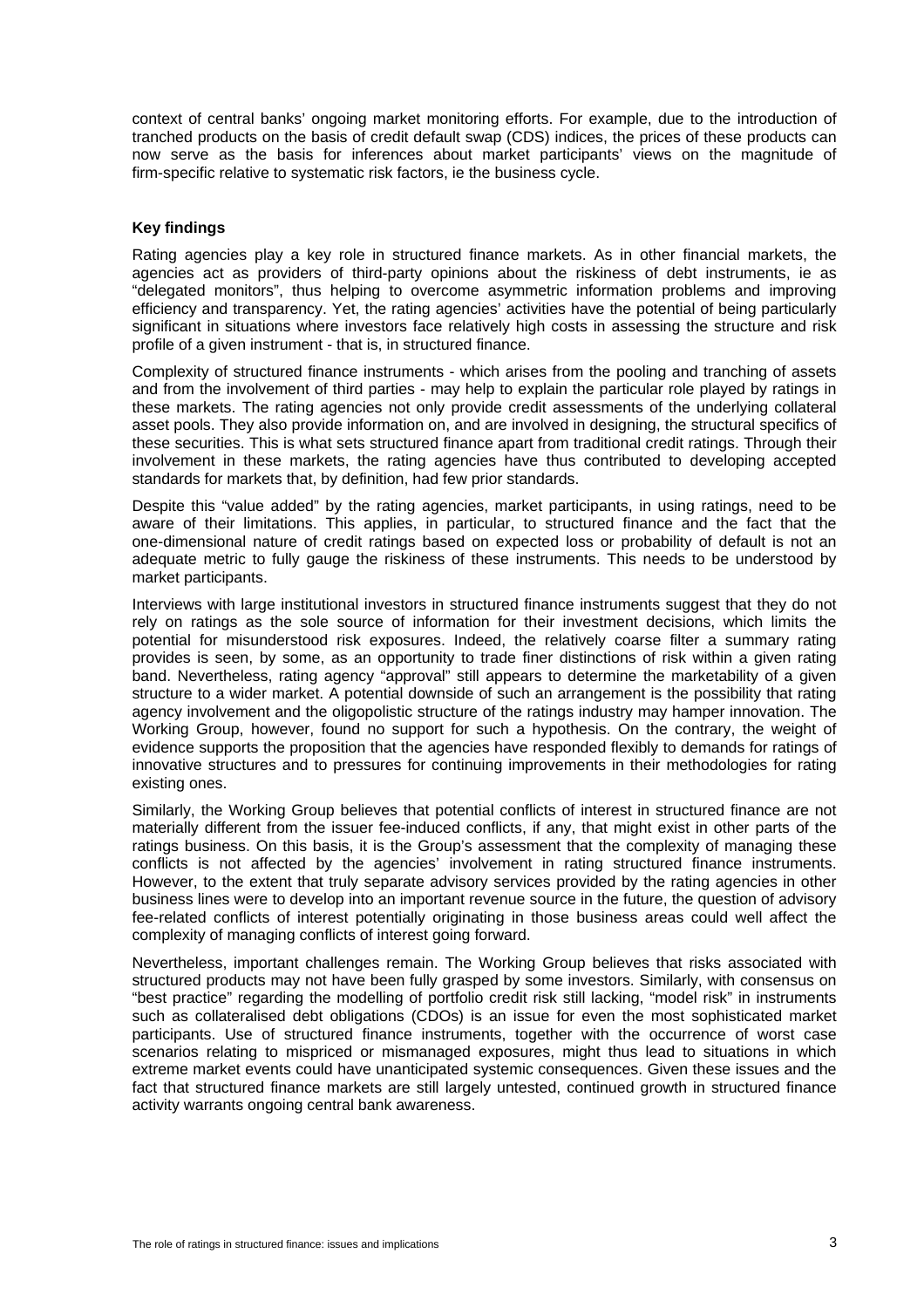# **1. Introduction**

In May 2003, the *Committee on the Global Financial System (CGFS)* decided to establish a *Working Group on Ratings in Structured Finance* to explore the role of rating agencies in the rapidly evolving markets for structured finance instruments. To facilitate a better understanding of this role and of structured finance markets more broadly, the Working Group was mandated to identify and explain methodological differences that exist between the rating of structured finance instruments and more traditional credit products, and to explore the various methodological and organisational challenges involved in rating structured finance products.

This report documents the Working Group's findings, complementing earlier work by the CGFS and other official forums, such as CGFS (2003) and Joint Forum (2004b). It highlights several of the characteristics of structured products, challenges arising for the rating agencies and other market participants, and implications for central banks and investors. The report is based on the Group's discussions, written contributions by Group members on a number of technical topics, and series of interviews with rating agency officials and other participants in the structured finance markets.<sup>1</sup>

# **2. Structured finance markets: structure and development**

# **2.1 Key characteristics of structured finance**

Structured finance can be defined as a form of financial intermediation, based upon securitisation technology. It involves the pooling of assets and the subsequent sale to investors of claims on the cash flows backed by these pools. Typically, several classes (or "tranches") of securities are issued, each with distinct risk-return profiles. In addition, the underlying collateral asset pool is usually legally separated from the balance sheet of the transaction's originator. Assets in the collateral pool can range from cash instruments (eg residential mortgages, credit card receivables, loans and bonds) to synthetic exposures, such as credit default swaps (CDSs). Depending on the nature of these assets, pools may contain large numbers of relatively homogeneous individual holdings (eg several tens of thousands of consumer loans) or may be made up of rather heterogeneous exposures to a limited number of obligors (ie some 50-150 in the case of CDOs). (See Figure 1 for an overview of how structured finance fits into the ABS universe of instruments.)

A key goal of the tranching process is to create at least one class of securities whose rating is higher than the average rating of the underlying collateral pool or to create rated securities from a pool of unrated assets. This is accomplished through the use of credit support (enhancement), such as prioritisation of payments to the different tranches. The equity/first-loss tranche absorbs initial losses, followed by a mezzanine tranche which absorbs some additional losses, again followed by more senior tranches. Thus, the most senior claims are insulated from default risk of the underlying asset pool to the extent that the more junior tranches absorb credit losses. (The "slicing" of the pool loss distribution achieved by tranching is described in more detail in Section 3.2 below.)<sup>2</sup>

<sup>1</sup> The Working Group was chaired by Peter Praet (National Bank of Belgium) and involved members from 16 CGFSparticipating central banks and the BIS. The Group's mandate is reproduced as Appendix 1 of this report; summaries of the interviews conducted by Group members are annexed as Appendices 2 and 3.

<sup>2</sup> In what follows, while much of the Working Group's findings will similarly apply to other financial instruments, the analysis will focus on "rated term products for indirect (SPV-based), tranched portfolio credit risk transfer", ie different types of *assetbacked securities* (ABSs), including *commercial* and *residential mortgage-backed securities* (CMBSs, RMBSs) and *collateralised debt obligations* (CDOs). In these transactions, interest rate and currency risks are usually hedged out. This definition excludes *asset-backed commercial paper* (ABCP), due to their short-term financing nature, non-tranched traditional securitisations, and instruments such as *credit-linked notes* (CLNs), to the extent that these are not tranched or pool-based. The analysis also excludes so-called covered bonds (eg *Pfandbriefe*), due to their on-balance sheet nature, and securities issued by US housing finance agencies, as there is no credit risk transfer.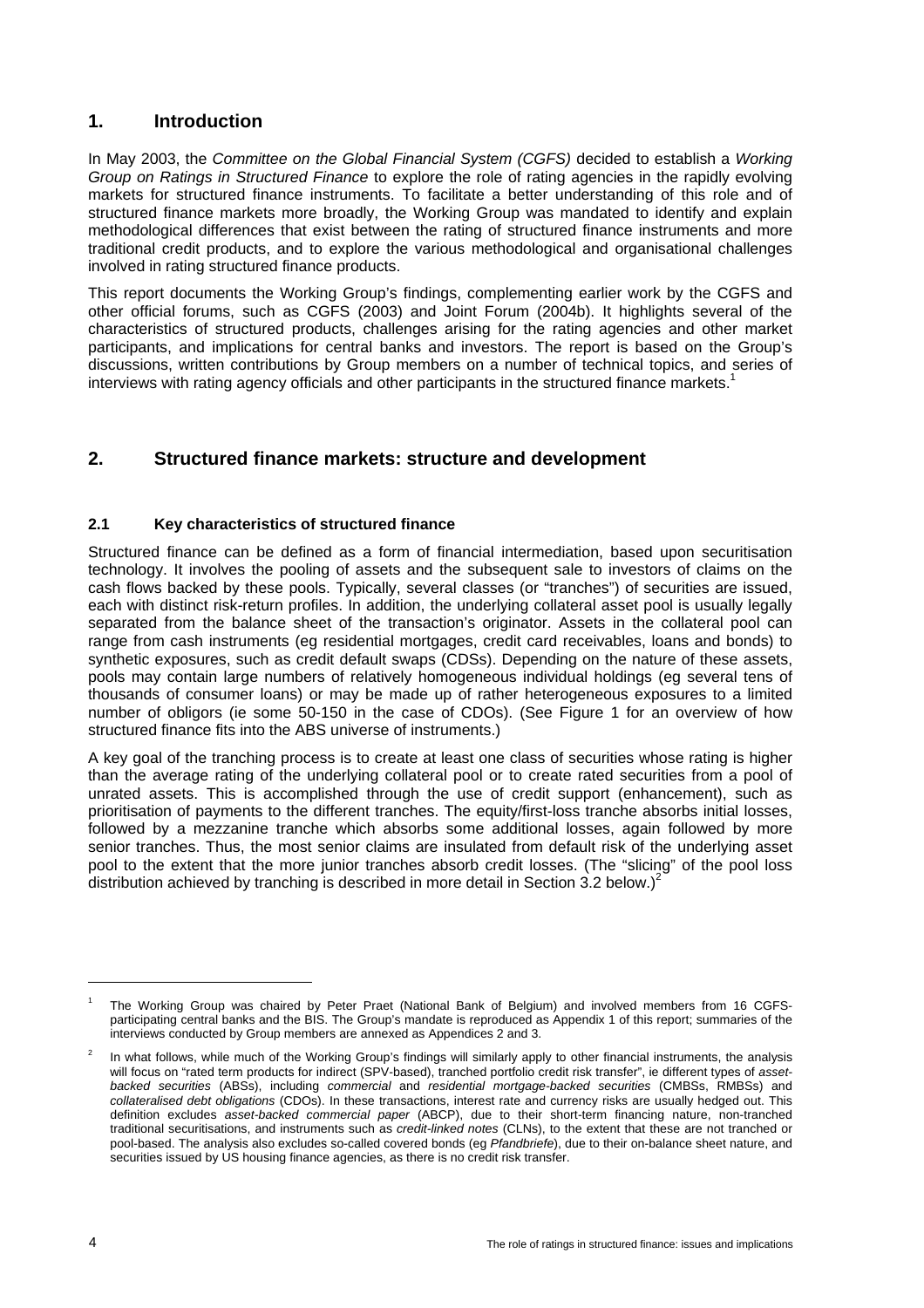#### Figure 1

### **Structured finance products: an overview**

#### Stylised overview of the range of structured finance products as part of the ABS universe



Source: Working Group.

Following this description, structured finance can be defined through three key characteristics:

- (1) *pooling* of assets (either cash-based or synthetically created);
- (2) *tranching* of liabilities that are backed by these collateral assets (this sets structured finance apart from traditional "pass-through" securitisations);
- (3) *de-linking* of the credit risk of the collateral pool from the credit risk of the originator, usually through use of a finite-lived, standalone financing vehicle (commonly referred to as a special purpose vehicle or SPV).

A key attribute of tranching is the ability to distribute cash flows received from the underlying asset pool to different investor groupings (according to factors such as riskiness, timing of payments, and fixed versus floating). As a result, tranching transforms the risk characteristics of the collateral pool into classes of securities with distinct, transaction-specific risk features.

# **2.2 Market participants and their roles**

A number of different participants are involved in structured finance markets (Figure 2). These include: the *arranger*, who sets up the structure, tranches the liabilities and markets the tranches; one or more *originators*, who either originate the underlying assets in the course of their regular business activities or source them in the open market; the *servicer*, who collects payments and may track pool performance; the *asset manager*, who - in managed transactions - may assemble the initial pool and subsequently trades in and out of collateral assets; the *trustee*, who oversees cash distributions to investors and monitors compliance with deal documentation; and, in certain deals, *financial guarantors* (eg the so-called monolines), who provide guarantees on principal and interest payments to, or sell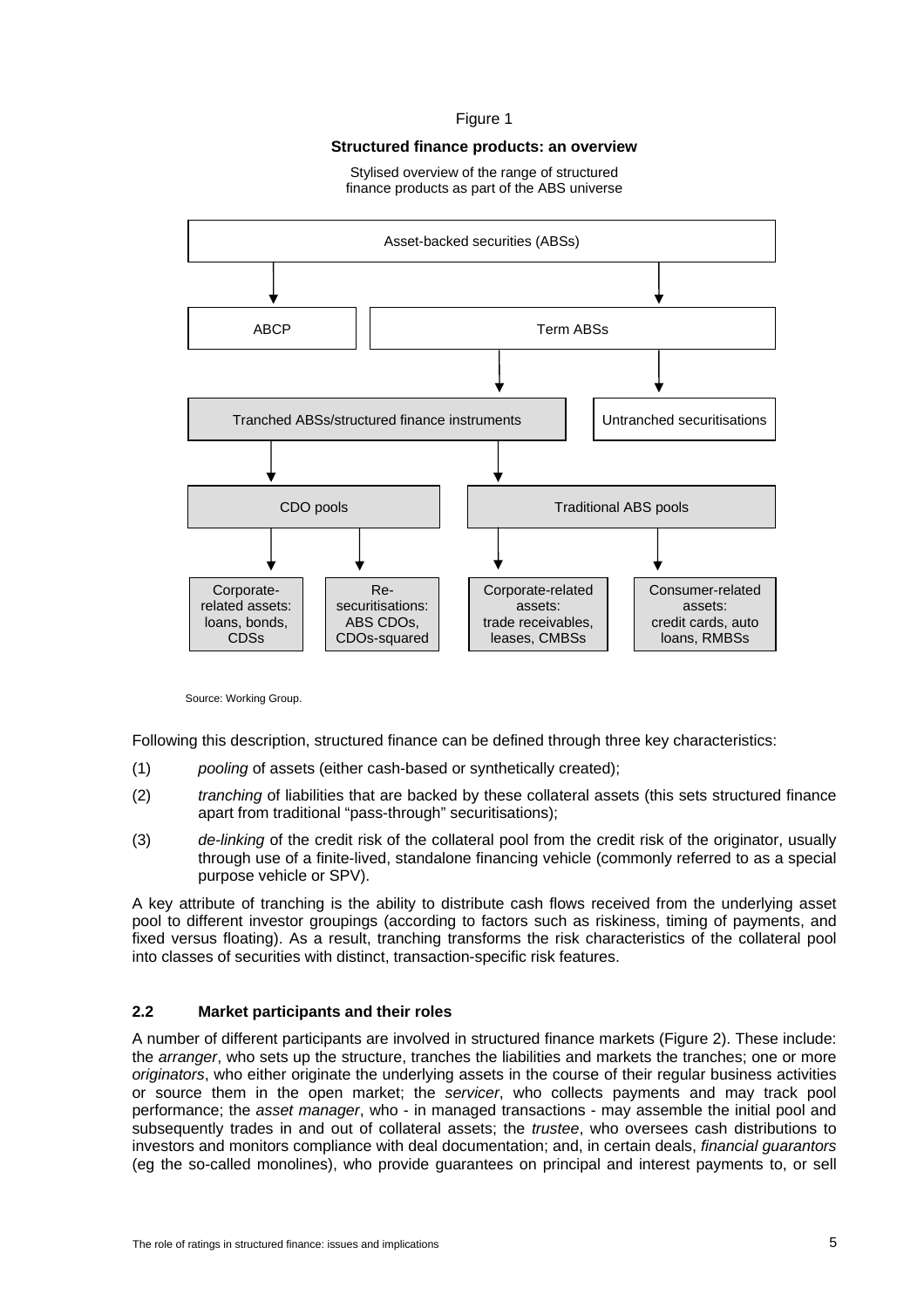credit default swaps on, particular tranches as part of their business model of underwriting high-grade credit risk.

In addition, given their tranched nature, structured finance transactions will also involve one or more *investors* (either institutions or individuals), who buy different tranches issued against the asset pool. Also, as most of these tranches will be rated, one or more *rating agencies* tend to be involved. As is noted below, the provision of a structured finance rating by a rating agency can help to mitigate asymmetric information problems arising in the creation of a structured finance instrument, for example in assessing the rules governing the prioritisation of cash flows to the tranches. The rating agencies also collect and assess information on the performance of the servicer and of other third parties involved in the transaction.



Stylised overview of the "players" involved in (funded)

Figure 2 **Structured finance: key market participants** 

Source: Working Group.

When structured finance instruments are made up of non-traded loans or similar claims, the originators tend to be banks or finance companies. When the collateral pool is made up of traded assets, the arranger is typically also the originator and is often an investment bank or the asset management arm of a financial conglomerate. The servicer, whose role is particularly important for instruments based on large, traditional ABS pools, is often the originating bank or a specialised institution. Asset managers are typically dedicated units within banks and other financial institutions or standalone asset management firms with prior experience managing fixed income assets. The role of trustee is usually assumed either by specialist legal firms or units within major financial institutions.

Investors differ across products and with regard to the seniority level of the tranches they invest in. Initially, demand for structured finance products was dominated by banks and dedicated ABS investors seeking exposure to new sectors, regions, or asset classes. Subsequently, insurance companies entered the market, initially at the more senior level. Later, owing in part to tightening spreads, they started to invest also at the mezzanine level of the larger, more granular asset pools and, to a lesser extent, CDOs. Although most of the investors interviewed by the Working Group indicated positive experience with structured finance investments and planned to maintain or expand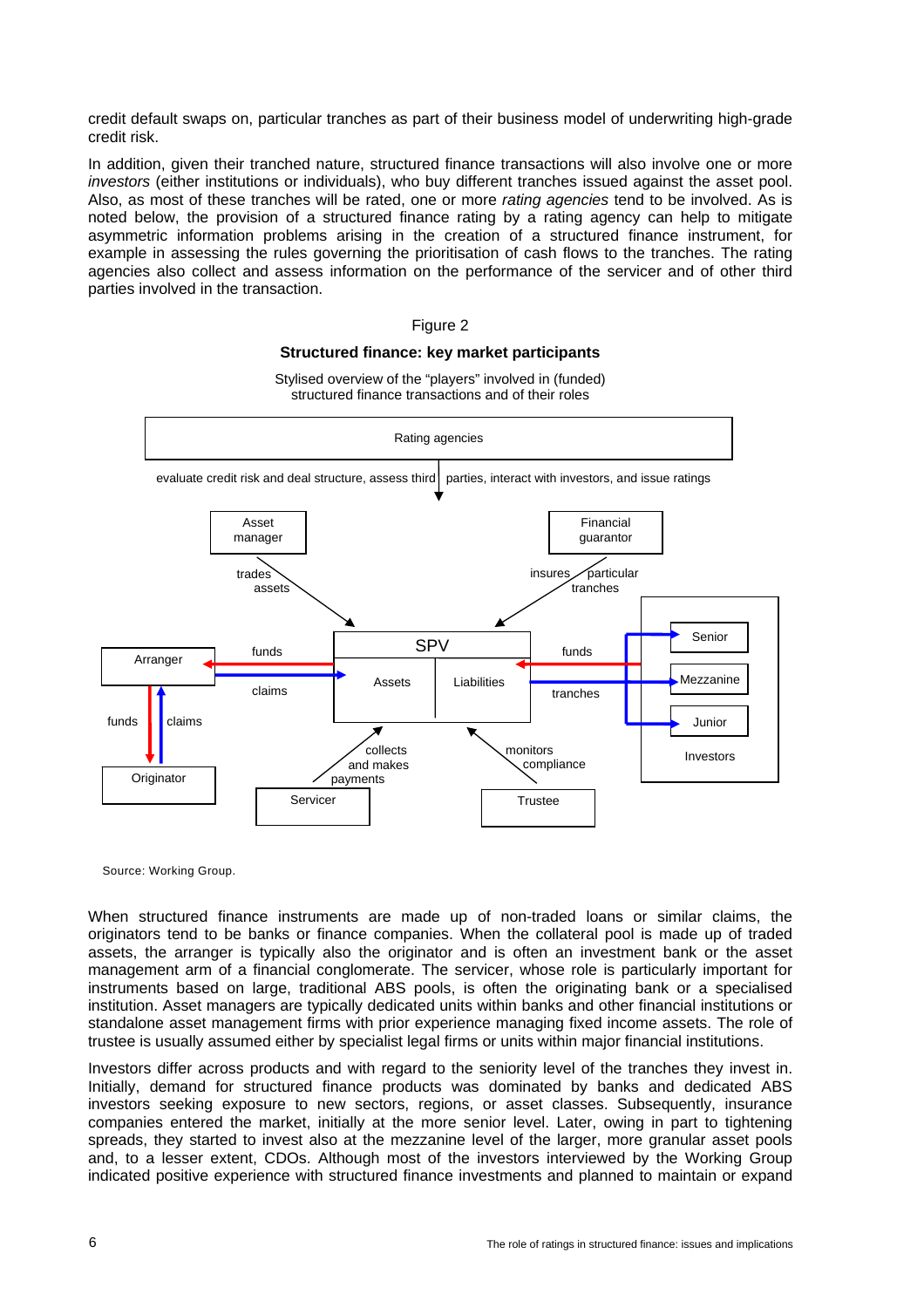their involvement in structured finance markets, industry surveys seem to suggest that the global insurance sector has withdrawn from CDOs in 2003-04, partially owing to losses sustained on earlier investments. Part of the resulting demand gap appears to have been filled by money managers and hedge funds, whose CDO-related activities are reported to have increased.<sup>3</sup>

# **2.3 Market size**

The structured finance market has grown rapidly in recent years. Estimates of market size tend to differ, depending on the data source, and consistent information across market segments has remained scarce, with reliable data on outstandings basically unavailable (see Box 1 for a more detailed description of data availability in structured finance markets).

### Box 1

#### **Data on structured finance**

No comprehensive and uniform source of data on the market for structured finance, either net flows or outstanding stocks, is currently available. However, there are several sources on new issuance, major investment banks and the rating agencies being the most important ones. Stock data are relatively sparse, although there are quarterly data on stocks of US collateralised mortgage obligations (CMOs) and three surveys of global credit derivatives outstanding, which also include some detail on (synthetic) structured products.

**Investment bank and rating agency data**: Information on the volume of issuance is provided by several of the large investment banks, drawing on a number of sources. The data typically cover the number of deals and the face value of funded issues.<sup>1</sup> Breakdowns are usually provided by region of issuance, type of deal or by collateral type (see Graphs 1 and 2 for estimates by JPMorgan Chase). In addition, the rating agencies provide quarterly data on the number and value of deals they rate.

**Survey data**: Annual surveys of the notional value of the stock outstanding of the credit derivatives market have been carried out by, among others, the *British Bankers Association (BBA)* and *Fitch Ratings*. The BBA asks respondents for estimates of the size of the market, while Fitch aggregate positions of respondents. The Fitch survey does not include hedge funds, which may account for 15-20% of the market. Also, with the focus being on credit derivatives, these surveys cover only part of the activity in structured finance markets more broadly. The latest *BBA survey* puts the notional value of the global market (including asset swaps) at end-2003 at \$3.6 trillion, with an expectation that the market would exceed \$5 trillion by end-2004. Of the end-2003 figure, 51% was accounted for by single-name credit default swaps (CDSs), while single- and multi-tranche synthetic CDOs accounted for 16%. The *Fitch Ratings survey* for end-2003 cites a figure of \$2.8 trillion notional of gross protection sold or \$3 trillion inclusive of cash-collateralised CDOs. The volume attributed to single-name CDSs (\$1.9 trillion) is comparable to that of the BBA survey. Fitch identified \$754 billion of portfolio products (including traded CDS indices), a rise of 50% from a year earlier. The Fitch survey also provides marked to market data: \$74 billion positions in the money (mainly attributable to sellers of protection) and \$54 billion out of the money (mainly recorded by buyers).<sup>2</sup>

Finally, *central banks*, coordinated by the BIS, currently conduct a semiannual survey of OTC derivatives. Arrangements are under consideration that would extend the coverage of these surveys to record the stock of credit default swaps (CDSs) at end-June and end-December at both notional and marked to market values. Coverage is expected to include CDSs referenced to both single- and multi-name instruments, broken down into reporting banks' outstanding positions sold to, or purchased from, broad groups of counterparties. Information would also be provided by type of reference entity and rating category and for certain maturity brackets.

\_\_\_\_\_\_\_\_\_\_\_\_\_\_\_\_\_\_\_\_\_\_\_\_\_\_\_\_\_\_\_\_\_

 $\overline{a}$ 

<sup>1</sup> Data will usually cover all cash CDOs and the funded portion of synthetic CDOs. (An unfunded structure uses portfolio credit default swaps exclusively to transfer the risk on the referenced entities to investors; partially funded structures typically issue notes to investors in the higher-risk tranches, while risk transfer on the low-risk senior and super-senior tranches is in the form of credit default swaps.)  $2 \text{ The distribution of gains and losses between sellers and buyers of protection appears}$ consistent with a decline in credit spreads from mid-2002. However, in aggregate, positions of sellers and buyers should be offsetting. Fitch suggests that the overall positive marked to market value could partly reflect unrecorded loss positions in the banking books of buyers of protection.

<sup>3</sup> See Appendix 2 as well as Fitch (2003, 2004), Standard & Poor's (2003) and Wolcott (2004).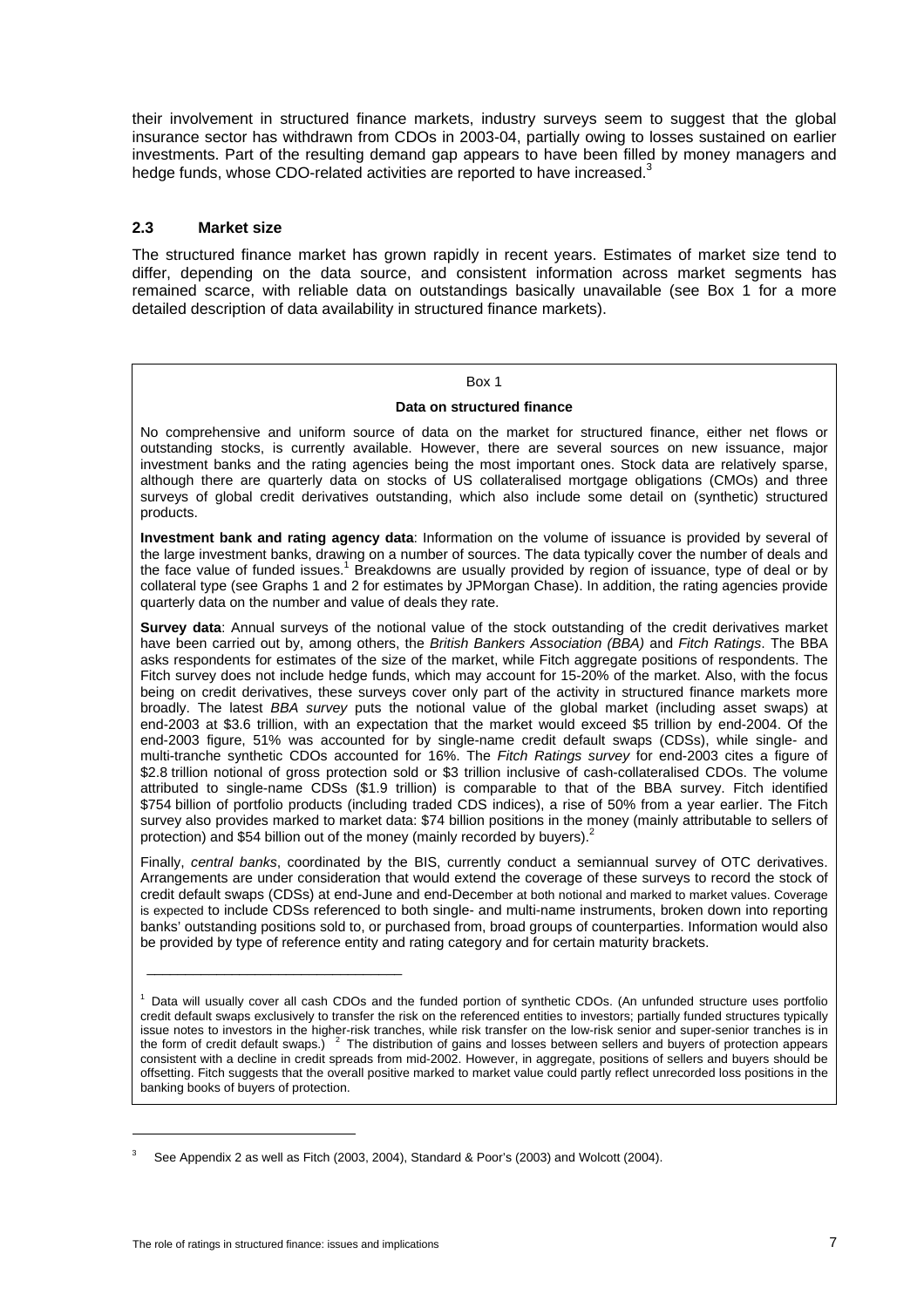Issuance activity data, however, are broadly comparable across data sources. Volumes reported by JP Morgan Chase suggest that global funded structured finance issuance expanded at a compound annual rate of roughly 20% between 1997 and 2003, from about \$280 billion to more than \$800 billion per annum. Once synthetic transactions, which tend to be un- or only partially funded, are included, global issuance is even higher, reaching some \$1.5 trillion in 2003.

While about half of this total is CDO issuance, synthetic CDO volumes tend to be inflated by the dealer convention of quoting certain transactions, so-called single-tranche deals, on the basis of their full capital structure, although only the mezzanine tranche is actually marketed (see the description of single-tranche products in Section 2.6 below). This, together with a changing composition of issuance volumes over time, suggests that time series of issuance data should be interpreted with caution.

Non-US issuance, which - for various reasons - has lagged US volumes in the past, has increased at a compound rate of more than 25% since 1997, reaching about 50% of global issuance volume in 2003. As a result, issuance volume, when compared to net issuance of European domestic and international bonds and notes, rose from roughly 20% in 1997 to more than 50% in 2003. Structured finance issuance in the United States, some \$750 billion in 2003, compares to about \$2.9 trillion of net issuance of debt securities. In Asia, the same ratio increased from almost zero to nearly 20% (see Graphs 1 and 2).







Sources: JPMorgan Chase; Working Group calculations.

# **2.4 Basic structured finance economics**

Among the above-mentioned characteristics of structured finance, tranching is the feature that most distinguishes structured finance products from traditional securitisations (pass-through instruments), as de-linking and pooling are common to both types of instruments. Yet, recognising the benefits associated with each of the three features of structured finance products helps to understand the situations in which structured finance markets are most likely to arise (ie in which structured finance instruments capture value) and the role that ratings play in these markets.<sup>4</sup>

<sup>4</sup> Mitchell (2004) reviews the theoretical finance literature with implications for structured finance markets.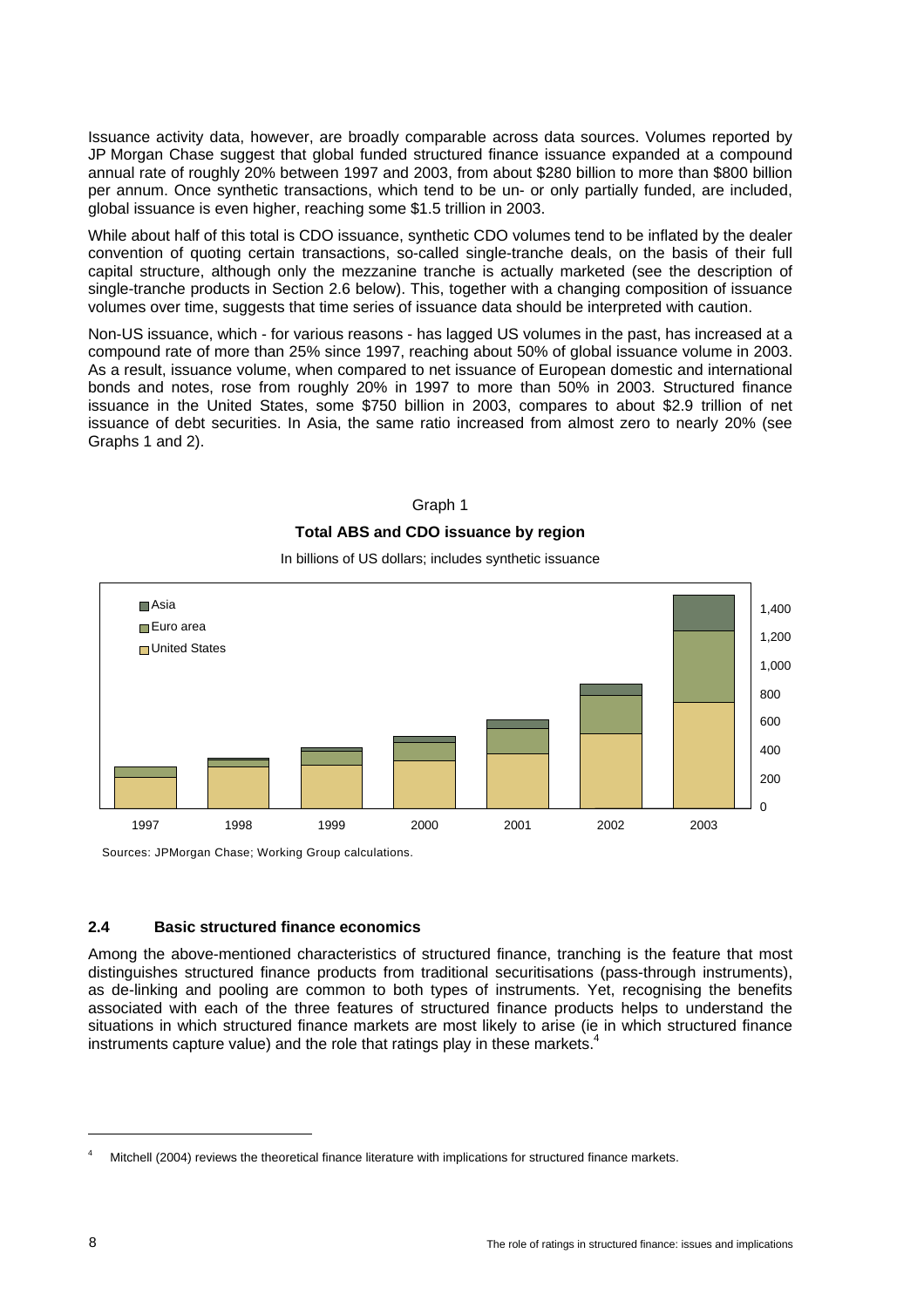### Graph 2

# **Total ABS and CDO issuance and net issuance of international and domestic bonds and notes by region: 1997 and 2003**



In billions of US dollars

Sources: JPMorgan Chase; BIS.

*De-linking*. The process of de-linking generates at least two benefits for originators as well as investors. One is the use of collateral (ie the underlying asset pool), which turns structured finance into a form of secured borrowing. However, despite the provision of collateral, structured finance differs from traditional forms of secured borrowing in that payments to the secured creditors (ie the tranche holders) are affected only by the performance of the de-linked asset pool and not by the performance of the originating firm. While defaults in the underlying asset pool will lower the payments to the tranche holders, other factors, such as the performance of the originator's management, should have no impact if the assets have been successfully de-linked.<sup>5</sup> A second benefit is that fully de-linked assets will not come under court jurisdiction should the originator file for bankruptcy. One of the key roles served by rating agencies in structured finance markets is to make judgments about the soundness of the legal structure of a transaction, including the degree to which de-linking has been legally effective.

The benefits of de-linking, taken together, allow for the issuance of claims secured by portfolios of assets with well defined characteristics and with returns that may be more predictable than the total returns of the originator. Part of the predictability may be due to the particular characteristics of the securitised assets (eg cash flows with stable distributions). Another part can be attributed to the more circumscribed character of governance issues arising with a structured finance product as opposed to those associated with firms as going concerns. Consequently, the credit risk of the de-linked assets is often lower than the credit risk of the originator, which facilitates access by the originator to cheaper sources of funding.

*Pooling and tranching: structured finance versus pass-through instruments.* An SPV issuing tranched claims against a pool of assets can be compared to a firm issuing debt and equity backed by the firm's assets, which include physical and human capital. Likewise, the intuition of the Modigliani-Miller theorem can be applied to SPVs: in a world of perfect financial markets, with no information asymmetries and with all assets readily tradable (ie without liquidity premia), tranching would not add value relative to a share in the pool, since the structure of liabilities would be irrelevant. Market imperfections are thus needed for structured finance to add value. Two such imperfections, which may play a role individually or in combination, are asymmetric information and market segmentation.

<sup>5</sup> Only in the case where the originator remains as the servicer of de-linked loans could poor managerial performance affect the payouts of the loans.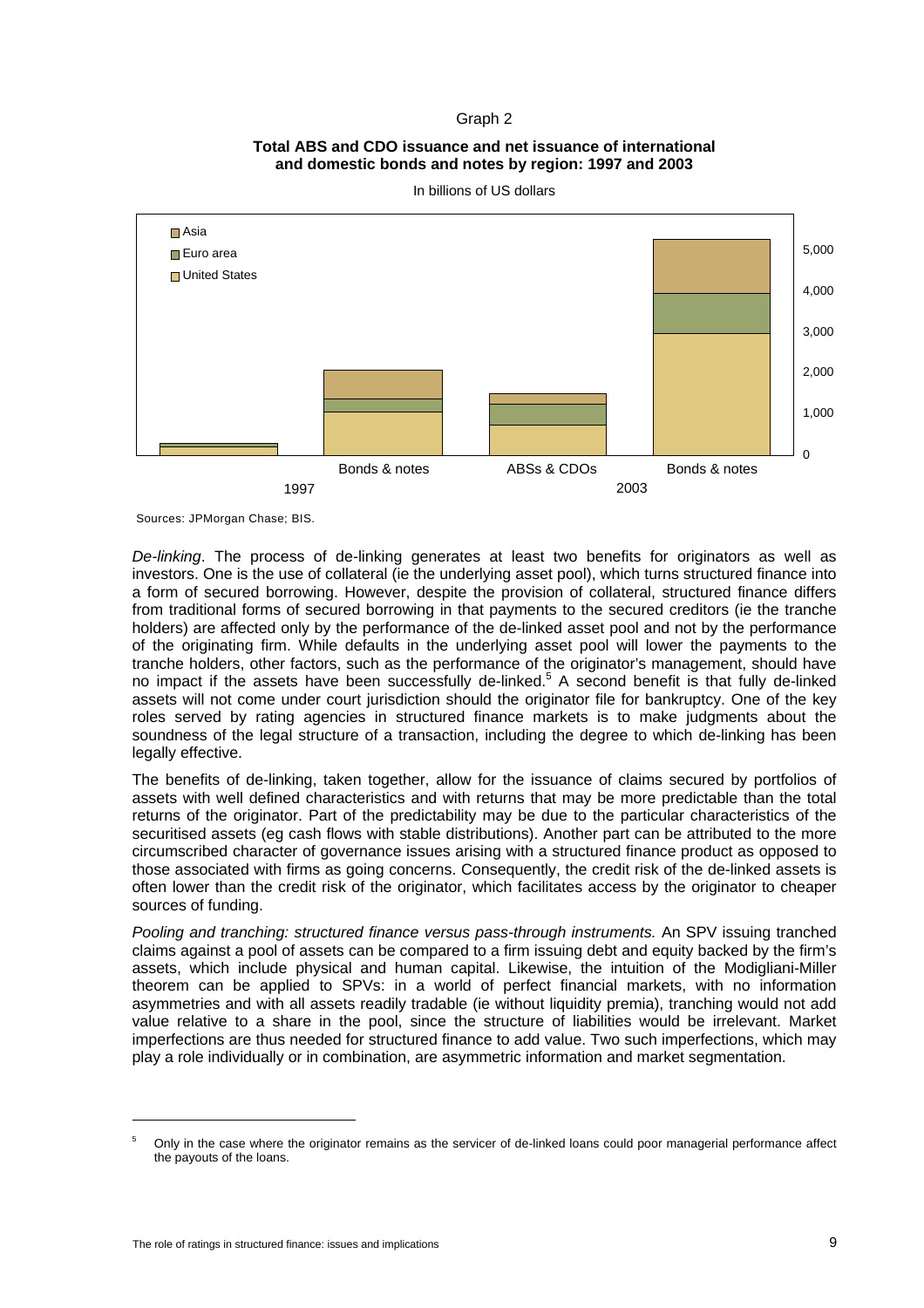- *Asymmetric information*. An originator may have private information about the quality of certain assets and/or a comparative advantage in valuing these assets relative to other market participants. If the originator wishes to sell some of its assets, an adverse selection problem (Akerlof (1970)) will arise: because investors do not know the true quality of the assets, they will demand a premium in order to purchase them or a market will fail to arise in the first place. Originators, or arrangers, can overcome this problem by creating structured finance instruments.<sup>6</sup> Pooling creates diversification benefits, whereas tranching allows riskaverse investors and those with less information about asset values to purchase senior tranches and be protected from default. In the process, the originator or arranger may retain subordinated exposure (ie to the first losses in the pool) to alleviate investors' concerns with incentive compatibility. Banks, for example, typically retain the equity tranches of the collateralised loan obligations that they issue. Alternatively, reputation - established through a proven track record - may help to align incentives. In such an environment, a tranche rating can lower issuance costs by offering an independent assessment of the quality of the underlying assets and of the degree of protection afforded to senior tranche holders.
	- *Market segmentation*. Different risk preferences among investors or publicly and privately imposed investment constraints can influence transaction costs and create markets that are segmented between investor groups. This leads to arbitrage opportunities that can be exploited through the creation of structured finance instruments. For example, when an arranger possesses private information concerning particular investors' preferences that is not easily attainable by other intermediaries, the arranger can profit from pooling and tranching, ie by creating securities with characteristics that are tailored to the investors' specific demands. Investors, who benefit from the additional diversification of their own portfolios achieved by the tailored product, will then be willing to pay a premium for it.<sup>7</sup> For instance, the AAA tranche of a portfolio of automobile loans may have a performance across differing stages of the business cycle that suits the demands of particular investors, but is not available through combinations of existing securities.<sup>8</sup>

A second form of arbitrage opportunity may appear when market segmentation leads to pricing differentials across certain classes of assets that can be included in the underlying pools of structured finance instruments. One example is given by arbitrage CDOs, where the underlying asset pools are comprised of bonds or credit default swaps (CDSs). Originators of these instruments seek to take advantage of the fact that the market spreads of certain rating categories of bonds tend to be higher than what would be expected solely on the basis of the default risk, and that this difference has been greater for certain rating categories (eg BB) than for others.<sup>9</sup> If the spread differentials across rating categories are large enough, it can be profitable for an arranger to assemble pools of bonds in the "cheaper" rating category, issue tranched securities against them, pay the holders of tranches in other rating categories a spread consistent with the market spread for bonds with similar credit risk, and compensate equity tranche holders with the "excess spread".

*Governance issues.* As noted above, finance theory suggests that, when asymmetric information exists, under certain conditions less informed investors will be more likely to purchase the senior tranches and more informed investors the subordinated tranches of a structured transaction.<sup>10</sup> Yet,

<sup>6</sup> See Riddough (1997), De Marzo and Duffie (1999) and De Marzo (2004) for analyses of issues relating to asymmetric information in structured finance markets.

<sup>7</sup> See Oldfield (2000) for a detailed discussion of tranching and a model of this type of arbitrage.

<sup>8</sup> See Gaur et al (2003).

<sup>9</sup> See Rappoport (2001) and Meli and Rappoport (2003), who discuss a technique for estimating the spread that would be necessary to compensate investors for the credit risk associated with a given class of bonds, where the measure of credit risk takes into account both expected loss and loss variance. The authors find that the difference between observed market spreads and the spread needed to compensate investors for credit risk varies systematically across rating categories. Structural sources of market segmentation are identified as explanations for the differences across rating categories.

<sup>10</sup> See Gorton and Pennacchi (1990) and Boot and Thakor (1993). A supporting observation is that, while senior tranches of structured finance products are almost always rated, the most subordinated tranches typically remain unrated. The implied seniority preferences, however, will not necessarily hold in the presence of ratings-related investment constraints, where well informed investors may nevertheless be constrained to invest only in high-quality securities.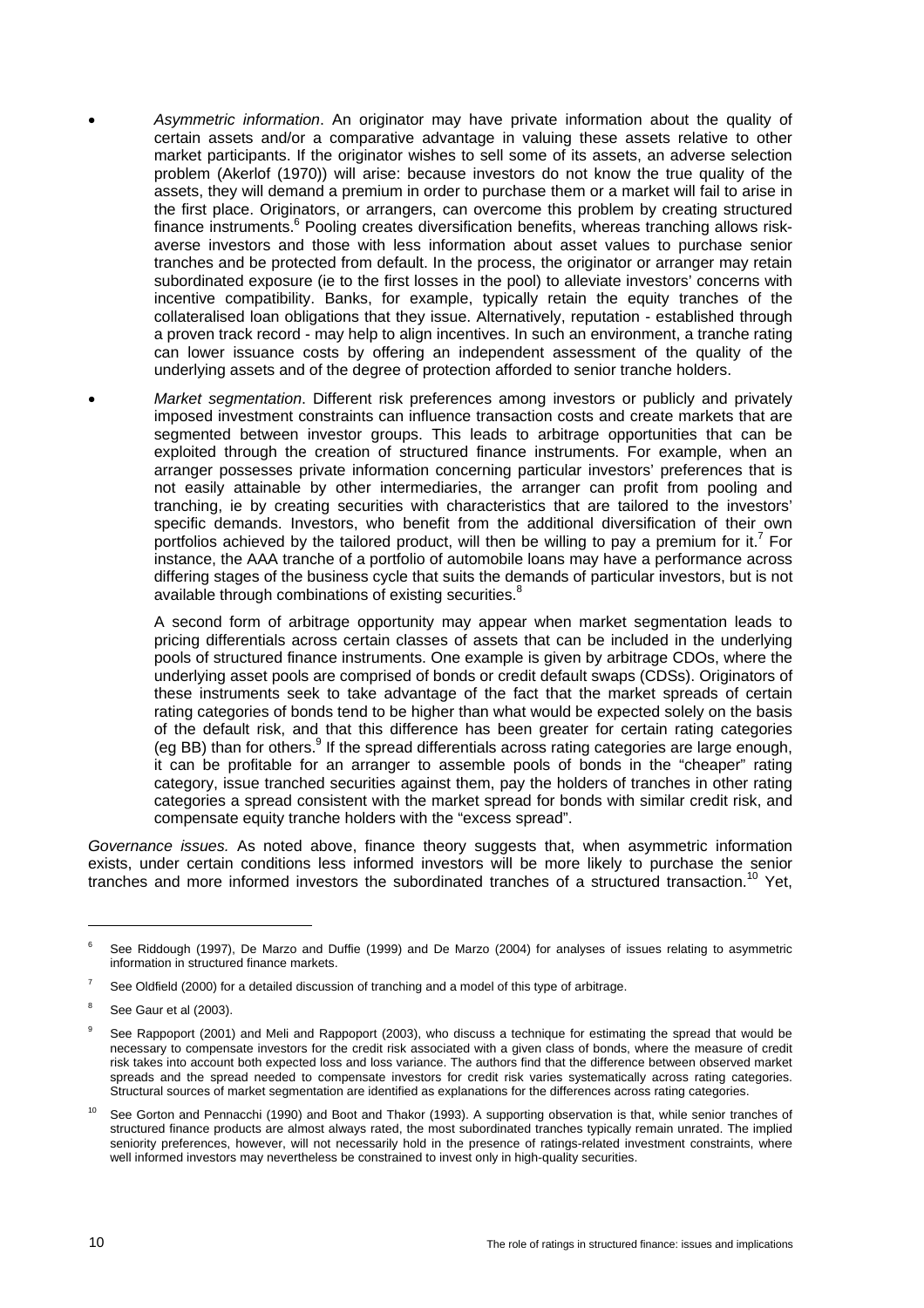whereas asymmetric information can give rise to tranching, it is also potentially at the heart of a basic trade-off in designing structured finance instruments. To the extent that the holder of the most subordinated tranche is indeed better informed about the value of the collateral assets than are senior investors, it might seem natural to designate the subordinated note holder as the party in charge of workouts or portfolio restructuring should defaults occur among the obligors. This, however, leads to a conflict of interest between the subordinated note holder, who is often also the originator, and the more senior investors. Particularly when losses have erased most of the value of their stake in the asset pool, subordinated investors may have an incentive to take actions that avoid or defer liquidation of non-performing assets, as this might increase the chances of recouping a significant proportion of their investment.<sup>11</sup> Alternatively, when the underlying assets are tradable securities, the subordinated note holder may have an incentive to replace non-performing assets with substitute securities of low credit quality but high yields. Senior investors, on the other hand, have an interest in avoiding such substitutions.

These potential conflicts of interest between subordinated and senior investors can be addressed in at least three ways. First, the subordinated tranche holder may be designated to manage the assets in the portfolio, but the possible actions that this investor may take are restricted ex ante. Second, a third party may be designated to manage the portfolio. However, if this manager must hold one or more of the tranches in order to signal a commitment to properly managing the portfolio, the conflict of interest may reappear at the asset manager level. The third possibility is to have an unmanaged, or static, instrument in which no modifications of the original portfolio are allowed. This alternative, however, also involves potential drawbacks for investors, since the lack of asset substitutability would limit their ability to benefit from early identification of non-performing assets. In addition, unanticipated prepayments might leave the structure with inefficient excess cash holdings that could not be redeployed.

In line with these observations, the provisions of managed structured finance instruments generally impose strict limitations on the actions that note holders and/or third-party managers can take. These provisions amount to an attempt to write a "complete contract" that fully specifies the rights of all the transaction's participants and the rules for determining payments to note holders under alternative scenarios of asset pool performance. Tranche ratings embody assessments of these structural features, including the degree to which conflicts of interest among note holders and between third-party managers and investors are managed.

# **2.5 Complexity and risk properties of structured finance instruments**

As has been suggested above, tranching is crucially important for understanding the economics of structured transactions. Because tranching allows the risk characteristics of the collateral pool to be transformed, it contributes to transaction complexity, while also determining the risk properties of structured instruments:

(a) *Complexity*: Tranching creates a layer of analytical complexity beyond that of estimating the loss distribution of the collateral pool. It requires detailed, deal-specific documentation (ie definition of the transaction's structure) to ensure that the intended characteristics, such as the seniority ordering of the various tranches, are actually delivered under all plausible scenarios. As noted above, the structuring process amounts to an attempt to write a contract between the transaction's participants, covering all realisations of returns on the asset pool and the distribution of the resulting cash flows among tranche investors. Importantly, the calculation of cash flows to the different tranches can be complicated by dependencies among the credit standings of the multiple obligors in the pool. In addition, the complexity of the structure tends to be further increased by the involvement of third parties, such as asset managers and servicers, whose incentives to act in the interest of certain investor classes may have to be balanced.

(b) *Risk properties*: Depending on their position in the capital structure, tranches of structured finance instruments can be more leveraged than the portfolio of underlying assets: subordinated tranches, while being unaffected by defaults within the asset pool up to some (tranche-specific) level,

<sup>&</sup>lt;sup>11</sup> See Riddough (1997). This observation applies most directly to the case of CLOs, where the underlying assets are loans and where the subordinated tranche is held by the originator of the loans.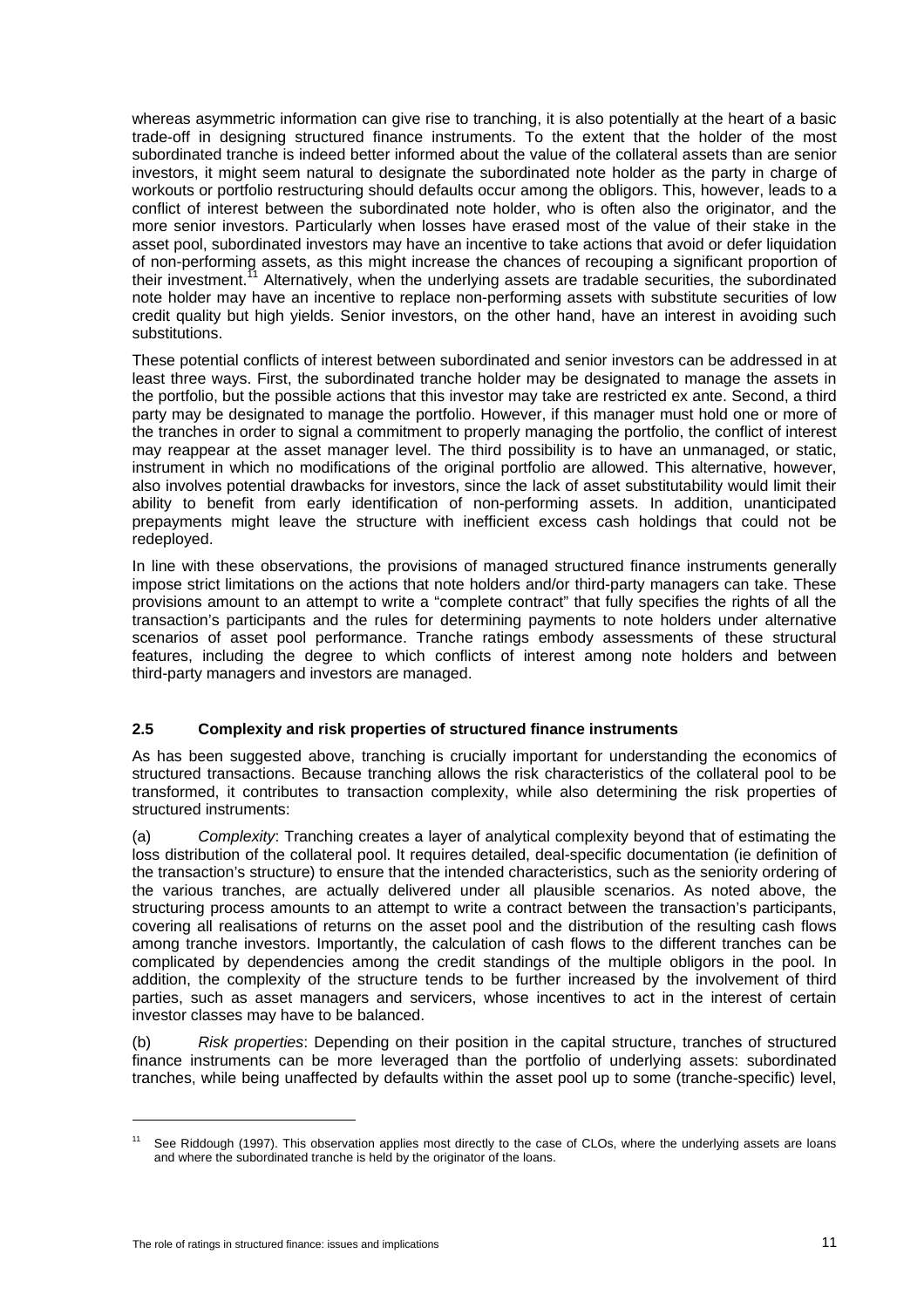will be significantly more affected than the underlying asset pool (ie higher percentage losses) once the critical level of defaults is reached. That is, as the level of subordination below a certain tranche decreases, the possibility that the holder of that tranche will lose a large portion of its investment increases. Losses to senior tranches, therefore, will be relatively rare, occurring only in truly exceptional situations. Thus, compared to the other tranches and the underlying portfolio, senior tranches will tend to experience losses only in relatively bad times (ie in severe cyclical downturns or in response to exceptionally correlated shocks).

A related feature of tranching is that the variety of possible risk profiles that can be generated through tranched exposures can lead to substantial differences among structured finance tranches, and between tranches and ordinary bond portfolios, in terms of the ex ante uncertainty about losses (ie unexpected loss, as reflected by the variance and higher moments of the loss distribution), even when the two instruments have the same expected loss (mean). Subordinated tranches, for example, will lose their entire value if losses in the asset pool are severe enough. As this would not occur with an exposure to a straight bond portfolio - assuming that recovery rates are positive - subordinated tranches will have higher unexpected loss than a portfolio with the same expected loss. As a result, given that ratings are based on expected loss or probability of default, structured finance tranches can be significantly riskier than investments in bond portfolios with identical (weighted average) ratings. (See Box 2 for more detail on the risk properties of structured finance tranches.)

#### Box 2

#### **Ratings and the risk properties of structured finance products**

Ratings are assessments of expected loss (EL) or probability of default (PD) and are, hence, actuarial notions of credit risk that depend only on the first moment of the distribution of possible outcomes. Holding EL constant, however, an investment will tend to be riskier if its loss distribution is more dispersed. For example, a bond is less risky (and in fact not risky at all) if it pays a certain amount of 99 at maturity, as opposed to paying 100 with 99% probability and paying an amount of zero with a probability of 1%. Risk profiles of financial instruments are, therefore, more fully described by a combination of EL and information regarding the ex ante uncertainty of losses as reflected, for example, in the variance and higher moments of the loss distribution. Ex ante credit loss uncertainty, in turn, has come to be commonly referred to as "unexpected loss" (UL).

Considerations regarding UL are of particular importance in structured finance, as compared to bonds, because tranching can result in distributions of payoffs that differ significantly from the distributions of outcomes for the underlying asset portfolio. Accordingly, conventional credit ratings, because they are expressed on a one-dimensional scale and are based either on EL or on PD, cannot be a complete summary of credit risk. Two types of risk comparison merit mention in this context: (1) *risk comparisons among tranches and relative to the underlying asset pool*; (2) *tranche risk relative to portfolios of like-rated assets*, such as corporate bonds.

*Risk comparisons among tranches*: One feature of structured finance is that, due to the additivity of EL, the process of tranching will distribute the EL of the underlying portfolio across the various classes of securities issued against the pool. The equity tranche, although typically the smallest tranche in terms of notional size, will end up bearing much of the pool's EL. The senior tranche, being highly rated, will bear only a small portion of the EL, despite laying claim to most of the structure's principal. UL will behave similarly in that, measured against the notional value of the tranche, it will also tend to be higher for more junior tranches. The risk profile of a structured finance tranche, in fact, depends largely on two factors: its *seniority* (as determined by the lower boundary of the tranche) and its *thickness* (ie the distance between the upper and lower tranche boundaries). The latter, when expressed as a proportion of the underlying portfolio, constitutes a sort of conditional leverage measure. The lower the seniority, the lower the level of loss protection and the higher the risk of a given tranche. The narrower the tranche, the more the loss distribution will tend to differ from the distribution for the entire portfolio in that it will likely be more bimodal and, thus, riskier.

*Risk comparisons with like-rated assets*: Another aspect of structured finance is that tranching can lead to risk profiles that are substantially different from those of ordinary bond portfolios with the same (weighted average) rating. One factor behind this observation is the possibility of zero tranche recoveries for subordinated tranches. As a result, if defaults are severe enough, investors in all but the most senior tranches may lose the entire value of their investment. The narrower the tranche, the riskier and more leveraged it will be, as it takes fewer defaults for the tranche to be wiped out once its lower loss boundary has been breached. Subordinated tranches, therefore, have a wider distribution of outcomes than like-rated bond portfolios and will thus need to pay a higher spread to compensate for the added risk.

See Gibson (2004), Meli and Rappoport (2003) and O'Kane and Schloegl (2002).

\_\_\_\_\_\_\_\_\_\_\_\_\_\_\_\_\_\_\_\_\_\_\_\_\_\_\_\_\_\_\_\_\_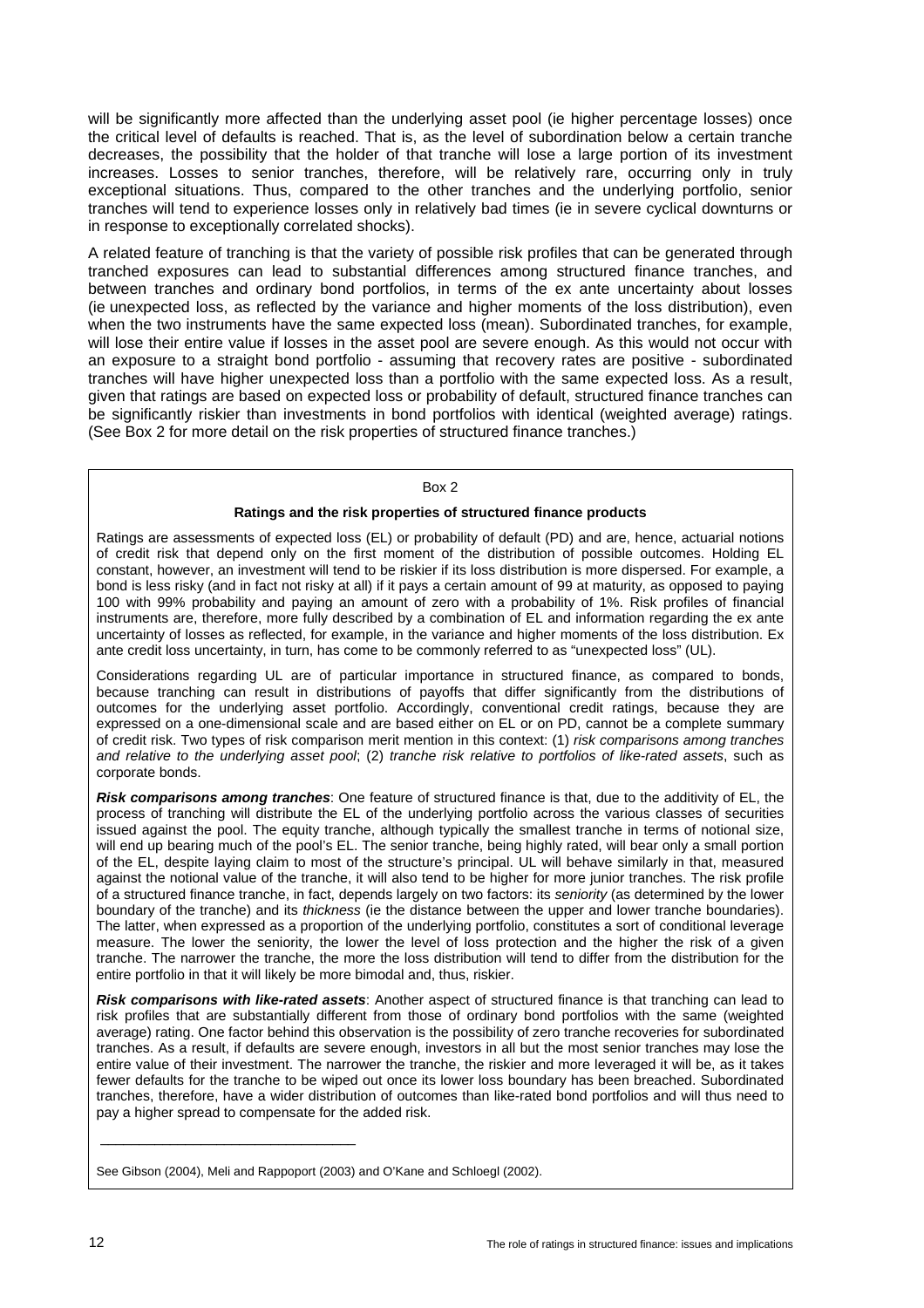## **2.6 Market evolution**

On the basis of the broad driving forces highlighted above, motivations for investor and issuer involvement in structured finance and, with them, market structure have evolved over time and by type of market sector (see Graph 3). Three main activities can be identified as underlying the evolution of structured finance markets:

#### Graph 3

#### **Total ABS and CDO issuance by type**



In billions of US dollars

Sources: JPMorgan Chase; Working Group calculations.

(1) *Funding and capital management*: These were the main initial motivations in what was originally a cash market. Assets that were securitised were homogeneous and low credit risk. Building on mortgage pass-through securities that had first appeared in the early 1970s, tranched deals collateralised with pools of residential mortgages, in the form of so-called CMOs, began to be issued in 1983. This was followed by similar products in other ABS sectors, which were regarded as cost-efficient means to diversify funding sources and to obtain funds via collateralised lending.

Later, tranched securitisations began taking the form of collateralised loan and bond portfolios (CDOs), driven by a general desire by banks to transfer credit risk and release economic and regulatory capital. By selling off the senior tranches of a structured finance instrument, the originator effectively purchases an option that serves as a loss cap. The option removes part of the unexpected loss (UL) of the securitised assets from the portfolio of the originator, while most of the expected loss (EL) will be retained (if the originator keeps the equity tranche; a typical situation). The reduction in UL provides the rationale for economic capital benefits, with possible differences between economic and regulatory capital considerations giving rise to *regulatory arbitrage*.

(2) *Spread arbitrage*: Increasingly, spread arbitrage became an important driver for CDOs, and deals tended to include riskier and more heterogeneous assets using structures that aimed to purchase undervalued assets and repackage these to lock in any value differential.

Although *cash CDOs* were initially used for this purpose, the development of liquid markets for credit default swaps (CDSs) led to the appearance of *synthetic CDOs*, which - for legal and taxation reasons - had particular appeal in the European market. In such a structure, the SPV sells credit protection through CDSs and earns CDS premia in return. The CDSs serve as the assets in the underlying portfolio. Starting in 2002, tightening bond and CDS spreads resulted in reduced issuance of traditional CDOs and increasing interest in CDOs based on new collateral classes, such as SME (small and medium-sized enterprise) loans, leveraged loans, and structured finance instruments, including CDOs backed by ABS or CDO tranches (ie so-called CDOs-squared).

(3) *Improved risk-return profiles and diversification properties*: On the buy side of the market, learning from experience with early deals and enhanced investor sophistication have led to direct investor participation in the structuring process, with the aim to improve the risk-return profile and diversification properties of structured finance investments. At least two market trends can be distinguished along these lines: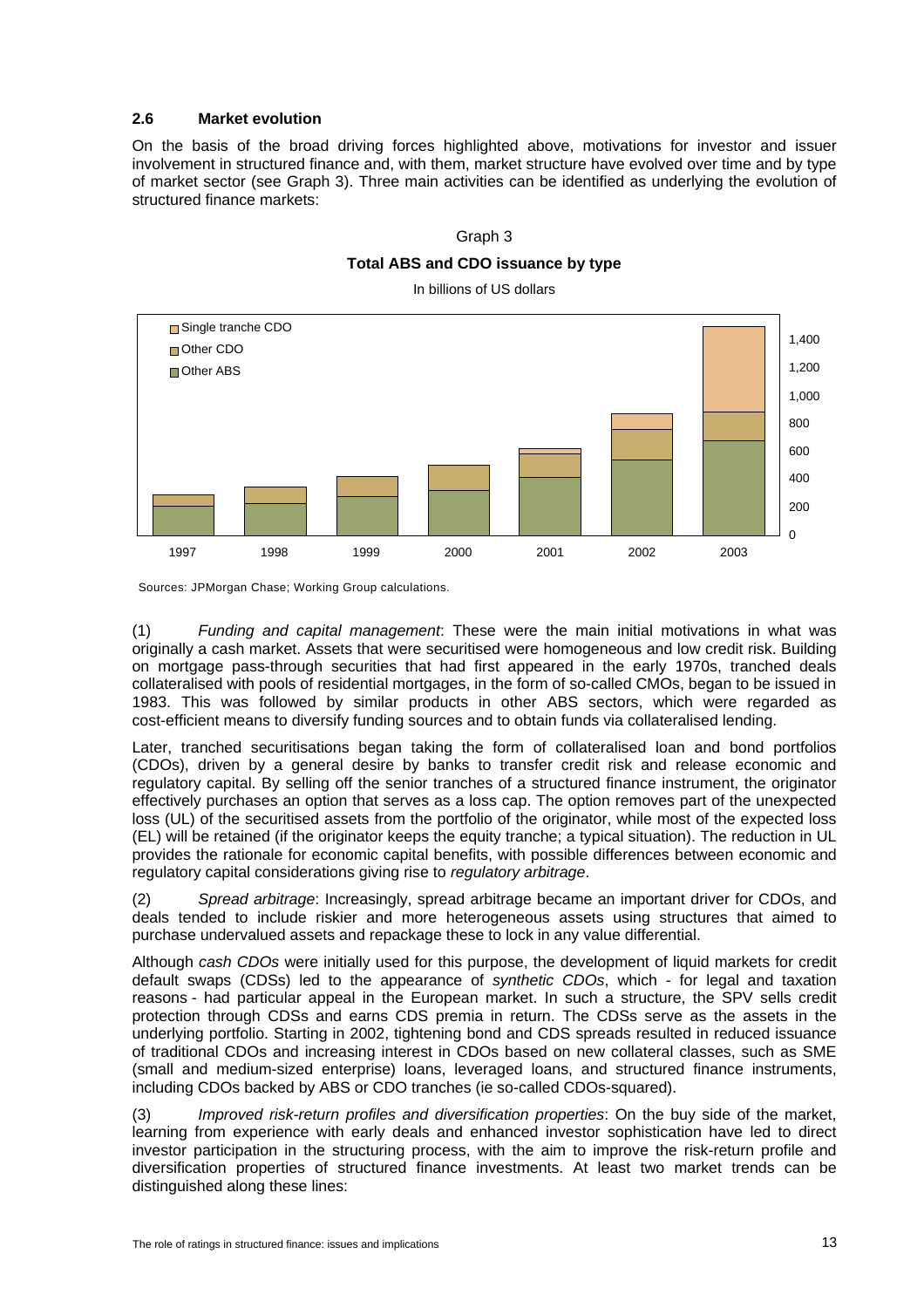*Managed structures*: Managed CDOs were introduced partially in response to the poor performance of early static deals, which exposed investors to adverse selection problems by issuers and event risk. However, some of the managed CDOs have also performed less well than hoped, due to what have been perceived to be incentive problems faced by asset managers, who, for instance, either held the equity tranches of the deals they managed or were believed to act in the interest of equity tranche investors. This, in turn, has led to the inclusion of explicit investment mandates into deal documentation to set out rules for managerial behaviour.

Importantly, managed products based on structured finance instruments have also begun to be marketed to retail investors in countries such as Australia, Italy, the Netherlands and New Zealand, and are being proposed elsewhere.

*Tailored exposures*: Another trend has been the appearance of synthetic single-tranche CDOs. These instruments, which usually do not involve an SPV, involve the sale of a single tranche to an investor who generally controls the deal structure by choosing the names in the collateral pool and the seniority of the exposure (usually at the mezzanine level). Single-tranche CDOs are designed to generate targeted exposures, rather than the investor simply buying into a given "off-the-shelf" product. As a result, the distinction between structurer and risk-taker has become increasingly blurred, with investors having structures specifically tailored for them. An advantage of these tailored deals is that they avoid adverse selection problems and limit other conflicts of interest. A significant portion of trading in single-tranche instruments, which have become increasingly commoditised, is now in the inter-dealer market, and trading in this area of structured finance shares many of the attributes of OTC markets for market risk derivatives.

# **3. Rating structured finance instruments**

# **3.1 Structured finance versus traditional ratings: nature and process**

According to the major rating agencies (ie Fitch, Moody's and Standard & Poor's), all products they are asked to rate are subject to a common rating process. Rating decisions are made by a credit committee on the basis of an assessment of instrument-specific documentation and other information provided by analysts. The committee's opinions may then be fed back into the rating process, for example through revision of standard assumptions. In addition, all ratings are ultimately mapped into an alphanumeric scale benchmarked to the historical performance of corporate bonds.

As with traditional credit ratings, where the issuer approaches the rating agency and pays the rating fee, for structured finance ratings it is the arranger who selects and approaches the rating agencies to be involved in a given deal. The rating agencies, in turn, will charge a fee that compensates for the entire rating process, with break-up fees applying should the arranger ultimately choose not to have the rating issued or if the deal ends up not being marketed.

Although the general rating process is essentially the same for bonds and structured finance products, a number of important features differentiate structured finance from traditional rated instruments. Structured finance instruments consist of portfolios of potentially heterogeneous obligors; each tranche reflects a different position in the deal's capital structure; transaction-specific covenants determine the allocation of cash flows among tranches; and, increasingly, underlying asset pools are actively managed. As a result, rating agencies, originators and investors need to understand not only the default risk embodied in the collateral pool but also other, "non-default" risks - ie risks that are unrelated to defaults in the underlying collateral pool but which affect the credit risk of the tranches arising from the transaction's structure. As suggested in Section 2, the rules employed to mitigate such risks are frequently a source of "complexity" in structured finance instruments (see also Table 1).

A structured finance rating is an opinion regarding the likelihood that the cash flows from the underlying pool of assets will be sufficient to service the claims associated with a particular tranche. In common with other securitisations, structured finance ratings assess the sustainability of projected cash flows from a finite-lived reference portfolio, while traditional credit ratings assess the likelihood that the obligor's ongoing business activities will generate the cash flows required for debt service and repayment. This finite-lived nature of the transaction makes structured finance ratings more comparable to project and leveraged finance than to corporate or sovereign bond ratings.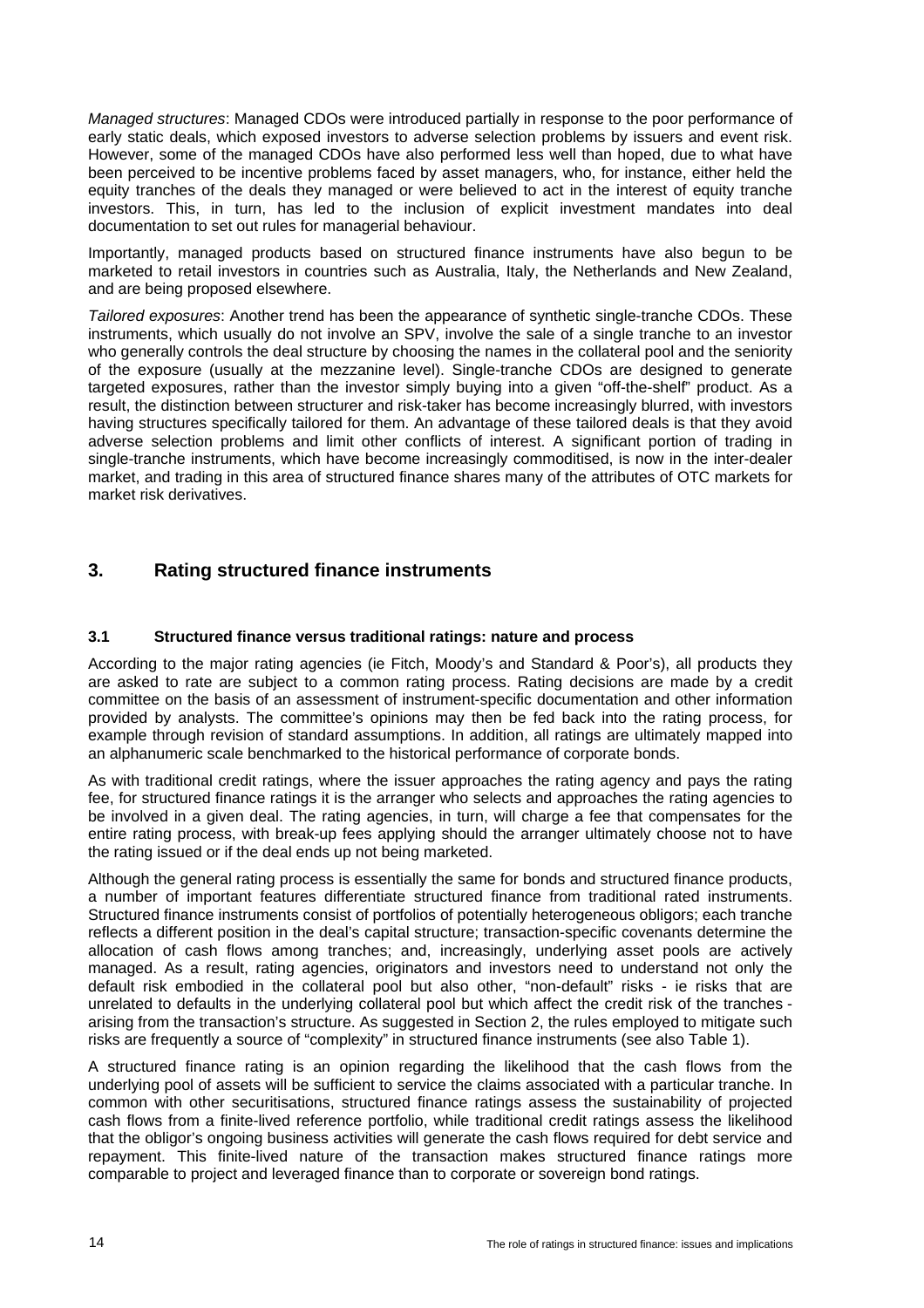#### Table 1

#### **Structured finance versus traditional credit ratings: commonalities and differences**

| <b>Issue</b>               | <b>Structured finance</b>                                                                                                                                                                                         | <b>Traditional</b>                                                                                                                                                                                                 |  |  |  |
|----------------------------|-------------------------------------------------------------------------------------------------------------------------------------------------------------------------------------------------------------------|--------------------------------------------------------------------------------------------------------------------------------------------------------------------------------------------------------------------|--|--|--|
| Rating process             | Basically identical: analyst review, credit committee                                                                                                                                                             |                                                                                                                                                                                                                    |  |  |  |
| Rating concept             | Identical rating basis: expected loss (EL) or default probability (PD)                                                                                                                                            |                                                                                                                                                                                                                    |  |  |  |
|                            | Tranching can create securities with<br>same expected loss, but much different<br>unexpected loss properties                                                                                                      | Expected loss may be a reasonable<br>proxy for credit risk                                                                                                                                                         |  |  |  |
| <b>Structural features</b> | More "complex" - extensive analysis of<br>"moving parts" required                                                                                                                                                 | Structural features, such as bond<br>covenants, exist - but analysis less<br>extensive                                                                                                                             |  |  |  |
| Credit risk analysis       | Controlled environment enables more<br>model-based, quantitative analysis of<br>asset pool; emphasis on the relatively<br>easily definable cash flow generated by<br>the underlying asset pool; known<br>maturity | More limited scope for quantitative<br>analysis of overall balance<br>sheet/franchise; emphasis on the<br>cash flow generated by the obligor's<br>ongoing business activities (issuing<br>entity is going concern) |  |  |  |
| Conflicts of interest      | Exist in both cases                                                                                                                                                                                               |                                                                                                                                                                                                                    |  |  |  |
|                            | Between originators, investors, third<br>parties - more transparent, easier to<br>control, requires structural mitigants                                                                                          | Between shareholders, different debt<br>holders, management - more difficult<br>to control (covenants)                                                                                                             |  |  |  |
| Nature of rating           | Pronounced ex ante nature (targeted<br>ratings, iterative process, rating issued<br>at inception); more model-based;<br>greater flexibility to adjust structural<br>factors                                       | Ex post, though with ex ante elements<br>(pre-rating feedback, issuer first rated<br>in mid-life); more judgmental; limited<br>issuer ability to adjust credit<br>characteristics                                  |  |  |  |
| Performance                | More stable on average, but larger<br>changes - significant instability of<br>particular asset classes                                                                                                            | Benchmark for structured finance<br>ratings via EL/PD mapping                                                                                                                                                      |  |  |  |
| Source: Working Group.     |                                                                                                                                                                                                                   |                                                                                                                                                                                                                    |  |  |  |

Structured finance tranches are usually tailored by arrangers with certain rating levels and corresponding rating agency requirements in mind. This implies that, in addition to an analysis of the underlying collateral pool, the rating agency must undertake careful analysis of cash flows, credit enhancements and other structural features designed to support the intended rating for a tranche. Deal origination thus involves obtaining structuring opinions by the rating agencies, at least to the extent that arrangers use rating agency models to pre-structure deals and subsequently engage in an iterative dialogue with the agencies in order to finalise the structures. This process implies that the rating of structured finance instruments has a pronounced ex ante nature, which contrasts with traditional bond ratings, for which pre-rating feedback to issuers and targeted ratings play a more limited role, given that corporates tend to be unable to significantly adjust their credit characteristics prior to bond issuance.

The emphasis in structured finance rating on assessing the structural features, ie the "moving parts", of a deal is one of the features setting the structured finance rating process apart from traditional bond ratings. While structural features, such as bond covenants, do exist for traditional financial instruments, the nature of structured finance instruments (fixed reference portfolio and absence of control rights for equity holders) allows the agencies to employ more quantitative methodologies to measure risk than in rating bonds. This leads to a rather clean, analytical separation of the relevant risks in structured finance instruments. For example, whereas conflicts of interest between managers and particular investor classes can affect bonds as well as structured finance instruments, they can probably be assessed and managed more readily in structured finance, for example through the use of structural provisions. Thus, although structured finance ratings cannot be considered as mere model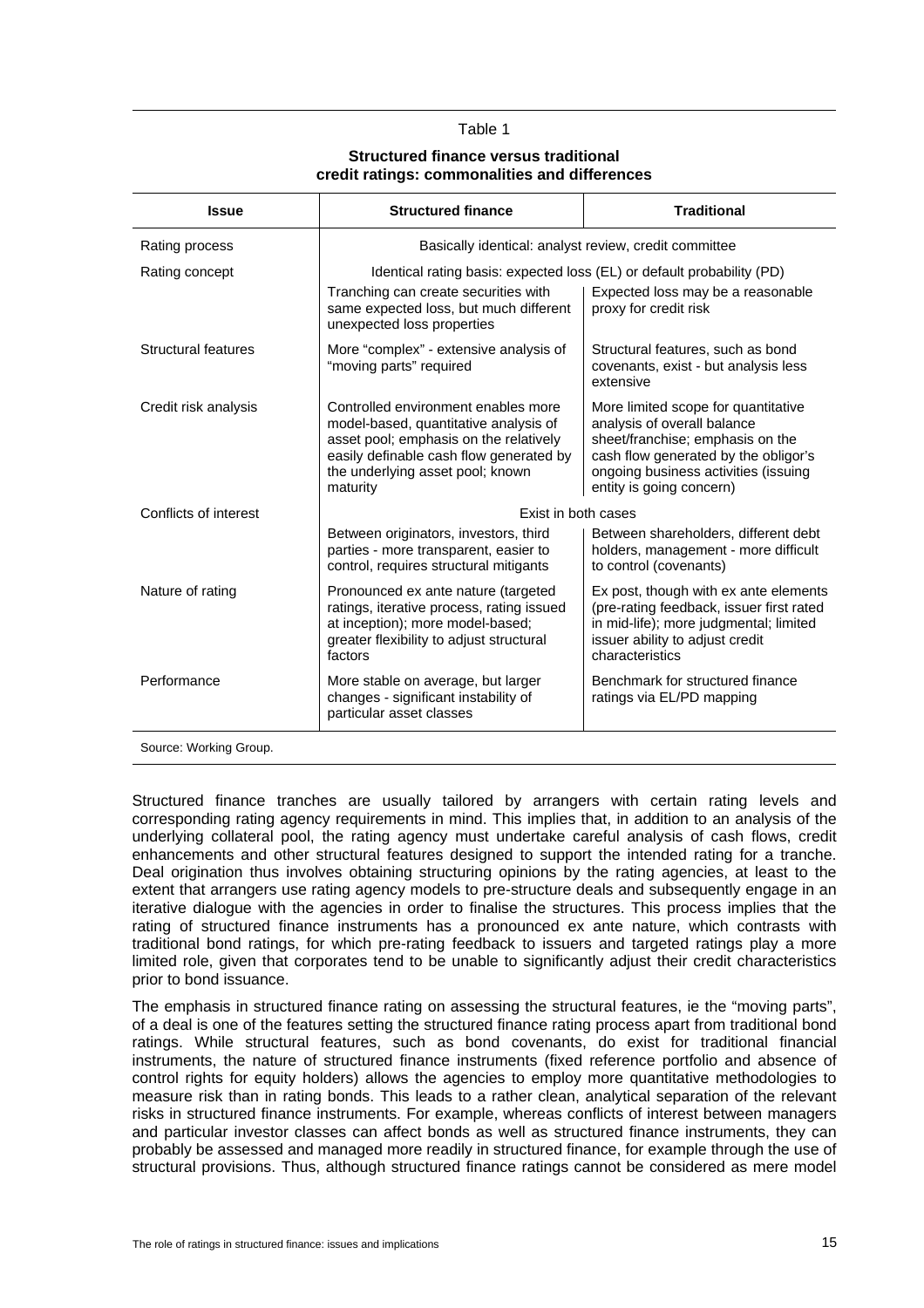outputs, they are arguably more so than are traditional bond ratings, where the agencies have had to rely on more broadly specified notions of credit quality.

Structured finance and bond ratings differ not only in the conceptual dimensions highlighted above, but also in terms of performance. Given their pooled nature, which mitigates exposure to idiosyncratic risk through diversification, structured finance products might be expected to - and indeed do - exhibit greater ratings stability on average. Empirical studies, including preliminary evidence produced by the Working Group, suggest that the volatility of structured finance ratings in general is significantly lower than for corporate bonds, although the average number of notches per structured finance rating change appears to be higher - perhaps reflecting their higher inherent leverage described earlier.

Fitch, for example, studies the performance of structured finance ratings by tracking the migration of rated tranches over the 1991-2001 period. Overall, ratings, particularly those in the investment grade segment, are found to be very stable, with 98% of the investment grade tranches maintaining their rating or being upgraded. Similarly, according to Moody's, structured finance ratings have changed much less frequently than have corporate ratings, even though the average number of notches changed per rating action has been higher for structured finance.

Therefore, the likelihood of a rating change is smaller in structured finance, while the magnitude of the change is larger. At the same time, particular asset classes seem to exhibit a pronounced asymmetry in their transition behaviour. One such example is CDOs, for which Moody's reports a downgrade-toupgrade ratio of 19.0 for 1991-2002. This may be compared with long-term ratios of 1.2 for all structured finance products and 2.3 for corporates. According to market sources, the sector's performance was primarily driven by an extraordinarily high rate of downgrades and defaults in corporate bonds in the underlying pools of collateralised bond obligations, which, in turn, appear to have suffered from shared concentrations in particular obligors.<sup>13</sup>

# **3.2 Structured finance rating methodology**

As has been noted above, key to the reliability of structured finance ratings is the agencies' accuracy in assessing the credit risk in the underlying asset pool, as well as the accurate modelling of the distribution of cash flows from the asset pool to different groups of note holders. All three major rating agencies follow a two-step rating approach, which applies equally to CDOs and traditional ABSs: *credit risk modelling* (focuses on the asset pool), and *structural analysis* (focuses on the distribution of cash flows). $14$ 

First, analytical models are used to assess pool credit risk. The tools applied for analysing CDO and ABS pools will differ, and differences will also appear across rating agencies. The second step is a structural analysis, which will crucially depend on deal specifics, as laid out in the transaction's documentation. This step involves detailed cash flow modelling, based on the results of the credit risk analysis as well as legal assessments and evaluations of any third parties involved in the deal. The results of the cash flow analyses, in turn, may feed back into the credit model in the form of stresses applied to particular model assumptions. Finally, all of the information is aggregated and mapped into a single, alphanumeric tranche rating.

See Fitch (2002) and Moody's (2003). Violi (2004), using sophisticated statistical analysis, confirms these findings on the basis of data by Moody's and Fitch, showing that patterns of rating mobility for structured finance products appear to be fairly stable over time. This stability at the aggregate level, however, is found to mask important differences across asset classes, with higher ratings mobility documented for CDOs and certain ABS products.

 $13$  Along with CDOs, aircraft lease securitisations and manufactured housing (MH) ABSs, which are based on mobile homerelated loans, have been among the worst performing structured finance asset classes. According to S&P, 45% of US ABS downgrades in 2003 and 56% of total US ABS life-to-date defaults originate from the MH ABS sector alone, highlighting the problems that may arise with structured finance instruments backed by sub-prime assets - for which the underlying assumption of the applicability of the "law of large numbers" may not apply (see Appendix 5).

In the remainder of this document, the term "traditional ABS" will be used for structured finance securities backed by large homogeneous asset pools. This contrasts with CDOs, themselves part of the ABS universe, which are backed by smaller pools of more heterogeneous assets. (See Figure 1.)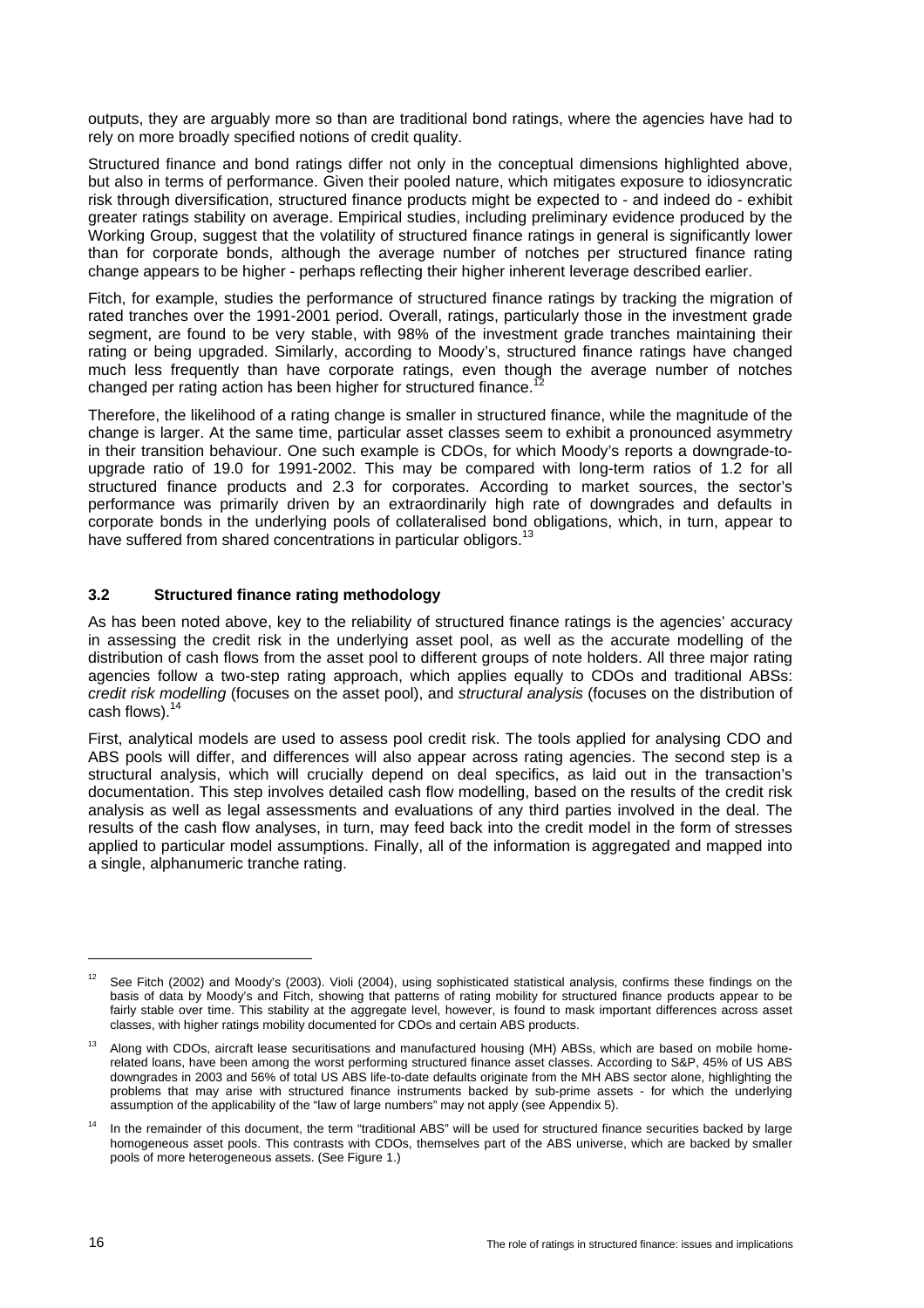## *Credit risk modelling: traditional ABS versus CDO pools*

The main factors driving the loss distribution of any portfolio and, hence, the three main inputs into each agency's methodology are estimates of:

- (1) *probabilities of default* (PDs) of the individual obligors in the pool and how these vary over the life of the transaction;
- (2) *recovery rates* (or losses-given-default (LGD), ie measures of recovery risk);
- (3) *default correlations* within the pool, which determine the tendency of multiple defaults to occur within a given period of time.

By use of credit risk modelling, assumptions on PDs, recovery rates and correlations will be turned into an overall assessment of pool credit quality. Choice of the approach used in the modelling process, in turn, will depend on collateral pool specifics, such as the number and homogeneity of assets, obligor classes, and historical performance.

Credit risk can be captured by use of the concepts of expected and unexpected loss, with the latter reflected in the volatility and other, higher moments of the portfolio loss distribution. Loss volatility can be substantial and is driven mainly by two factors: obligor concentration and default correlation. Concentration, ie the lumpiness of the portfolio, is linked to idiosyncratic risks. The lower the concentration, the less exposed is the portfolio to idiosyncratic risk. Correlation, on the other hand, relates to systematic risk and reflects the sensitivity of PDs to common factors and, therefore, individual obligors' exposure to undiversifiable (eg business cycle) risks.

Traditional ABS portfolios are usually made up of large, well diversified, homogeneous pools of assets (eg residential mortgages or credit card receivables), with no significant individual exposures relative to overall pool size. Thus, idiosyncratic risk is much less important for ABSs than for instruments with less diversified and more heterogeneous collateral pools. This implies that the default characteristics of an ABS pool can be estimated via the law of large numbers, and the underlying assets can be assumed to give rise to stable, predictable loss distributions. As a result, ABSs are typically rated by use of so-called "actuarial approaches", which employ the assumption that each originator's unique underwriting policy gives rise to characteristic loss and recovery patterns that are reasonably stable over time. Loss and dispersion measures can then be reliably inferred from sample data provided by the arranger, with assessments being based on the loss histories of static pools of assets originated by the same lender.<sup>15</sup>

CDOs, on the other hand, are "lumpy" (ie less granular than traditional ABSs) and generally contain, or are referenced to, relatively small numbers of non-homogeneous assets. As a result, both idiosyncratic and systematic risks are important. Methods used for calculating loss distributions for traditional ABS portfolios are thus inappropriate for CDOs. A key issue affecting CDO portfolios is default correlation, whose effect on the asset pool's loss distribution is illustrated in Graph 4. When correlation is close to zero, the pool's credit loss distribution will have a skewed bell shape that is best approximated by the binomial distribution. At higher correlation levels, the loss distribution changes and probability mass is moved into the tails, making both extreme and zero loss events more likely. For a given level of expected loss, higher correlation among obligors in the pool thus leads to loss distributions such that the senior tranches bear greater risk, as outcomes will be more dispersed.

# *Assessing the credit risk of CDO pools*

Senior tranches of CDOs and other structured finance instruments are usually created to achieve higher ratings than the average standalone rating of the assets in the collateral pool. Determining the amount of credit support necessary for a tranche to obtain a targeted rating, therefore, is a key element of the rating process. Critical to this decision are the size and position of the various tranches in the loss distribution (ie the so-called attachment and detachment points, which represent the critical levels of portfolio losses for which a tranche will first begin experiencing losses and then be exhausted).

 $\overline{a}$ 

See Raynes and Rutledge (2003) for an overview of these actuarial approaches.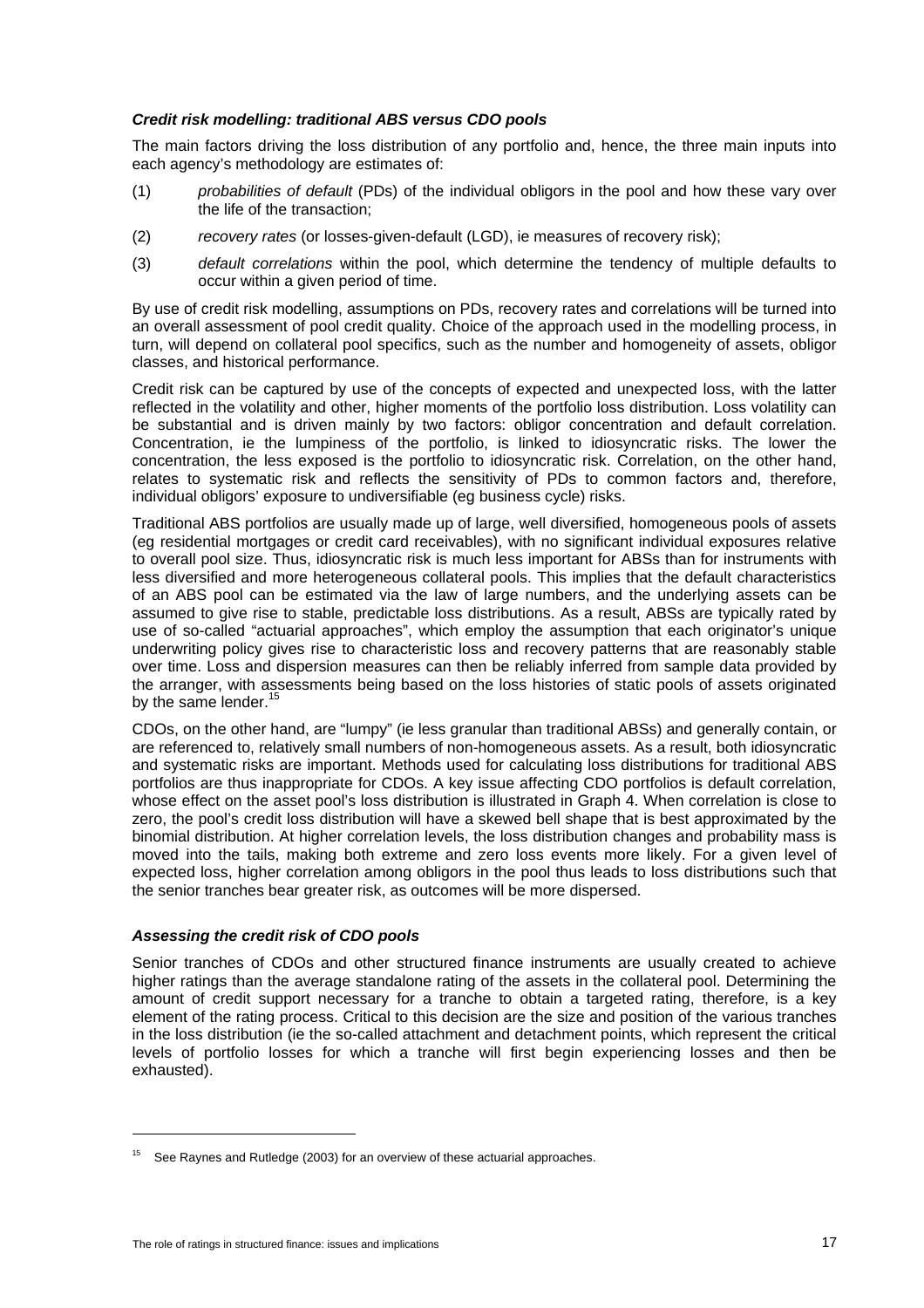## Graph 4

## **Hypothetical loss distributions: high versus low correlation pool**

Impact of correlation on loss distributions for portfolios with an identical expected loss of 5%



Source: Working Group.

With respect to estimates regarding PDs of individual obligors in the asset pool, each agency uses its own or, if necessary, other agencies' ratings or similar information, such as output from banks' internal rating systems. The agencies differ somewhat in their approaches to estimating recovery rates, but all essentially continue to assume that recovery rates vary either independently from other parameters or not at all. Regarding default correlations, although the agencies' methodologies have converged over time, there still remain important areas of difference, partially reflecting the ongoing debate in the literature as to the "best" way to model correlations.

All three major rating agencies have revamped their CDO methodologies in the recent past or are in the process of doing so, which has led to substantial changes in the way credit risk in CDOs is evaluated. As a result, ratings "engines" based on Monte Carlo simulation now seem to be emerging as the industry standard. On the basis of these methodologies, default events are simulated within a simplified Merton-type "structural" credit risk model, where default occurs whenever the value of an obligor's assets falls below that of its liabilities. Asset-level probabilities of default and pairwise asset correlations (ie correlations of the asset values with a systematic factor) are fed into the model, which is used to estimate the properties of the entire collateral pool based on trials of random defaults with the assumed correlation structure. The output of the model, the pool's loss or default rate distribution, is then used, together with other inputs, to determine the required subordination level (credit enhancement) for each CDO tranche, given desired tranche ratings (see Appendix 4 for a more detailed description of a simple Monte Carlo simulation model).

As part of the implementation of their Monte Carlo methodologies, the major rating agencies have now introduced, at least for some of their CDO ratings, explicit modelling of default correlations (though indirectly, via asset correlations) on the basis of historical data - a major step away from the rather simple assumptions applied earlier. A key difference among agencies, however, remains in the empirical estimation of assumed asset correlations, which are not observable. Each agency's own approach has its merits and drawbacks and differences in approaches have led to different asset and, ultimately, default correlation assumptions across the major agencies.<sup>16</sup> This may matter in terms of rating outcomes, given the decisive role of correlations in estimating the credit risk of a collateral pool and the distribution of risk across tranches (see the coverage of "model risk" in Section 5.1 below). A similar argument applies with regard to recovery rate assumptions, which continue not to conform fully

<sup>&</sup>lt;sup>16</sup> For example, see Zeng and Zhang (2002) and De Servigny and Renault (2003) for a discussion of some of the practical issues arising in the context of approximating asset value correlation with equity correlations.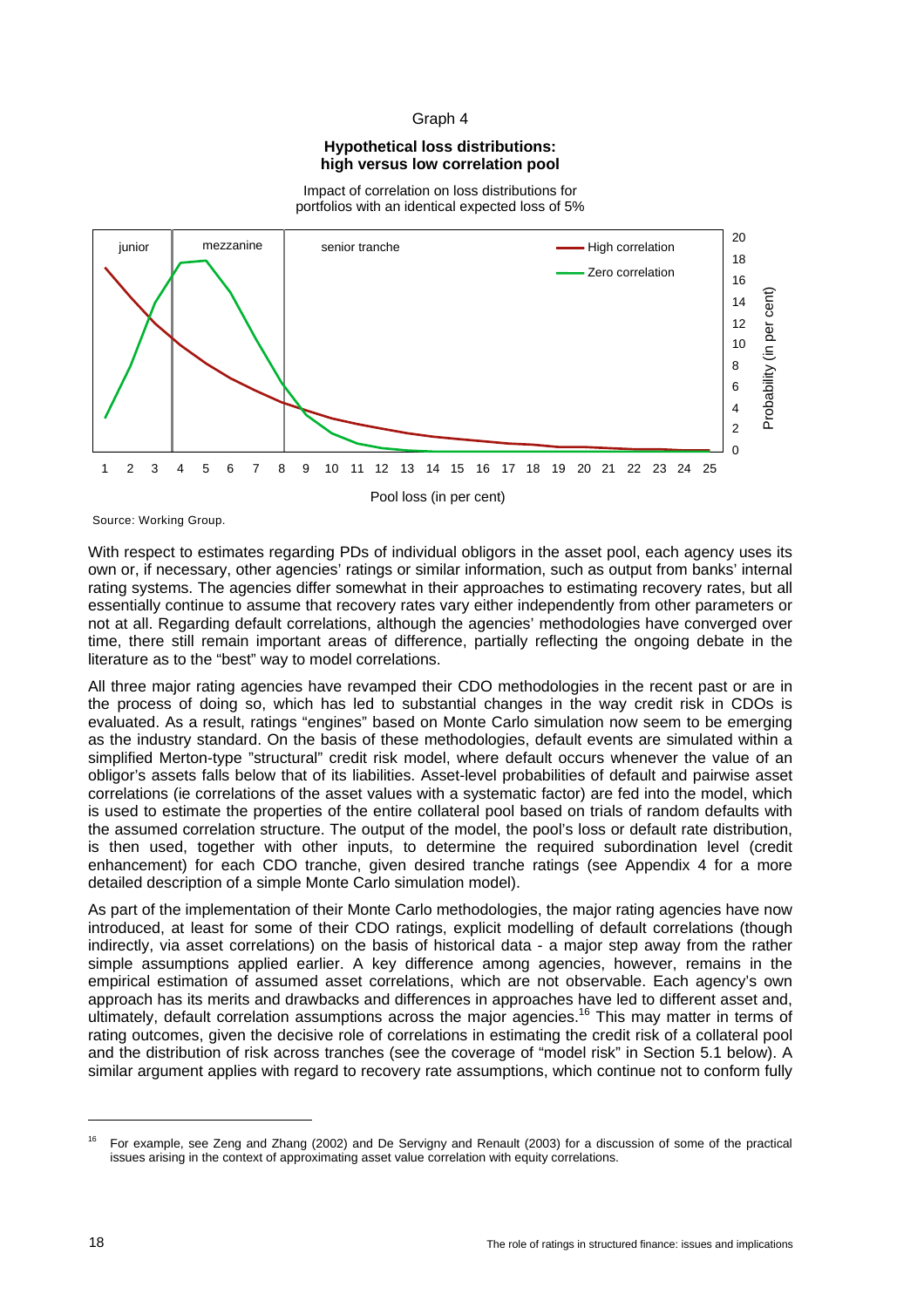with mounting empirical evidence of substantial cyclical variability in recoveries and negative correlation with default probabilities.<sup>17</sup>

#### Box 3

#### **CDO rating methodologies - a broad overview**

CDO rating methodologies used by the three major rating agencies Fitch, Moody's and Standard & Poor's are broadly similar, but important differences remain. Moody's established Binomial Expansion Technique (BET) methodology is top-down, ie portfolio-based, while Fitch and S&P use methodologies more geared towards the asset level. All three agencies have revamped their methodologies in the recent past or are in the process of doing so, which has led to substantial changes in the way pool credit risk is evaluated and ratings are assigned. However, all their methodologies essentially attempt to capture the credit risk of CDOs by making estimates of or assumptions about each individual obligor's default and recovery rates and about pairwise default correlations among obligors in the portfolio.

**Moody's** continues to use its widely known BET model, although new Monte Carlo (MC) simulation-based methodologies have recently been introduced for static synthetic CDOs and CDOs-squared. In addition, Moody's is also using other methods, such as variants of the BET and a log-normal approach to rate CDO pools with particular features, when the standard BET model is not deemed to produce appropriate results. The new CDOROM Monte Carlo model is similar to the methodologies used by S&P and Fitch (see below) in that explicit inter- and intra-sector asset correlation assumptions are being fed into a simulation engine. In addition, the model also simulates correlated recoveries to account for systematic variation, although correlation between default and recovery rates is not explicitly taken into account (see Appendix 4 for short descriptions of the BET and a simple MC approach).

Fitch has recently revamped its CDO rating methodology by introducing its VECTOR model, which estimates CDO portfolio default distributions on the basis of Monte Carlo simulations. Default rates and asset correlations are inputs into the model. The default rates come from a new CDO Default Matrix (giving asset default rates by rating and maturity), which is based on historical bond default rates and can be modified to take account of "softer" default definitions when used for rating synthetic CDOs. Pairwise asset correlations, similar to what is done by Moody's, are based on estimates of cross- and intra-industry as well as geographical correlations of equity returns. As a result, Fitch will assign an internal and external correlation for each of the 25 industry sectors used. In the past, Fitch did not explicitly model correlations, but applied penalties for high obligor, industry and country concentrations in CDO collateral pools.

**Standard & Poor's** introduced its EVALUATOR model back in 2001. The model is based on Monte Carlo simulations, taking the PD and rating for any name in the pool and correlations between pairs of assets into account. The simulation engine draws large numbers of multivariate normally distributed numbers, which are then compared with a default threshold (based on the maturity and PD for the asset) to decide whether a given asset defaults or not. Being MC simulation-based, the model is broadly similar to VECTOR, but with subtle differences. Both models follow a two-step process, ie various probabilistic inputs are being calculated in one system and then fed into a separate cash flow model - the same applies to Moody's approach. However, while S&P's EVALUATOR is based on a one-period simulation, Fitch's VECTOR model computes the default distribution by use of a multi-period simulation. S&P's correlation assumptions are based on historically observed defaults, with asset correlation then calibrated to default correlation observed over the cycle, while Moody's and Fitch use assumptions based on equity returns as inputs for their respective MC models.

See eg Cifuentes and O'Connor (1996), Bund et al (2003) and Standard & Poor's (2003) for more detail.

As a result, despite significant improvements over recent years, current rating methodologies may not sufficiently approximate the tails of pool loss distributions in that systematic risk and, hence, time variation in correlations and recoveries may not be sufficiently accounted for.<sup>18</sup> The same observation applies to the models used by other market participants, as there is no current consensus regarding what "best practice" is in terms of modelling credit risk in a portfolio context.

 $\overline{a}$ 

\_\_\_\_\_\_\_\_\_\_\_\_\_\_\_\_\_\_\_\_\_\_\_\_\_\_\_\_\_\_\_\_\_

See eg Altman et al (2004) and Frye (2003).

The agencies state that they attempt to make up for these deficiencies by stressing variables such as recovery rates and correlations in their simulations of portfolio loss distributions.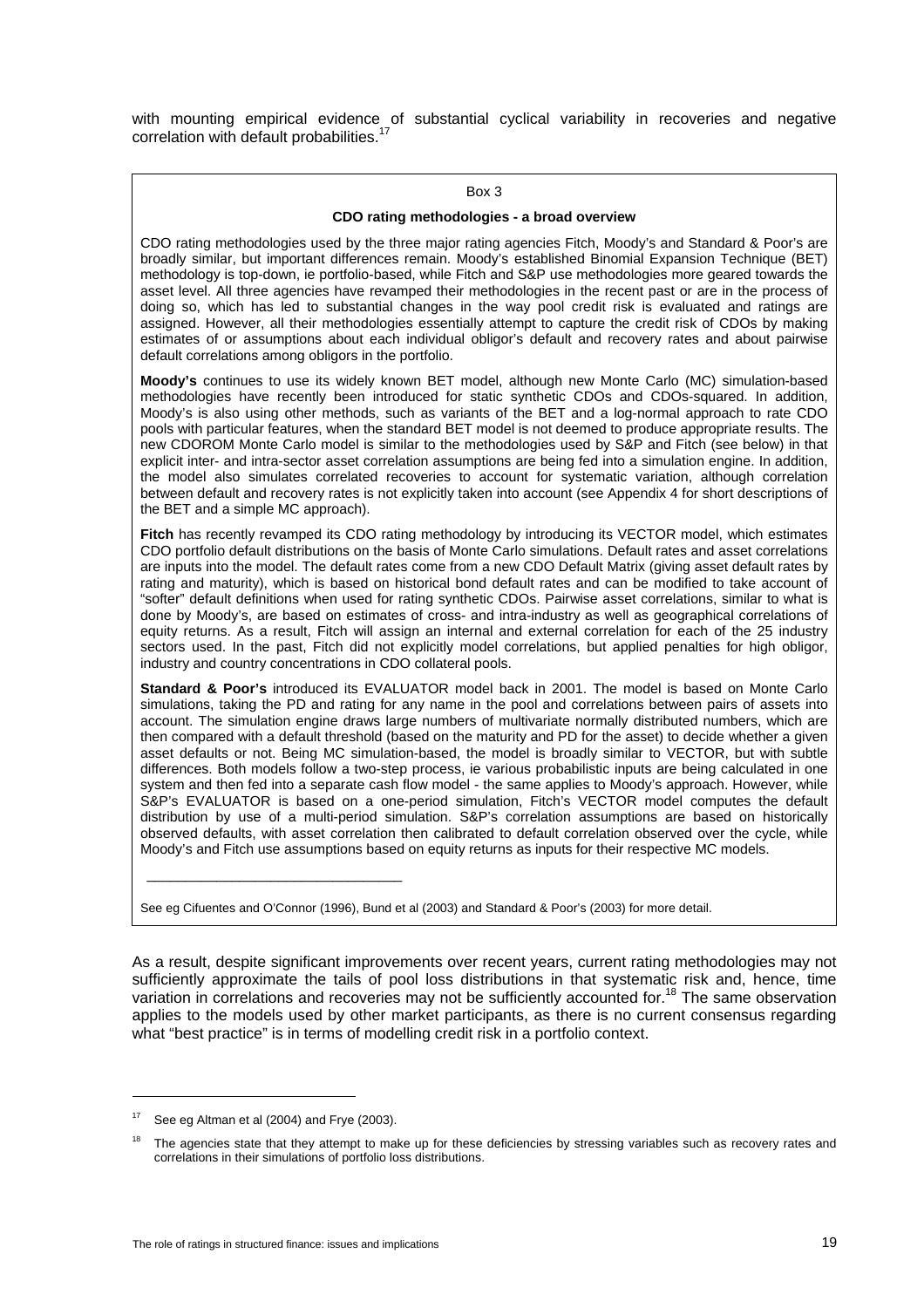## *Assessing structural risks*

Evaluating the credit risk of a portfolio, as indicated above, is a challenging task in and of itself. Yet, the performance of structured finance products depends not only on the level of portfolio credit risk, but also on multiple dimensions of "deal structure". It is this structure that transforms the credit risk embodied in the asset side of the transaction into a distinct set of risk characteristics on the liabilities side. Evaluating the structure of liabilities is, therefore, one of the rating agencies' critical contributions, the eventual aim of which is to ensure that the intended seniority of the various tranches is - or is likely to be - the actual seniority and that structural risks do not compromise transaction performance. The principal risks taken into account in this context are:<sup>1</sup>

- (1) *market risks* (such as prepayment risk, interest rate and exchange rate risk, and the basis risk arising from any deal-inherent hedges);
- (2) *third-party risks* (ie performance risks relating to asset managers, servicers, hedge counterparties, and providers of external credit enhancements); and
- (3) *legal risk* (eg assessment of true sale perfection of the assets and bankruptcy remoteness of the SPV on the basis of legal opinions; see Box 4 for details).

In practice, structural analysis will involve detailed modelling of cash inflows (using the portfolio credit risk analysis as an input) and outflows (determined by the transaction's structure) to review how cash flows to note holders change or are diverted under various stress situations. As part of this process, the agencies will make judgments about the expected performance of various third parties involved in the transaction. Importantly, as many tranched ABS deals tend to have relatively "complex" structures, more so than most CDOs, cash flow modelling is arguably the most critical part of the ABS rating process. The need to improve cash flow modelling was cited in the Working Group's interviews as one of the main technical challenges for market participants going forward.

Key to the structure is the so-called *payment waterfall*, ie sets of covenants that dictate the priority ordering of interest and principal payments and allocation of losses among the parties involved in the transaction. Under normal circumstances, cash proceeds from the underlying collateral will be used, after the payment of various fees, to pay investors, starting from senior note holders downwards.

One of the difficulties arising in this context relates to the *conflicting interests* among note holders. For example, senior note holders tend to receive a fixed spread during the life of a deal and a final bullet payment at the end. Accordingly, they have an interest in having buffers built up within the structure during the life of the deal against any unanticipated credit deterioration and will want to safeguard the quality of the collateral pool. On the other hand, equity tranche investors (who receive no principal payments) have an incentive to trade off at least some of the credit quality for a pickup in yield, and they prefer to see defaults occur late during the lifetime of the deal in order to maximise the yield payments they receive. In addition, equity investors will prefer higher default correlations among the collateral assets since, as noted above, higher correlation implies a greater probability of zero defaults in the portfolio than does lower correlation. Finally, in managed transactions, asset managers are often required to make decisions that will benefit one class of note holders at the expense of another. When managers hold equity tranche positions, this dual role creates an inherent conflict of interest.<sup>20</sup>

As noted in Section 2.4, structural provisions can be used to control such conflicts. CDOs and other tranched products rely extensively on structural features in the form of triggers and threshold levels, such as overcollateralisation (O/C) and interest coverage (I/C) tests. These tests, when triggered, divert cash flow to protect senior note holders, in order to maintain stability of performance for these classes over time. Increasingly, senior note holders are also being protected by rules regarding the use of excess spread, which represents the difference between the income earned on the collateral assets and contracted payments to the tranched liabilities. Preservation of excess spread, which is held in a reserve fund rather than being distributed immediately to equity holders, is thus increasingly viewed as best practice in protecting note holders - reflecting lessons learnt from the poor performance of more senior notes in earlier deals.

 $19$  See Cousseran et al (2004) for more coverage of structural risks in structured finance transactions.

 $20$  See Dunbar (2004b) for coverage of an upcoming lawsuit involving such issues.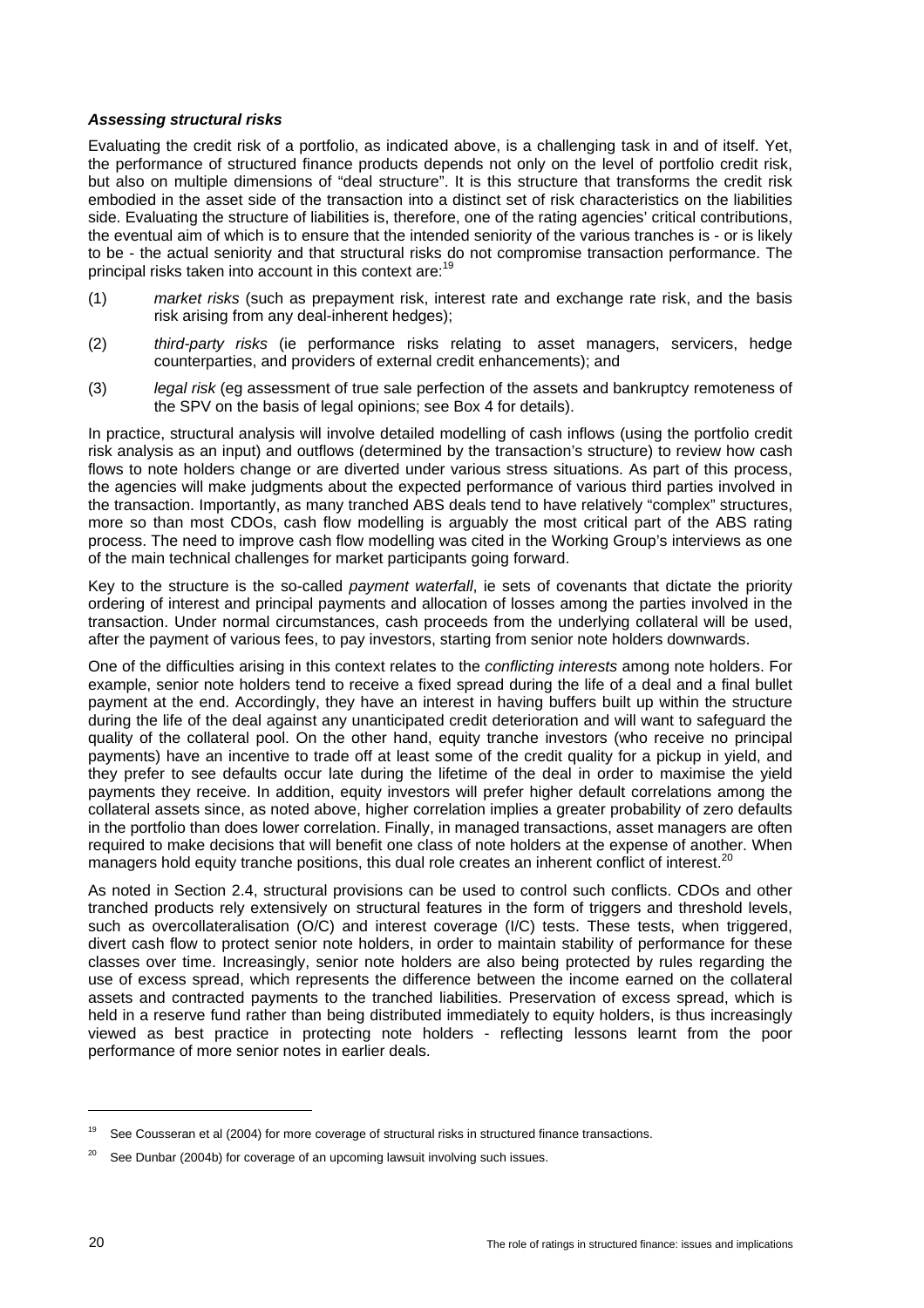#### Box 4

#### **The legal assessment of structured finance transactions**

Besides considerations related to credit risk, tranching and priority of payments between the different classes of note holders, the evaluation of the soundness of legal structures supporting structured finance transactions represents a crucial step in the assessment of these transactions by the major rating agencies.

- In any structured transaction, the originator and/or arranger usually requests legal opinions on the deal and its structure from one or more specialised legal firms. Rating agencies then carry out reviews of these legal opinions, which form the basis of their own assessment of the soundness of the structure. These reviews should not be seen as a due diligence process, but rather as assessments based on plausibility checks on the various links of the "chain" involved in the structure. In that regard, it is widely acknowledged, among both arrangers and lawyers, that rating agencies rely on an objective, systematic and fairly conservative approach for such an assessment, which generally follows an iterative process with the originator and/or arranger. For some complex transactions, agencies may ask the arranger to provide distinct legal opinions from two lawyers as a prerequisite to rate the deal.
- Depending on their own internal organisation, agencies either review the legal opinions provided by the originator and/or arrangers in-house or outsource the review to external lawyers, although agencies' reliance on in-house legal capacity seems to be generally limited. Nonetheless, rating agencies have accumulated over time a unique knowledge about the viability of structures combined with an ability to gauge various asset categories and country-specific legal frameworks. Given their central position in this market segment, they may thus compile and assess deal-specific information and challenge, if need be, the views of originators and arrangers about the legal soundness of transactions.
- Only a handful of specialised law firms operate in the structured finance area. Given this oligopolistic industry structure, which echoes the one observed in the rating sector, it is not unusual for the same firm to be approached by both the arranger and a rating agency with a mandate to deliver a legal opinion on a particular transaction. To mitigate possible conflicts of interest that arise in this context, the rating agencies may require Chinese walls within the law firm's organisation or obtain additional legal opinions from different legal firms.

Overall, the track record of the structured finance market, as regards both traditional ABSs and CDOs, would tend to suggest that legal, documentation and execution risks embedded in transactions have been suitably addressed by rating agencies. Legal opinions provided by originators/arrangers, subsequently cross-checked by the agencies, are generally well documented even though sometimes inconclusive on certain technical aspects of a given transaction. As a result, only a few disputes of legal issues have publicly surfaced. While this is reassuring, it could still be a source of concern as only a few structured finance deals have actually been tested in court. Hence, there are still a number of major uncertainties regarding the legal soundness of specific deal features, most notably in connection with the possible impact of bankruptcy proceedings on the rights of SPVs and ABS/CDO investors with respect to collateral assets.

See, for example, Deutsche Bank (2003) for more information.

\_\_\_\_\_\_\_\_\_\_\_\_\_\_\_\_\_\_\_\_\_\_\_\_\_\_\_\_\_\_\_\_\_

As with traditional securitisations, assessing *third-party risk* is also critical. Asset manager quality appears to be one of the key performance drivers in structured finance. Past performance, including the extent to which the manager satisfied key covenants, is taken to be an important guide to quality. In the traditional ABS market, on the other hand, servicers are of key importance, and the attention paid to servicer quality is comparable to that paid to CDO asset managers. Servicer risk is of particular concern in jurisdictions where no established third-party servicer market exists, such as in continental Europe. As a result, while it may be relatively easy to find a replacement servicer for some asset classes (such as credit card receivables and auto loans), it may be considerably more difficult for more diverse portfolios. Deals backed by such pools, therefore, may need to have added liquidity support in the structure to help avoid default on payments to note holders while a potential servicer switch takes place. Similar issues may arise with regard to the performance of other third parties. The importance of the performance of third parties to the robustness of structured finance transactions and possible interactions with legal and default risks were underlined by the losses experienced on certain transactions in the US sub-prime home equity loan and US manufactured housing ABS markets in the late 1990s (see Appendix 5).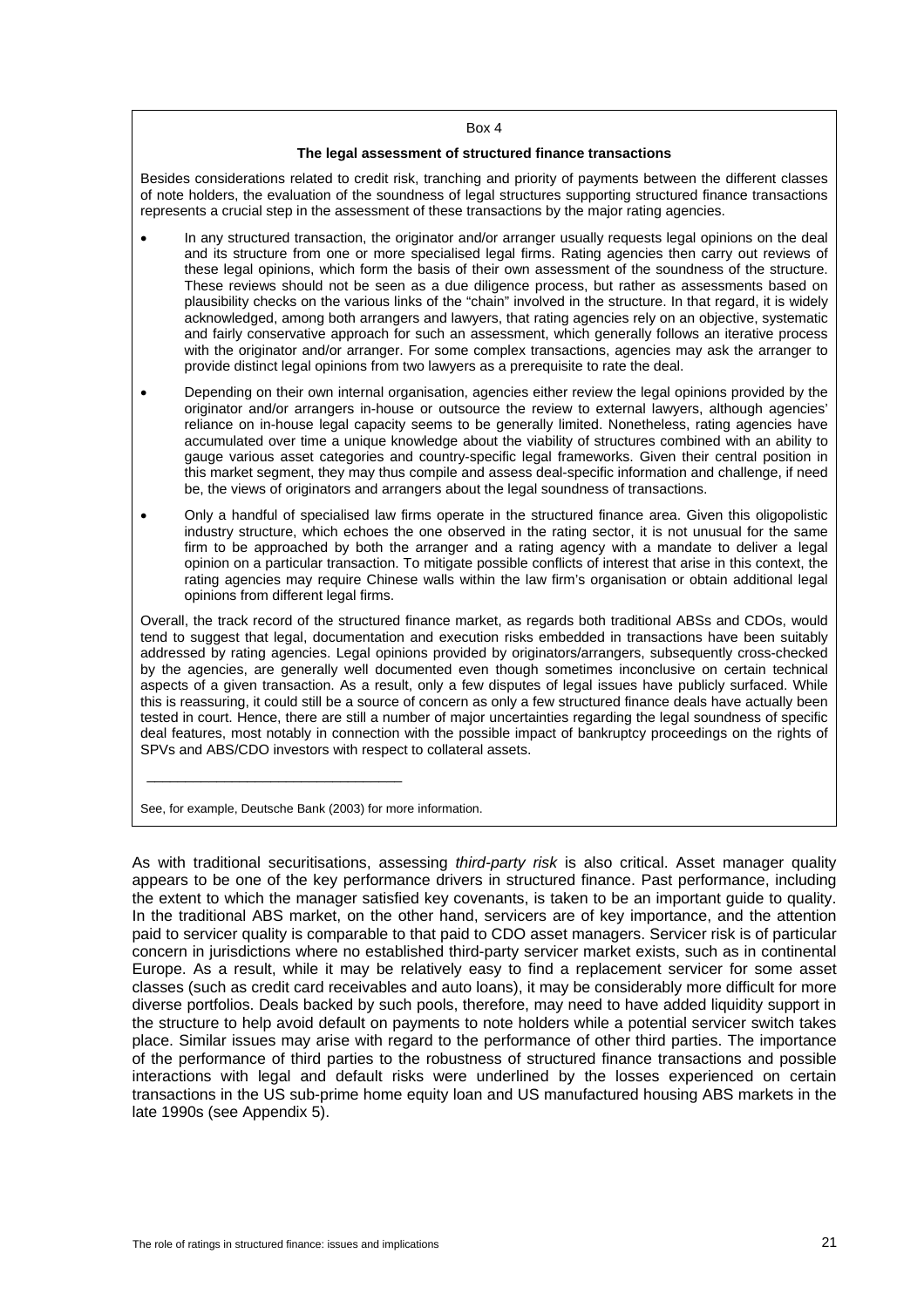# **4. The role of ratings in structured finance: an assessment**

# **4.1 Reliance on ratings**

It is common for structured finance instruments to receive multiple ratings from different agencies, with each tranche except the most junior being rated. As a result, structured finance has largely remained a "rated" market, excluding only the inter-dealer segment of the market for synthetic CDOs. Indeed, as suggested by empirical research undertaken by the Working Group on pricing patterns for US ABSs, reliance on ratings as a source of credit information seems to be somewhat higher in structured finance than in traditional bond markets. In particular, ABS downgrades are found to have a stronger impact on prices than do downgrades for corporate bonds, and ABS downgrades are anticipated by prices to a lesser extent than bond downgrades.<sup>21</sup>

Despite this fact, however, investors do not appear to be overly reliant on ratings in making structured finance investment decisions. In fact, the Working Group's interviews with investors and other market participants suggest that, in general, investors are aware of the risk of basing their investment decisions solely on ratings. In other words, investors view ratings as just one part of an informed investment decision (although investors often rely on rating agencies for deal information, especially regarding ongoing performance).

This is consistent with earlier survey evidence on European banks, as documented in ECB (2004), suggesting that the reliance on ratings is inversely related to the level of sophistication of surveyed banks - for those with highly developed pricing models, ratings appear to merely complement their own analysis. For less advanced banks, however, analytical tools are often less developed, meaning that ratings may have a larger impact on their structured finance-related decisions. Information obtained from the Working Group's interviews tended to corroborate the viewpoint that the institutional investor community appears to have become increasingly sophisticated over time, in part as a result of learning from past mistakes. In addition, investors seem to avoid markets where they lack the required analytical expertise. Some investors, for example, expressed scepticism about the accuracy with which the agencies and other market participants can assess the riskiness of structures such as CDOs of ABSs or CDOs-squared (see Appendix 2).

# **4.2 The usefulness of structured finance ratings**

The above discussion suggests that the use of ratings in structured finance, while ongoing, is becoming one component of a more general process of risk management. While part of the continued reliance on ratings might be explained by ratings-based restrictions imposed on investors (ie via investment mandates, regulatory requirements or internal risk and capital management systems), another part is probably due to value creation by ratings in the following, closely related areas:

(1) *Structuring opinions and third-party assessments*: As pointed out above, the pronounced ex ante nature of structured finance ratings stands in contrast to the more ex post nature of the credit risk opinions provided by traditional ratings. Deal origination implicitly involves obtaining structuring advice by the rating agencies, at least to the extent that arrangers use rating agency models to pre-structure deals and subsequently engage in an iterative dialogue with the agencies to finalise these structures.

Structured finance ratings appear to provide valuable and reasonably transparent assessments of pool credit risk and a transaction's specific structural features, including evaluations of third-party and legal risks. While the one-dimensional scale of ratings makes it impossible to draw independent inferences about these individual components of the credit risk of a tranche, the rating will convey considered

<sup>&</sup>lt;sup>21</sup> Ammer and Clinton (2004) analyse the impact of changes in the credit ratings of certain types of ABS on the pricing of these securities. Similar studies for corporate and government bonds tend to point to a relatively limited marginal contribution by credit ratings to market information about borrowers. For ABSs, however, effects of downgrades are found to be stronger than those that have been reported for traditional bond instruments, with downgrades to speculative grade standing out in particular. At least for downgrades, therefore, the authors find that market participants may rely more on rating agencies as a source of credit information. For upgrades, market reactions are close to zero on average, implying an even greater asymmetry than has been found in event studies of bond rating changes.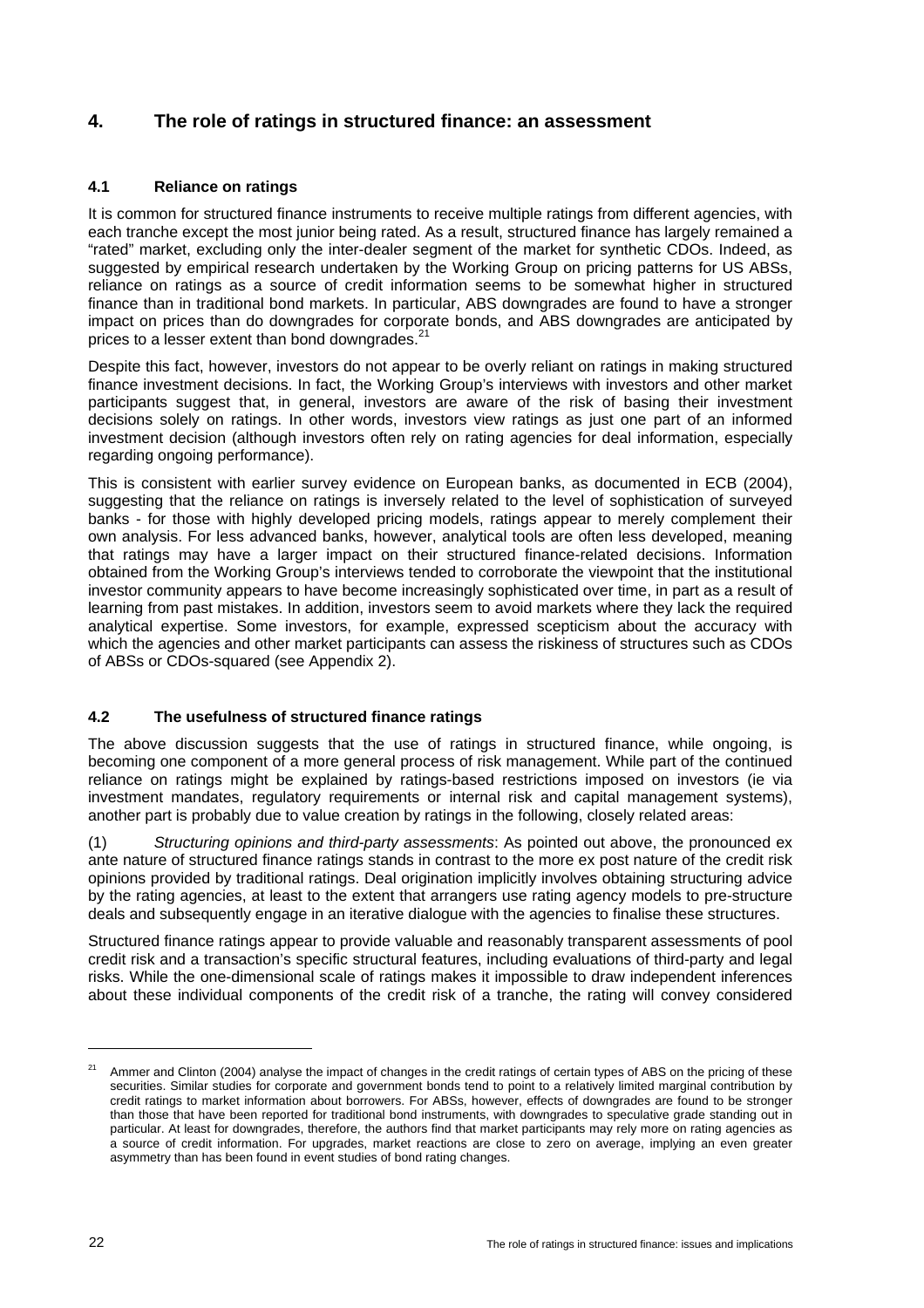judgments about the overall robustness of the structure. The third-party assessment offered by the rating agencies can thus have a significant role in the marketability of structured finance offerings, while - according to opinions expressed during the Working Group's interviews - also helping to protect the arranger against the reputation risk posed by potential deficiencies of the deal.

A related role of the rating agencies is in mediating between the competing interests of differing investor classes in structured finance transactions - at deal inception as well as over a deal's lifetime. This is accomplished both through continuing surveillance (see below) and through the opinions that the agencies publish regarding transaction structures which can best achieve a balance of interests between investors.

(2) *Information provision and deal surveillance*: The Working Group's interviews suggest that it is generally more difficult for investors to obtain information about the performance of structured finance pools than for, say, individual bonds. This may be true for several reasons. Some of the usual information sources for bond investors may either not exist in structured finance or information may be available only at a higher cost (relative to expected returns). Also, given the finite-lived nature of structured finance instruments, the overall investor community's incentives for active monitoring are lower than for bond and equity investments, which will limit related information gathering. This leaves the rating agencies as the main information providers (aside from arrangers and trustees), and may help to distinguish the agencies' role in surveillance and information provision in structured finance from that in traditional markets. Indeed, a number of investors interviewed by the Working Group claim to rely almost exclusively on the rating agencies' pre-sale reports and rating opinions for information on deal specifics and performance.

Structured finance ratings are reviewed on a relatively regular basis, depending on the availability of trustee/asset manager reports, which are a main input into the rating agencies' review process. The performance data from these reports are rerun through the agencies' models, with the underlying deals thus being at least partially "rerated".

(3) *Market development*: Building on their expertise and detailed credit and legal information amassed over the years, the major agencies (who "see every deal" and are thus the largest repositories of information about asset class performance, legal opinions, etc) have responded constructively to investor demands to extend existing structures to new uses. This has helped to increase the range of asset classes and jurisdictions to which structuring technology has been applied. In the process, the rating agencies have contributed to more efficient financing and risk transfer opportunities in what has become an important element of market-based financial intermediation.

Extending the application of structured finance to new products, asset classes or jurisdictions can be a challenge, as the relevant historical data necessary for evaluating risks may be unavailable or hard to come by. A similar point applies to legal opinions on the effectiveness of specific structures across different jurisdictions. Although the rating agencies have, at points in time, arrived at different opinions regarding specific structural features, there has been a convergence to new market standards over time. Similarly, the rating agencies have contributed to heightened awareness among market participants of the inherent conflicts of interest in structured finance transactions. This awareness has led to the introduction of specific structural features, such as those designed to ensure the preservation of excess spread (see above).

# **4.3 Standard-setting and implicit regulation**

Whereas the rating agencies may not be regarded as independent *standard setters* in structured finance, an implication of the above discussion is that they have played an important role in developing credit standards for a market for which, by definition, few standards had previously existed. This role has involved articulating investor views and embracing structural features that are evolving in the market and that the agencies judge to be viable. In publicising such information, the agencies provide a service with public good characteristics. They have also contributed to transparency, for example by adding their support to investor pressure for improved reporting by trustees and asset managers.

Continuing development of structured finance markets may serve to increasingly replace some of the traditional intermediation activities provided by integrated financial institutions with separate, more specialised financial services involving a multitude of different players. These services, in turn, are coordinated through SPVs, which own asset pools, enter into contracts for their servicing and administration and issue own financing instruments against these pools, while lacking the ability to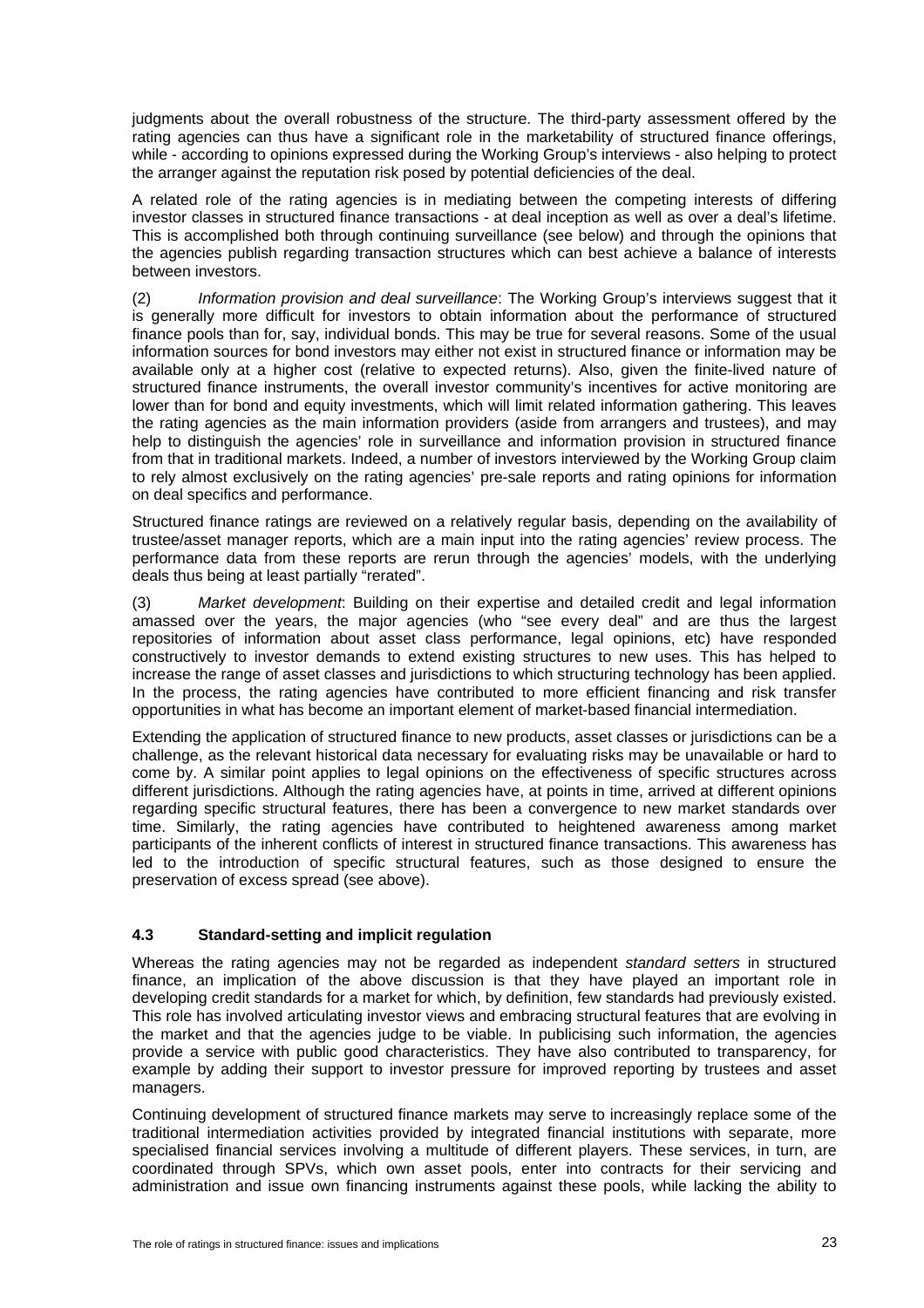originate the underlying assets. In this sense, a number of features of structured finance markets and the rating agencies' roles in these markets lend a character of implicit regulation (in terms of supporting market discipline) to the process of rating these instruments. In particular, the rating agencies specify the amounts of credit enhancement necessary to achieve desired tranche ratings and they engage in ongoing monitoring of the resulting seniority structure. Finally, in managed transactions, rating agencies are also important for evaluating deal governance.

# **5. Possible issues arising for structured finance markets**

# **5.1 Model risk**

## *Model risk in agency ratings*

Generally defined, "model risk" relates to potential errors made in evaluating and pricing the exposures arising from financial transactions. Model risk is, therefore, not confined to structured finance. However, given the lack of historical default data and the analytical challenges in assessing credit risk exposures (eg treatment of correlation, recoveries and time variation), it is likely to be a more important issue in the credit risk than in the market risk world. This applies, in particular, for structured finance instruments, as in the case of correlation assumptions discussed above. As a result, model-based risk assessments can be a long way from "true" values and, to the extent that investors rely on ratings for their structured finance investments, the model risk linked to the agencies' rating methodologies will be among the principal risks these investors are exposed to.<sup>22</sup>

In the context of rating structured finance instruments, model risk has two principal components. The first is related to the quantitative models (and assumptions) the rating agencies use to estimate portfolio credit risk, eg potential errors related to assumed correlation values. The second is related to deal-specific, structural model risk, which is in turn related to the arranger's proprietary structuring techniques and other determinants of "deal structure", eg covenants governing the redistribution of cash flows. Given the involvement of third parties, structural model risk - broadly defined - will also embody operational and legal risks. Importantly, model risk will ultimately translate into potential pricing risk, to the extent that ratings influence pricing or that other market participants make use of similar assumptions in their pricing models. In both cases, model risk reflects structural specifics: given that investors need to understand the risk profiles of their actual investments, not generic ones, accuracy crucially depends on customised assessments of deal structures.<sup>23</sup>

# *Model risk in pricing and hedging: single-tranche CDOs*<sup>24</sup>

Model risk relates not only to the methodologies applied by the rating agencies, but also to the proprietary pricing models used by market participants. Despite significant methodological progress over recent years, credit risk modelling remains a challenging task. This applies, in particular, for the full integration of correlated defaults and credit spread changes into pricing and risk management applications.25

One area where this type of model risk may particularly matter is the single-tranche CDO market, which has been one of the most dynamic market sectors over recent years (Graph 3). Single-tranche CDOs are similar to bilateral OTC derivatives contracts among dealers or between dealers and investors. Through such a contract, the investor takes an exposure, usually at the mezzanine level of

<sup>&</sup>lt;sup>22</sup> Adelson (2003) argues that the high numbers of downgrades of high-yield CDO tranches over recent years are at least partially the result of undermodelling of both default and recovery rates and, hence, a manifestation of model risk.

See also Raynes and Rutledge (2003).

<sup>&</sup>lt;sup>24</sup> See Joint Forum (2004b) for similar coverage of the single-tranche market.

 $25$  On this issue, see Duffie (2004).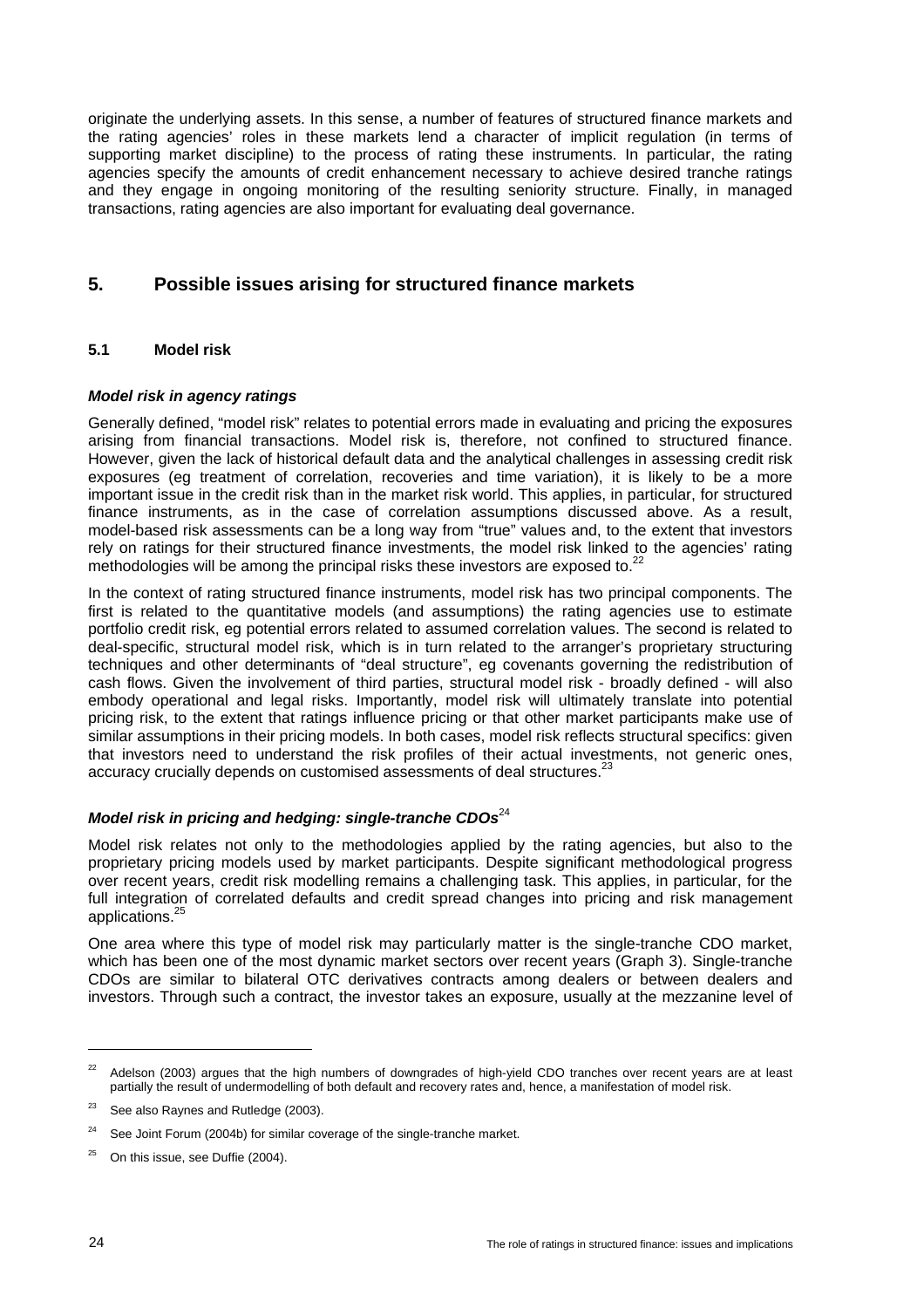the capital structure, while the dealer (at least implicitly) retains the remaining tranches. As noted above, these instruments have certain advantages over full-capital-structure deals, including the fact that long ramp-up periods (ie the time needed to assemble the assets for the collateral pool) are avoided and that the potential for conflicts of interest that arises with other tranched products is less pronounced, since there is only one investor.

Importantly, as the price of a given CDO tranche is directly related to the probability of losses occurring relative to its position in the portfolio (size and degree of subordination), prices will be directly influenced by correlation assumptions (Graph 4). Modelling the relationships between PDs incorrectly, therefore, results in the risk of pricing these instruments incorrectly. In addition, when a dealer sells a single-tranche CDO, the required hedging strategy is more demanding than for deals with fully capitalised structures. Effectively, every time the dealer sells a single tranche to a client (ie buys credit protection), a hedge portfolio based on positions in all underlying names will have to be calculated. Delta, ie the hedge ratio, will depend on factors such as relative default premia on individual credits, tranche thickness and position, maturity, and correlation and recovery assumptions. Delta will thus vary for each name and tranche and will change over time, depending on movements in spreads and as the maturity of the transaction approaches. Having calculated the deltas at the outset of the trade, the dealer then needs to adjust the hedge dynamically as market prices and other parameters move.<sup>26</sup>

This process gives rise to a number of issues, one of which relates to the limited liquidity available in hedging markets for credit risk. As single-name CDSs remain a relatively illiquid trading market, the eligible universe of reference entities will be limited to a few hundred CDS names and ABSs with liquid secondary markets. At the same time, hedges will be set up on a book basis, not on the basis of individual deals, and use of contracts based on CDS indices can significantly ease hedge implementation.<sup>27</sup> Nevertheless, hedge adjustment needs will have to be balanced with the lack of liquidity in the underlying assets, which will create basis risk. In addition, delta estimation will lead to model risk similar to that described above. This, together with the short track record and largely untested nature of the market, may open up the possibility for wrongly priced and inadequately managed risk positions even for the most sophisticated market players. At the same time, the Working Group's interviews suggest that these risks are broadly recognised in the market and that net positions tend to be relatively small in comparison with dealers' overall credit exposures. This observation, however, does not exclude that single-tranche-related trading and hedging activity could become a factor contributing to heightened market volatility in times of stress.

# **5.2 Rating agency conflicts of interest**

# *Conflicts of interest in the ratings industry*

Over recent years, concern has been expressed by several observers regarding potential conflicts of interest in the ratings industry. Potential conflicts arise from the fact that ratings are paid for by issuers rather than investors, and from the fact that rating revenues represent most of the agencies' total revenues. Ratings also rely at least partially on issuer-provided information. Issuer-paid fees may thus encourage rating agencies to act in the issuer's rather than the investors' interest, resulting in initial ratings being more favourable or downgraded less often than they otherwise should be.

The main countervailing force, often cited by the rating agencies and others, is the need to establish and preserve a track record of ratings in the markets the agencies wish to serve. The agencies appear to be sensitive to the value of their reputational capital for future business and to market sanctions that

<sup>26</sup> For descriptions of single-tranche hedging, see eg Martin et al (2003) and Gibson (2004).

<sup>27</sup> Growth in tradable CDS index products has not only provided an efficient tool for the implementation of single-tranche CDO-related hedges, it has also allowed for the creation of a more liquid and transparent market for tranched credit risk and, on this basis, promises more efficient price discovery in single-name and index-based CDS markets. The recent merger of Dow Jones's *TRAC-X* and the iBoxx *CDX* index is expected to accelerate this process even further, by broadening the investor base for tranched credit risk, adding to the liquidity of standardised credit risk tranches and improving market participants' ability to calibrate their proprietary pricing models on the basis of market-implied asset correlations. See Calamaro et al (2004) and Mashal et al (2004), among others, for more detail.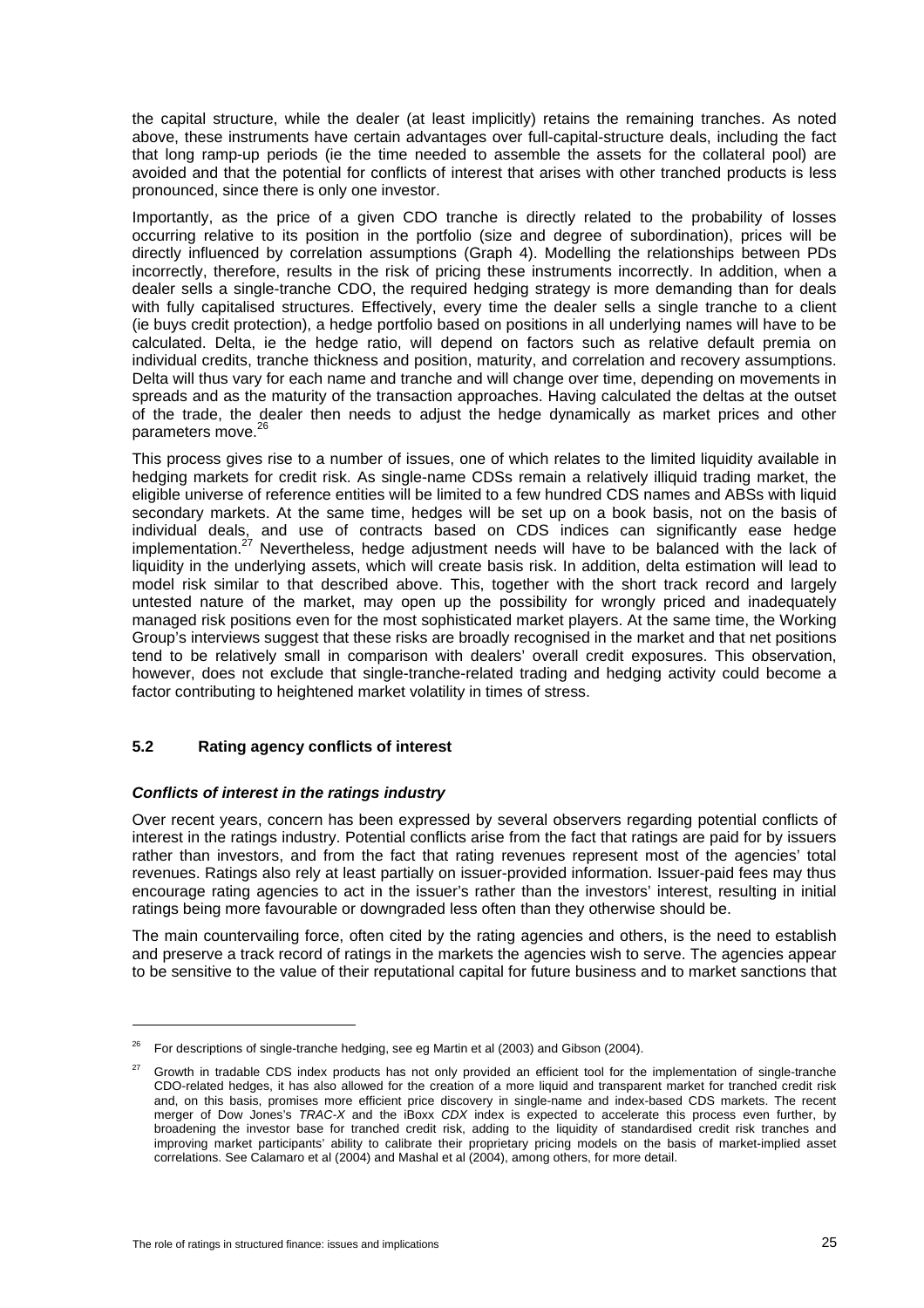would be associated with poor management of conflicts of interest. Their incentive to build and protect a reputation for quality services, therefore, serves as the main disciplinary device regarding conflicts of interest. On this basis, the agencies state that they seek to actively manage conflicts of interest through measures such as compensation arrangements that ensure that analysts are not rewarded on the basis of their ratings, internal rules that separate rating analysis from sales units, and efforts to diversify their revenue base and to avoid dependence on individual clients.<sup>28</sup>

## *Conflicts of interest and structured finance ratings*

#### *Issuer-paid fees and "structuring advice"*

The differing nature of structured finance ratings from traditional bond ratings, in particular the agencies' involvement in the structuring of deals, has sparked concern that potential conflicts of interest in structured finance markets may be especially pronounced.29 According to this view, the fact that the agencies may have expressed an "ex ante opinion" regarding deal structure suggests that they are providing "structuring advice". Therefore, the agencies may not be fully independent of the instruments for which they ultimately issue a rating. Indeed, an analogy has been drawn with auditing firms and the consulting services they provided to their audit clients. The resulting conflicts of interest gained prominence in the context of certain auditors' relations with clients such as Enron, where the incentive to preserve large consulting revenues was said to have unduly influenced audit opinions. Given the importance of structured finance as a revenue source for the rating agencies, it has thus been argued by some that adverse incentives from the combination of "structuring advice" and ratings might be important enough to bias the agencies' ratings of certain structured finance products.

It should be noted, however, that in contrast to the truly ancillary nature of the consulting services that were provided by a number of auditors, the assessment of transactions' structural features is an integral part of the process of rating structured finance tranches. In fact, there appear to be no fundamental differences in the rating processes for structured finance products and traditional bonds. The potential conflicts of interest arising in structured finance are thus unlikely to be materially different from those in the traditional segments of the agencies' business. More specifically, in the case of traditional bonds, issuing firms will enquire about possible rating levels, given factors such as firm structure and credit conditions. For structured finance ratings, arrangers will indicate targeted tranche ratings and how the deal's structural specifics may then be adjusted to achieve them. In both cases, the agency can communicate to the issuer the rating that it plans to assign, with the main difference lying in the issuer's flexibility to adjust credit characteristics in response. In the case of a bond, this flexibility will be limited, as the issuer cannot quickly respond to a potential rating that is lower than desired by making significant changes to its structure or operations. In contrast, with a structured finance instrument, the proposed structure can more easily be changed to adjust the credit enhancement of particular tranches in order to raise ratings to their targeted levels.

The ease with which such changes can be made in structured finance transactions, together with the initial targeting of the rating level, explains the iterative dialogue which may take place between the arranger and the rating agency during the rating process. However, a single fee is charged by the agency for the rating process in its entirety, and structuring advice, to the extent that it is provided, is not separable from the other components of this process, including the assignment of the rating. In addition, given that the rating process for structured finance instruments must always entail evaluations of deal structures, it would appear that the rating agencies do not treat transactions materially differently when they are the only agency to be approached than when the deal has previously been submitted to another agency.

Importantly, even for the agencies' traditional business, the actual boundary between "ex ante" and "ex post" ratings is blurred in practice. For example, it has become common for rating agencies to offer special services relating to firms' bond ratings, such as pre- and post-rating assessments of factors that could impact rating levels. These services may be separately rewarded and may thus exacerbate any potential conflicts of interest arising from "issuer fees". Also, as debt issuance may impact the

 $28$  See Schwarcz (2002) and SEC (2003).

 $29$  See eg Crockett et al (2003).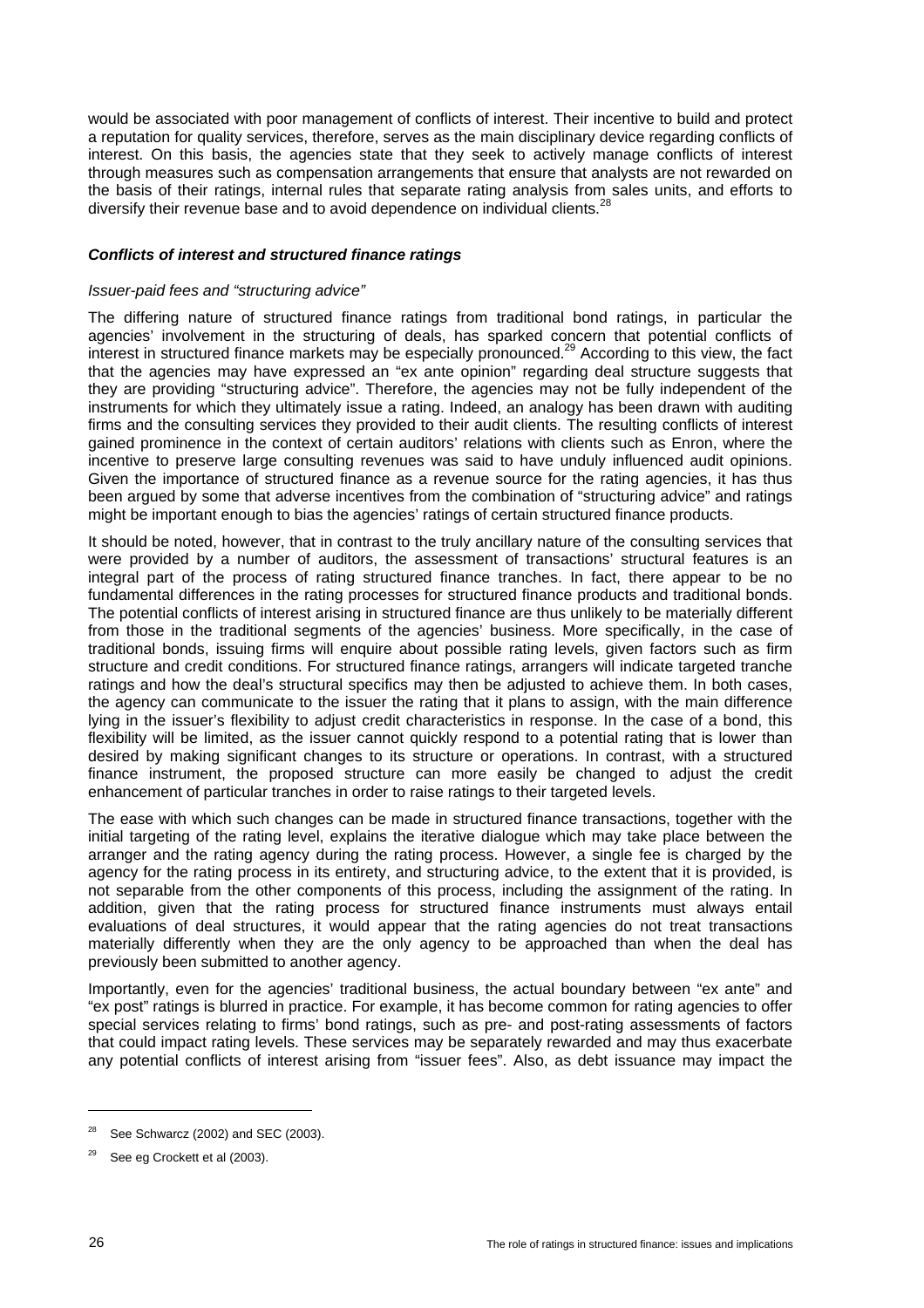existing seniority structure of an issuer's liabilities, new issues are not rated in isolation. Similar to the structural analysis involved in structured finance ratings, the rating agencies will thus need to take a bond issuer's entire capital structure into account and assess any implications for third parties, such as subordinated debtors (see also Table 1).

Given these similarities, the Working Group believes that the complexity of managing potential conflicts of interest has not been altered by the agencies' involvement in rating structured finance instruments. While evidence on the effectiveness of the agencies' measures has so far been limited, one recent study of bond ratings seems to suggest that the rating agencies are relatively responsive to reputation concerns.30 On the other hand, to the extent that truly separate advisory services provided by the rating agencies in other business lines - and funded separately from ratings - were to become a major revenue source, the potential for advisory fee-related conflicts of interest would arise in the future and could meaningfully affect the complexity of managing these conflicts going forward.<sup>3</sup>

#### *Reputation risk and "conservative bias"*

Rather than imparting a favourable bias on ratings, some observers have argued that asymmetric concerns over reputation risk could work in the direction of "conservative bias". That is, by applying overly rigid standards in order to avoid downgrades at all costs, the agencies could hamper market innovation.<sup>32</sup> It is plausible that limited competition among the agencies could have a similar effect, if the concentrated industry structure were to affect incentives to innovate. However, while the counterfactual is hard to establish, there is little indication of such influences in structured finance markets, which have become one of the most dynamic parts of the financial system. In addition, by making their rating models freely available to the market, the rating agencies have increased transparency and may have helped to strengthen the objectivity of the rating process. Inviting practitioner and academic comment on their methodologies also helps the agencies to keep their approaches up to the mark. In fact, in their interviews with the Working Group, the agencies cited their attempts to "keep up" with arrangers' models and demands from investors as one of the significant challenges that they face in rating structured finance instruments.<sup>3</sup>

As a result, although high entry costs - possibly aided by regulation - have limited the number of agencies active in structured finance markets, competition among the agencies and from sophisticated arrangers appears to have promoted continual improvements in structured finance rating methodologies and in marketed deals' structural features. Best practices in structured finance thus seem to arise endogenously through contestability of the market.

#### *Structured finance and the role of monoline insurers*

As the business models and balance sheet structures of key participants in structured finance markets are affected by their credit ratings, the agencies' involvement in these markets is inherently multilayered. Along these lines, another potential conflict of interest arises when the ratings of some structured credits are contingent on the agency's own rating of a monoline insurer that provides credit enhancement to the most senior tranche(s) of these structures. (See Box 5 for more information on these "monoline wraps".)

<sup>&</sup>lt;sup>30</sup> Covitz and Harrison (2003) analyse the degree to which reputation-related incentives keep rating agency conflicts of interest in check by measuring the agencies' delay in recognising credit quality deteriorations. On the basis of this analysis, they find no evidence consistent with rating agencies acting in the interests of issuers due to a conflict of interest.

<sup>31</sup> For example, the rating agencies have now started to provide Basel II-related consulting services. If these services were to become a major revenue source, potential conflicts of interest could be further magnified, particularly if these services were directed at clients that also have other business relationships with the advising rating agency.

 $32$  See Schwarcz (2002) for an argument along these lines.

<sup>&</sup>lt;sup>33</sup> It should be noted that this, in connection with high entry costs, may raise capacity issues that would be expected to slow. though not prevent, innovation in structured finance.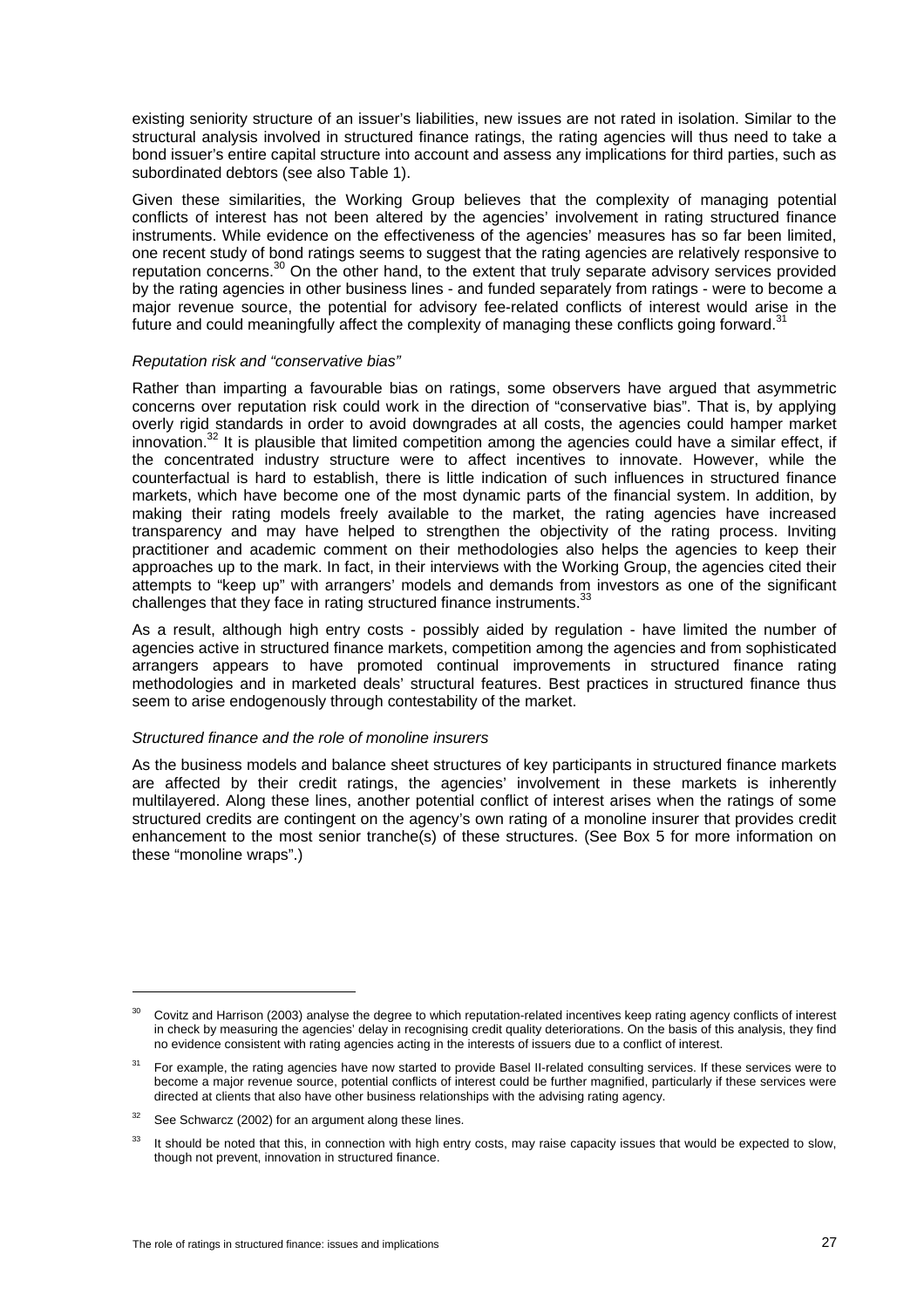It is conceivable that an agency might hesitate to downgrade a monoline when its condition has deteriorated, given the implications for all of the structured securities the monoline has wrapped. Furthermore, because the maintenance of a high credit rating is an integral requirement of the monolines' business model, the rating agencies are effectively elevated to a role as unofficial regulators of the monoline industry, essentially serving as vehicles of market discipline. Recognising this, the agencies appear to engage in very close surveillance, with each monoline deal rated on a separate basis and with shadow incremental capital charges applied to the monoline for each deal. According to information obtained in the Working Group's interviews, it is these charges, rather than formal regulatory requirements, that are the binding constraints on the monolines' business.

#### Box 5

#### **Monolines and their relationship with rating agencies**

Monoline insurers provide credit enhancement to several forms of structured finance, including guarantees on senior tranches of mortgage and other asset-backed securities and credit enhancement of ABCP programmes (including financial guarantees on assets purchased by those programmes). In their CDO business, they provide guarantees or write credit default swaps on senior notes or tranches. Monoline involvement in structured finance also includes their role as managers of some CDOs. In addition, investors appear to value the surveillance undertaken by monolines of the deals they wrap as well as their influential role in the restructuring of troubled credits. So, aside from the intrinsic value of their guarantee, their involvement is perceived as reducing both the PD associated with the wrapped asset and its EL.

In fact, in the absence of these additional benefits, the value of a monoline wrap in some structured finance transactions may at first sight be unclear. For transactions based on very well diversified pools of assets - ie where remaining idiosyncratic risk is minimal - the circumstances in which a monoline would be called upon to meet its guarantee obligations would appear to be only those of very severe and widespread systemic default where the monoline itself, notwithstanding the diversity of its portfolio, would be at significant risk of failure given its high leverage. Nevertheless, while meeting agencies' minimum diversity criterion, structured deals may in practice still exhibit significant sectoral risk because of higher than expected correlation. Defaults on such collateral could be general enough within, say, a sector or class of borrower for a monoline's guarantee on a transaction to be called, but the problem may not be sufficiently widespread to bring a monoline's general capacity to meet its obligations into question, given the diversity of its portfolio.

The market's comfort with the very high balance sheet leverage of monolines rests largely on the perceived strength of their risk management (as evidenced by a record of very low losses) and the intensive surveillance of their activities - including the setting of shadow, risk-based capital requirements against individual transactions - carried out by the rating agencies. As the monolines have expanded their involvement in structured finance, agency surveillance has given increasing emphasis to potential new concentrations of credit risk. This focus (eg on structured credits with the same collateral manager or servicer) involves a wide range of stress tests, including ratings transition scenarios and more extreme system-wide defaults.

In some structured credits, the monoline's AAA or AA rating will be integral to or constitutive of the rating of highly rated liability tranches and/or of those assets comprised in a structure's collateral that have a monoline wrap. This feature is not unique to monolines since the rating of collateral backing unwrapped transactions is also determined by the agencies (and the monoline may itself be partly reliant on the agency's rating of a credit when considering whether or not to provide a guarantee).

However, a wrapped "super-senior" tranche often constitutes a very high proportion (80% or more) of the deal. Also, in some re-securitisations, monolines may already have guaranteed a significant part of the collateral. In these circumstances, the consequences of a monoline downgrade could be far-reaching both for the rating of the structure and for the credibility of the agencies' rating approach.

This interdependence may lead to greater caution on the part of the agencies, so as to minimise the impact of model risk (in the assessment both of the particular structure and of the monoline's own rating) and other possible misjudgments. But it could also affect the willingness of an agency to downgrade a monoline (or place it on credit watch) given the wider implications. A delay in recognition of the impaired status of a monoline could mean greater disruption once the depth of an agency's concerns became evident to the market.

The balance of these risks is hard to assess with any precision. However, there appear to be several factors that mitigate concerns. Monoline wraps are only one form of credit enhancement in structured credits.<sup>2</sup> The agencies emphasise that the choice of enhancements is ultimately for the sponsor alone to determine; the agencies assess these singly and in combination on their merits according to well determined rules. Although the ratings industry has only a small number of players, they have their own individual approaches to assessing both structured credits and the monolines. Model-based assessments are also only one part of their overall evaluation. Fundamentally, the franchise of each agency rests on a successful ratings track record. Experience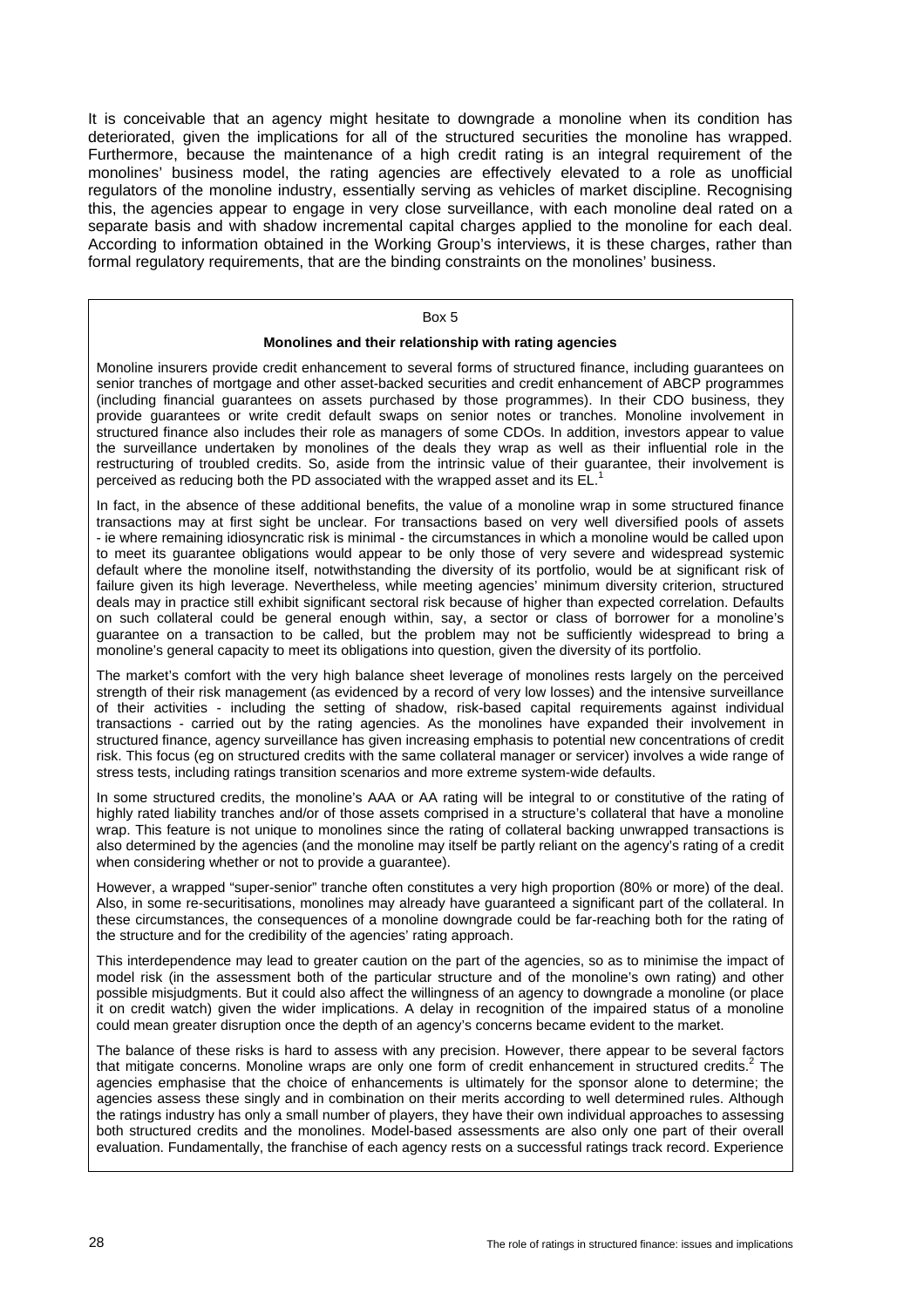#### Box 5 (cont)

#### **Monolines and their relationship with rating agencies**

suggests that potential market disruption following a downgrade of a monoline is likely to be partly mitigated by the monolines themselves: in response to greater than expected downgrades of some of the earlier structured credits they supported, monolines have also raised the threshold in terms of the minimum rating of the tranche they will consider wrapping.

The monolines' growing participation in synthetic structured finance may also be accompanied by greater market discipline because synthetic business exposes the monolines to greater liquidity risk than is the case with their traditional financial guarantee business. The latter involves them guaranteeing the timely payment of interest and principal due on guaranteed debt according to original schedule. In the event of a default, they are not obliged to accelerate payments due to bondholders. A high proportion of the fees payable on financial guarantees of municipal bonds are also paid up front. In contrast, when guaranteeing synthetic structures, including CDSs, a monoline is obliged to meet an accelerated payment in the event of default on the underlying security, equal to the face value of the obligation less its marked to market value at the time the loss is determined. (Some settlements of CDSs do not require a cash settlement per se; instead the guarantor may be obliged to purchase the defaulted credit - in which case it swaps a liquid asset for an illiquid one.) Sellers of protection also receive fees periodically rather than at the time the contract is initiated. CDSs, or wraps of structured credits collateralised by CDSs, thus involve an increase in liquidity risk. They address this principally by restricting their guarantees to only highly rated credits. These differences in the nature of the guarantee are reflected in the different accounting treatments that are applied.

Whereas non-accelerated financial guarantees are off-balance sheet, CDS-linked transactions are treated under US GAAP as a derivative and so must be marked to market, potentially creating greater volatility in a monoline's reported earnings and in its balance sheet leverage. The monolines typically provide estimates of the impact on earnings of given changes in credit spreads on the marked to market value of their CDSs. Nevertheless, in their ratings assessments and commentaries, the agencies tend to look through the volatility of GAAP earnings from this source.

<sup>1</sup> This source of comfort has been described by one of the rating agencies as follows: "At the risk of oversimplifying the appeal of the guarantors' product, it can be said that the guarantors provide value in situations where the liquidity and credit premium required by the market for direct securitization is high and the guarantors' wrap can significantly reduce this market<br>premium." See Moody's (2003c). <sup>2</sup> In the US cash ABS market, monoline-wrapped tranches represe issuance in 1999, but the share has since fallen back - to around 10% in 2003. In Europe, the share of cash ABSs with a monoline wrap has been rising (to around 9% in 2003) and super-senior tranches of synthetic issues, a high proportion of which will have been guaranteed by monolines, were around €30 billion in 2002-03. Monoline involvement varies across sectors, reflecting the different specialisations of the three main players (ie MBIA, AMBAC and FSA). Source: Merrill Lynch (2004).

On this basis, the Working Group considered the potential significance of a monoline downgrade for the downgraded entity itself and structured finance markets more broadly. The Group agreed that a downgrade of a large monoline from its high rating, usually at the AAA or AA level, could severely undermine its business, perhaps affecting confidence in the financial guarantor sector more widely. While such a downgrade might also affect sentiment towards existing monoline-wrapped structured securities, it should be noted that monoline wraps merely provide secondary credit enhancement, with subordination and overcollateralisation generally comprising the key elements of protection to senior tranches. Markets in structured products are thus likely able to continue functioning with reduced monoline involvement - though possibly with lower tranche ratings for given spread levels. Indeed, reliance on monoline-provided enhancements during 2004 has been declining as credit spreads have become tighter. Nevertheless, as holders of "wrapped" instruments would tend to bear valuation losses in the event of a monoline downgrade, the Working Group cannot rule out the possibility of distressed monolines helping to propagate and thus exacerbating the severity of low-probability systemic events.

# **6. Implications and policy issues**

\_\_\_\_\_\_\_\_\_\_\_\_\_\_\_\_\_\_\_\_\_\_\_\_\_\_\_\_\_\_\_\_\_

The Working Group believes that there are a number of policy issues related to structured finance in general, and the role of ratings in these markets in particular, that are worth highlighting. While some of these issues resemble the findings of earlier work in the area of credit risk transfer, others are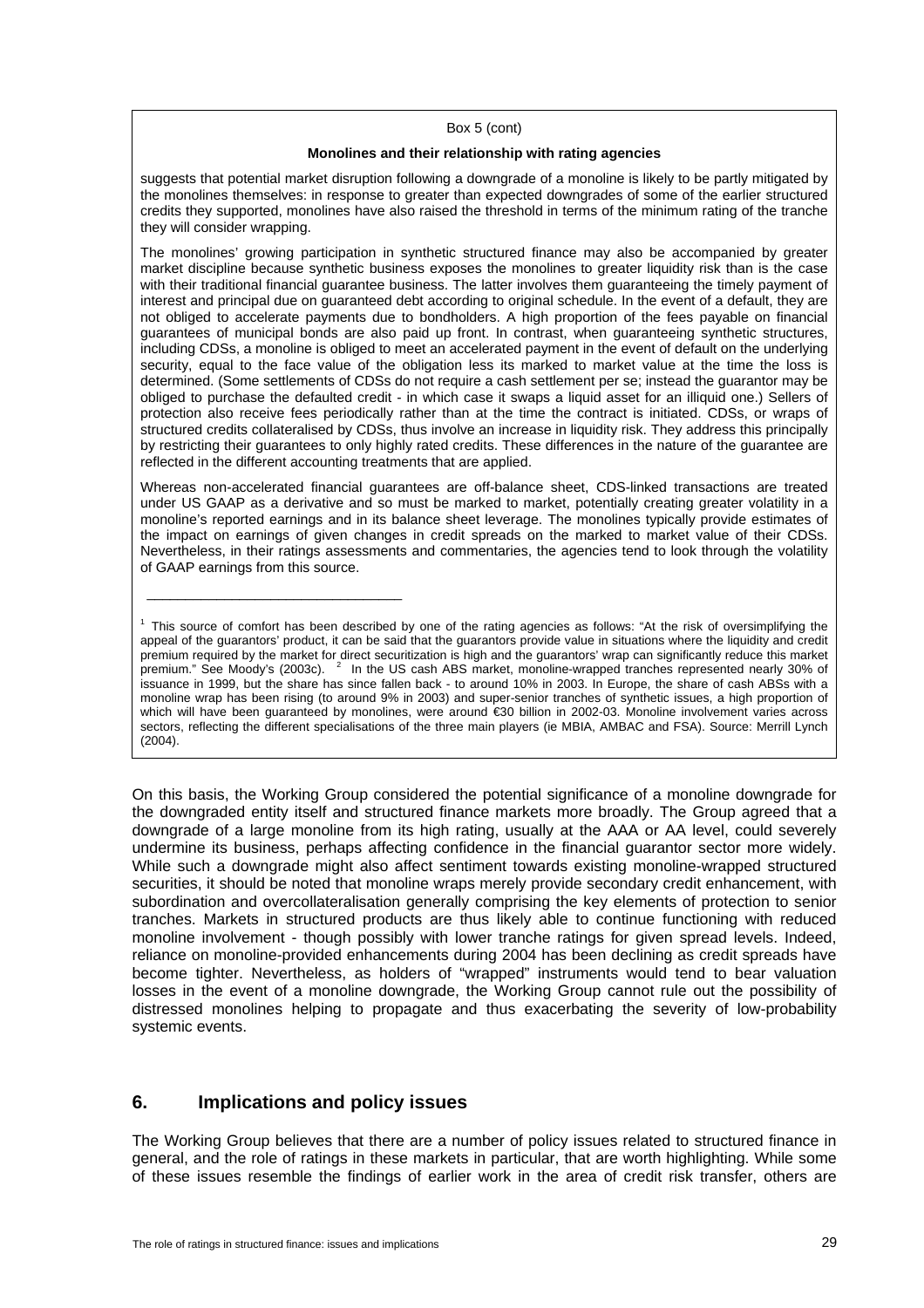uniquely linked to the specific features of structured finance discussed above and may help to improve the understanding of how these markets may affect the financial system.

# **6.1 General implications**

# *Market efficiency*

Structured finance has extended the range of securitisation activities and, in turn, contributed to the expansion of market-based financial intermediation. It has increased the liquidity of otherwise illiquid credit exposures and led to the creation of instruments with risk-return profiles tailored to investors' specific requirements, given constraints or preferences. Overall, structured finance represents a move towards more complete financial markets, implying improved pricing efficiency and a more efficient distribution of credit risk.

# *Financial stability*

Similar to other forms of risk transfer, structured finance improves the ability of market participants to manage financial risks more effectively. In turn, this allows these risks - at least in theory - to be better dispersed and more easily absorbed, suggesting that any shocks may increasingly be spread across a multitude of different market participants. In addition, structured finance gives investors the opportunity to better manage the risk of their investment portfolios, through broadened access to new asset classes and the ability to acquire instruments with tailored risk-return profiles.<sup>34</sup>

Yet, the scale of risk transfer that is actually occurring through structured finance can be overstated, particularly if originating institutions hold on to the equity tranches of the instruments they issue.<sup>3</sup>

In addition, structured finance instruments transform risk, with the potential of magnifying the exposures of certain market participants who acquire these instruments. This raises the possibility that, instead of spreading risk more efficiently, the risk transfer that does occur could lead to undue concentrations, in that investors may wind up with positions that are riskier than they realise. The potential for underestimating risk is particularly present for structured finance instruments, where pooling, tranching and the involvement of different players require greater analytical rigour and more precise documentation than for other financial instruments. As a result, while these risks may be well understood by most of the "market", problems may occur at the margin. Indeed, the assessment of pool credit risk remains an analytical challenge for all market participants, with the modelling of default correlation and spread risk remaining very much open issues.

Overall, if risk is inaccurately priced and exposures are concentrated in ways that are not fully appreciated by market participants, the occurrence of worst case scenarios could have systemic implications. Although the current scale of the more sophisticated structured finance activities is still quite small relative to other parts of the credit market, central banks may nevertheless want to be vigilant as markets continue to grow.

# *Market structure and discipline in the ratings industry*

Structured finance ratings, just as traditional ratings, are part of a business exhibiting economies of scale. The importance of reputation and accumulated knowledge, the latter arising from access to the majority of marketed deals, tends to generate barriers to entry into the ratings industry and may help to explain the industry's oligopolistic structure.

At the same time, there is no obvious indication that market structure and related conflicts of interest have unduly influenced rating agency behaviour, or curbed the market's incentives to innovate.

<sup>&</sup>lt;sup>34</sup> See CGFS (2003) and Rule (2001) for similar points in the more general context of credit risk transfer.

<sup>&</sup>lt;sup>35</sup> Recent surveys of risk transfer activity show that the scale of cross-border and cross-sectoral net credit risk transfer has remained limited. In particular, credit derivatives and related instruments, such as synthetic CDOs, appear to be largely used for trading among banks rather than to achieve a transfer of credit risk exposures across sectors. See Fitch (2003, 2004), Standard & Poor's (2003) and ECB (2004).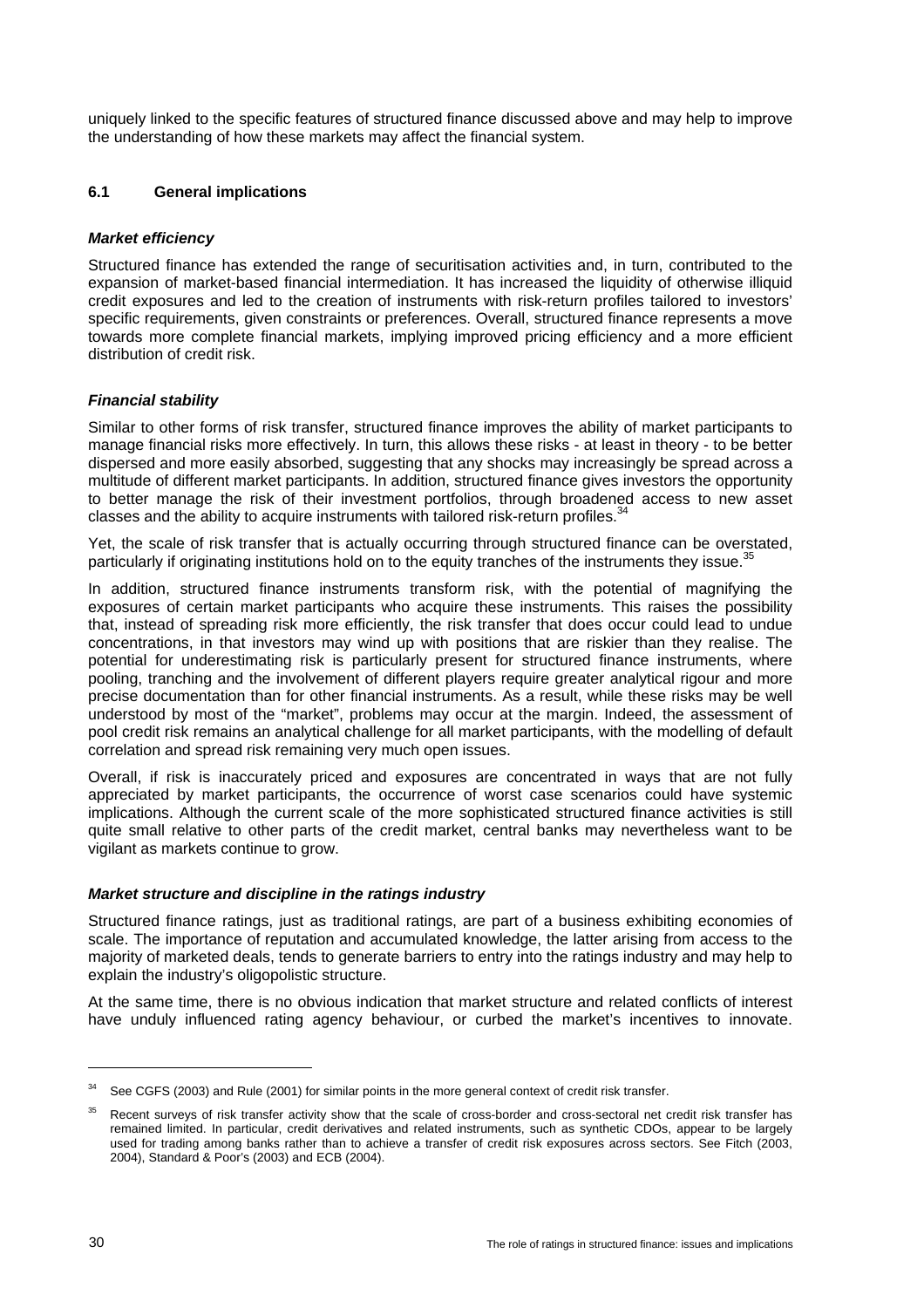Contestability of the market for credit risk assessment, reflected by the sophistication of other market participants such as arrangers, appears to provide motivation for the agencies to engage in ongoing development of their methodologies for credit risk modelling and their views on structuring. Nevertheless, as lack of competition is generally seen as weakening the power of market discipline, initiatives designed to lower non-market barriers to entry are to be welcomed.

# **6.2 Implications for central banks, regulators and market participants**

### *Central banks' market monitoring*

Structured finance markets raise issues for central banks that are familiar, but that are becoming more challenging. At the core of these developments is the contribution of structured finance in the move towards more market-based intermediation of financial services rather than the traditional provision of these services through banks' on-balance sheet activities. This, in turn, will tend to increase the financial system's reliance on markets.36

- *Non-bank intermediaries*: In the past, central banks' attention in the area of financial stability has largely been focused on banks and other depository institutions. Increasing importance of liquidity risk and its interaction with other risk factors, however, means that systemic problems could be increasingly likely to originate outside the banking sector, eg from the non-bank intermediaries that have arisen as major players in some structured finance sectors (such as securities firms, insurance companies or financial guarantors). Disturbances, when they develop, may thus be harder to detect and to resolve. Nevertheless, structured finance also entails legal separation between pools of assets and the assets' originators, which will tend to make the financial system less vulnerable to institutional spillovers.
- *Market functioning*: With market liquidity now requiring greater attention, central banks may have to refocus their traditional approaches towards safeguarding financial stability, with more emphasis being placed on helping to preserve the smooth functioning of markets.

### *Risk management and investor due diligence*<sup>37</sup>

Investors often invest in structured finance instruments in order to generate a yield pickup, which may entail taking "exposure to complexity" (ie model risk) combined with a move along the credit spectrum. In addition, for all but the most senior tranches, structured finance instruments may be significantly more leveraged than comparable portfolio investments in traditional corporate credit. As a result, tranched products can have unexpected loss characteristics that differ substantially from those for equally rated bond portfolio exposures.

• *Risk measurement*: An important implication is that ratings, which are based on EL or PD, are likely to provide an incomplete description of the riskiness of debt instruments. This is especially true for structured finance transactions, due to the effects of pooling and tranching. Exclusive reliance by structured finance investors on ratings can thus lead to unintended concentrations in exposure to unexpected loss, as reflected by the higher moments of the loss distribution.

 $36$  See White (2004) for a similar point.

See Joint Forum (2004b) for a similar set of implications in this category and the following, although from a regulatory perspective and based on an analysis of synthetic credit risk transfer markets.

Evidence on the basis of corporate bond price data is consistent with investors going beyond credit ratings, ie the first moment of the return distribution, in pricing these instruments. Campbell and Taksler (2003), for example, find that idiosyncratic firm volatility explains cross-sectional differences in bond yields better than do credit ratings, suggesting that the second moment is priced by the market.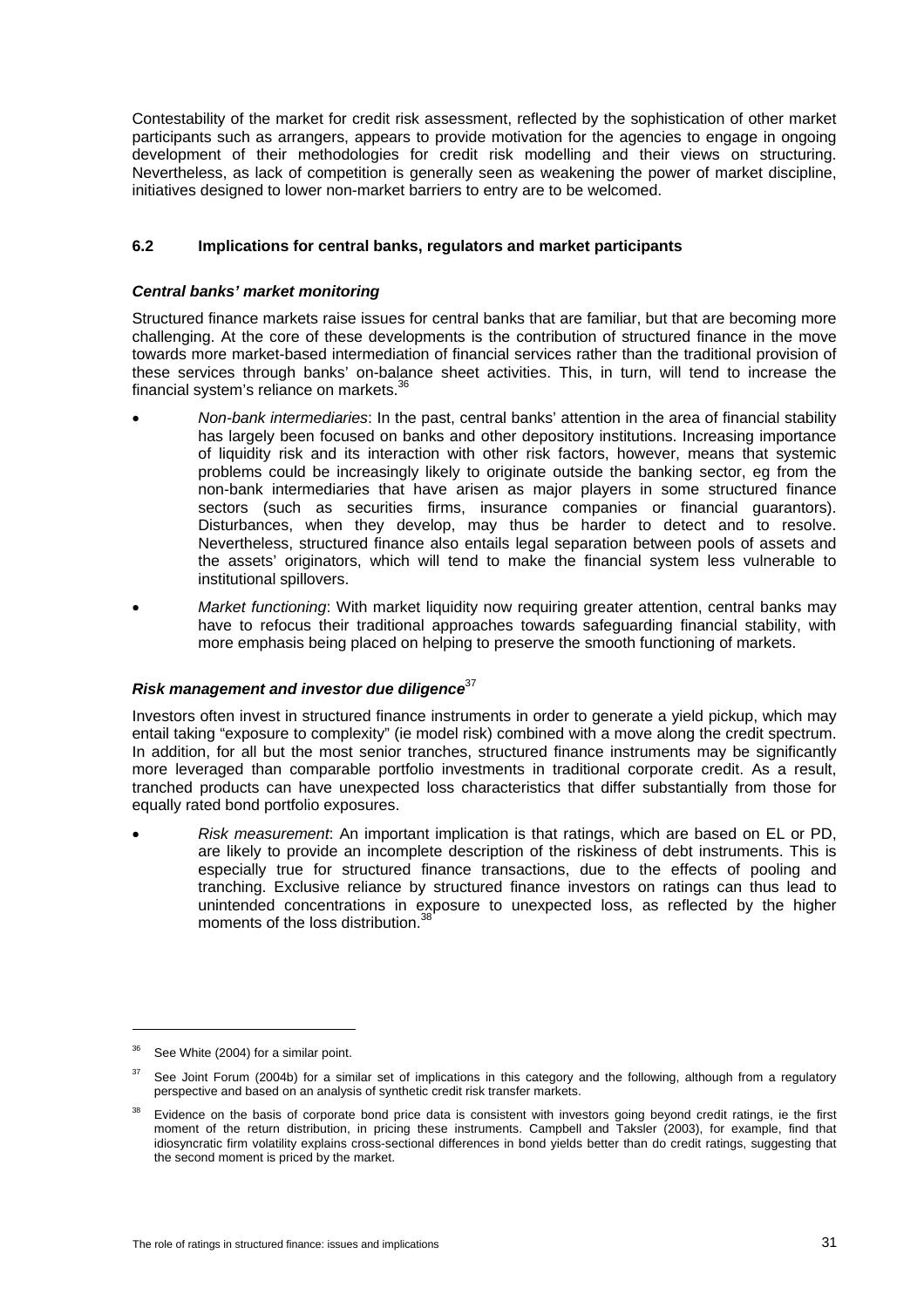#### Box 6

#### **Regulatory developments in structured finance - Basel II**

*Basel II* is introducing for the first time a differentiated regulatory framework for securitisation exposures, motivated by the fact that the Basel II rules for loans were not deemed suitable for portfolio structures involving different degrees of loss participation. The new framework establishes two approaches: the Standardised Approach and the Internal Ratings-Based (IRB)Approach. Both approaches primarily rely on publicly available external ratings provided by rating agencies.

Under the *Standardised Approach*, securitisation exposures are assigned a risk weight according to their public external rating, while unrated exposures must be deducted from capital.<sup>1</sup> There are three exceptions to this general treatment. First, unrated most senior tranches may receive the average risk weight of the underlying hr exposures, subject to supervisory review. Second, exposures in a second loss position (or better) in ABCP programmes will receive the greater of 100% and the highest risk weight assigned to any of the underlying individual assets of the pool. Third, eligible liquidity facilities will receive the highest risk weight assigned to any of the underlying individual assets of the pool covered by the facility and a credit conversion factor depending on the maturity of the facility.

Under the *IRB Approach*, the securitisation framework establishes three different methodologies and a hierarchy among them: the Ratings-Based Approach (RBA), the Supervisory Formula (SF) and the Internal Assessment Approach (IAA). For rated exposures, the RBA must be used. If the exposure is unrated and the bank either is the originator or has obtained permission from the supervisor, the SF can be used. If the exposure is one to an ABCP programme and meets certain conditions, for example that the exposure is equivalent to at least investment grade at inception, the bank can use the IAA. In all other cases, the bank must deduct the exposure.

The *RBA* assigns a risk weight to every exposure according to the external tranche rating. Weights are taken from an RBA risk weight table and are more risk-sensitive than the table proposed under the standardised method. Risk weights range from 7%, which is the floor for AAA tranches, to deduction for below BB– positions. In addition, the weights depend on the granularity of the underlying pool and the seniority of the considered tranche (since these are considered to be parameters that have more impact on the level of UL than on the rating). The SF, on the other hand, rests on a supervisory formula that assigns a capital charge on the basis of certain inputs to be calculated by the bank. These inputs are: (a) Kirb, ie the capital requirement prior to securitisation; (b) the effective number of assets; (c) the weighted average loss-given-default of the underlying pool, (d) the thickness of the tranche, and (e) the subordination level. Thus, the formula relies completely on internal credit risk inputs of the bank. The IAA, introduced due to the particularities of ABCP programmes, envisages the use of internal assessments of the credit quality of the securitisation exposure by the bank based on rating agency methodologies, if certain operational requirements are met.

1 Standardised risk weights for securitisation exposures: AAA to AA–, 20%; A+ to A–, 50%; BBB+ to BBB–, 100%; BB+ to BB– receive 350% for investors, but deduction for originators; B+ and below and unrated positions will have to be deducted in all cases, with the exceptions mentioned above. See Himino (2004) for a short overview of the Basel II framework.

\_\_\_\_\_\_\_\_\_\_\_\_\_\_\_\_\_\_\_\_\_\_\_\_\_\_\_\_\_\_\_\_\_

Investors and other market participants need to understand this and adapt their risk management approaches accordingly, as differences in the risk properties not captured by ratings will tend to influence ratings transition behaviour and tranche valuation. The following issues may be highlighted in this context:

- *Due diligence*: Investors should avoid exclusive reliance on ratings and develop the analytical capabilities to assess the risks embodied in structured finance instruments.
- *Ratings-based constraints*: When structured finance is an allowable asset class in investment mandates, ratings-based investment constraints may not be effective as a tool for defining broad maximum levels of portfolio credit risk. This needs to be understood by those devising such mandates and their parallels in similar types of publicly and privately imposed restrictions. (The securitisation framework under Basel II may be seen as a reflection of these considerations; see Box 6.) Importantly, this caveat also applies to the eligibility criteria for collateral assets in central banks' lending operations.
- *Correlation*: Adding tranched products to an existing portfolio raises issues regarding the management of correlations on the portfolio level - particularly for "correlation-intensive" products such as CDOs. Investors need to be aware of the possibility of hidden concentrations leading to higher than expected losses when portfolio correlation has been underestimated.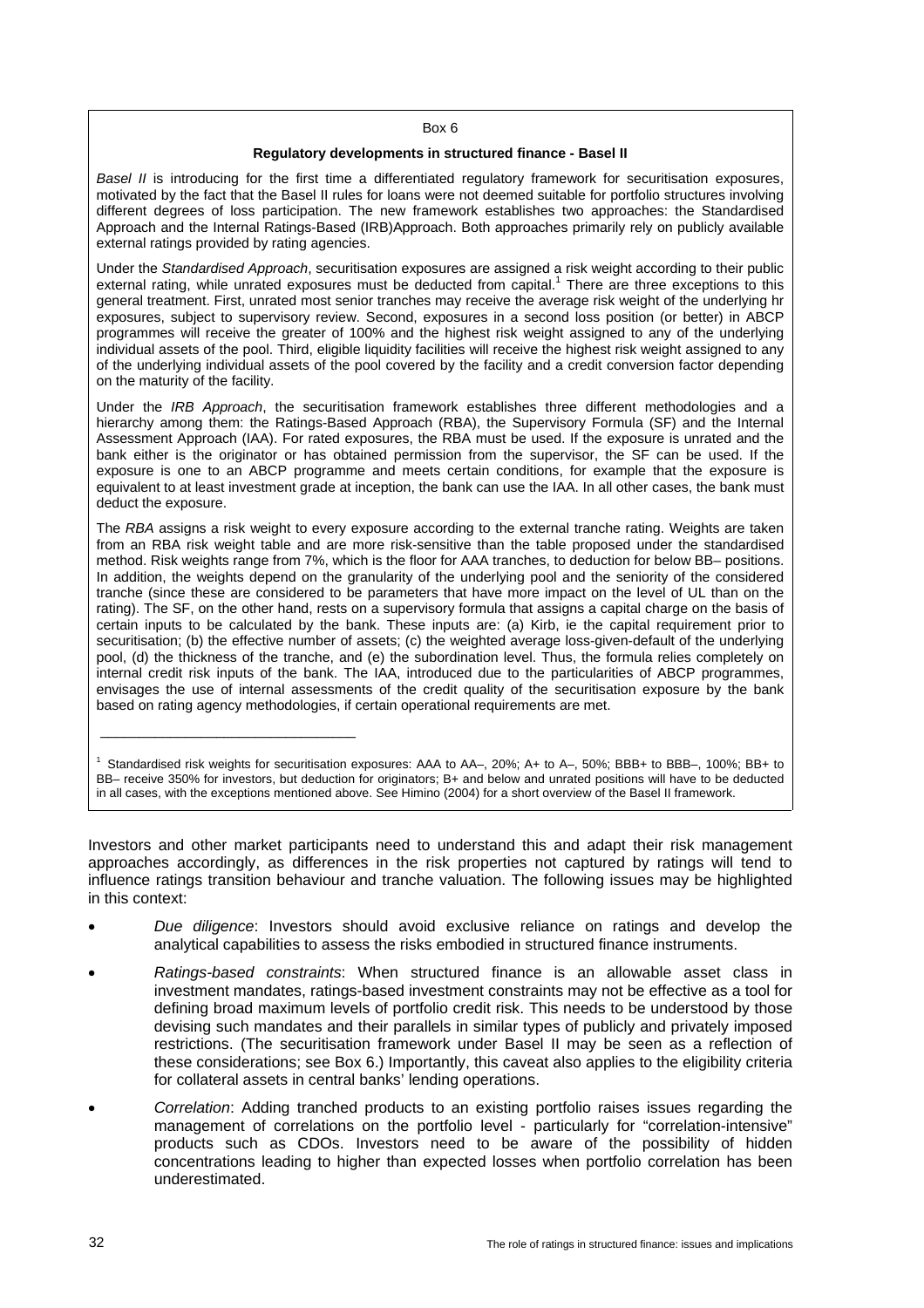#### *Disclosure and transparency*

Non-bank market participants are now more closely involved in the management of market and credit risks than in the past, possibly leading to changing information needs. Risk transfer, for example, is known to make it more difficult for policymakers and market participants to monitor market development and to track the "circulation" of market and credit risks through the system and over time. This applies in particular once unregulated institutions are involved in the risk transfer process, should the scale of their activities be sufficient to potentially cause or exacerbate market disruptions.

• *Market data*: Data on structured finance activities, despite recent improvements in this regard, are much less developed than those available for other markets. This applies to statistical data on market structure (ie issuance, outstandings) as well as pricing/valuationrelevant information (ie changes in pool holdings, default performance).<sup>3</sup>

From a central bank perspective, given that the scale of activity in various sectors can be an issue in case of any disturbances, more data may be useful - on an appropriate level of aggregation - to monitor the development of the market over time. In addition, as transparency has long been identified as an important factor supporting market discipline, improved disclosures by and to market participants (ie in the form of enhanced pre- and post-issuance information for investors and disclosures of structured finance activities for use by market participants' counterparties) are clearly desirable. However, as low transparency also hampers market development, incentives exist for market participants to find adequate solutions. Secondary markets for CDOs, for example, have recently become more liquid, partially due to better and more comprehensive information jointly being made available by major underwriters. Nevertheless, central banks and other authorities may want to consider more active measures to improve transparency in the future, should the relative opaqueness of structured finance markets continue.

A related point is that a common shorthand for the importance of a position - that is, notional size - is inappropriate to judge riskiness, as tranching will distribute expected and unexpected losses across tranches in ways that are not well reflected by notional amounts. Therefore, it may be valuable for market participants to separate information on the rating level and size of structured holdings from other disclosed positions.

• *Methodological disclosures*: The rating agencies should continue to disclose details on their methodological approaches, together with additional information on ratings changes, to allow investors to better understand the analytics behind their structured finance ratings. Given the intrinsic conflicts of interest of their issuer fee-based business model, the agencies should also consider how to communicate more clearly the ways these conflicts are managed. In addition, as the riskiness of tranched investments cannot be sufficiently differentiated on the basis of ratings alone, the agencies may also want to further enhance their ongoing efforts to communicate the limitations of their ratings.<sup>41</sup>

A similar point applies for the information provided by those financial institutions that have started offering structured finance products to retail investors.<sup>42</sup>

<sup>&</sup>lt;sup>39</sup> The role played by the Bank of Japan in gathering monthly issuance data might serve as an example for the possible steps that can be taken by central banks to enhance market transparency: in Japan, market participants (eg arrangers and rating agencies) now voluntarily provide information on new securitisation deal issuance for compilation and publication by the Bank of Japan.

<sup>&</sup>lt;sup>40</sup> See CGFS (2003) and Joint Forum (2004a) for a discussion of the state of financial disclosure and disclosure-related recommendations.

Issuance of multidimensional ratings, in an attempt to better capture the risk properties of structured finance tranches, may not be a viable near-term alternative, given methodological difficulties and the departure it would represent from the agencies' established business models.

See Dunbar (2004a) for coverage of the underperformance of a set of CDO-based retail products sold by Poste Vita, the life insurance division of Italy's BancoPosta and possible lessons for arrangers, rating agencies and investors.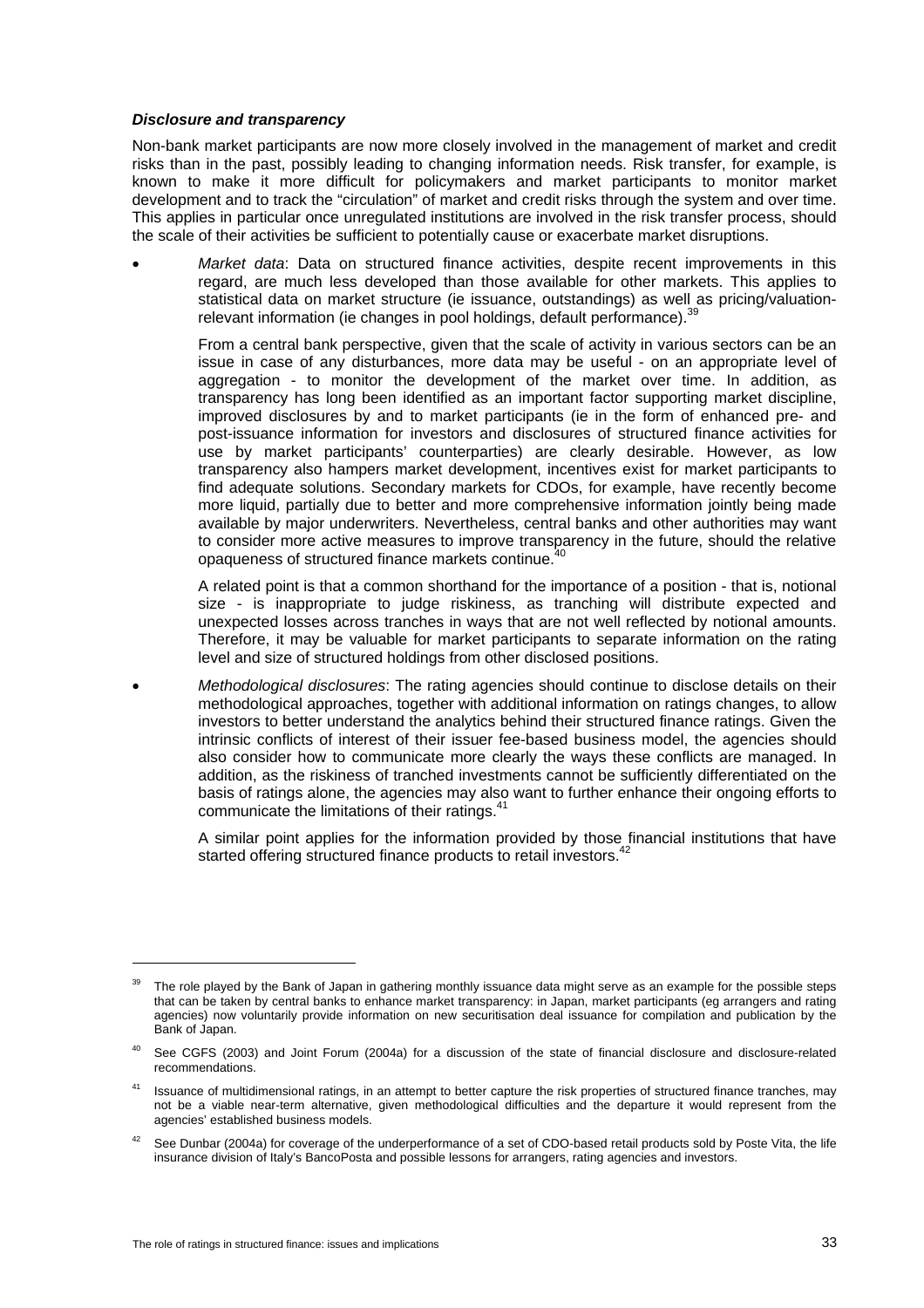# **7. Concluding remarks**

Structured finance markets and the non-bank financial intermediation services they provide have become an important part of the financial system. Issuance volumes have grown strongly over recent years and the dynamics of market development, together with the benefits afforded to issuers and investors alike, suggest that growth is likely to continue. This will contribute to market completeness, yielding more efficient pricing and an improved distribution of credit risk.

Rating agencies play a key role in structured finance markets. As in other financial markets, the agencies act as providers of third-party opinions about the riskiness of debt instruments, thus helping to overcome asymmetric information problems and improving efficiency and transparency. Yet, the rating agencies' activities have the potential of being especially valuable in situations where investors face relatively high costs in assessing the structure and riskiness of a given instrument - that is, in structured finance. Indeed, ratings appear to play a more important role in structured finance than in traditional credit markets.

Complexity in structured finance - which arises from the pooling of assets, the detailed deal-specific structuring and documentation necessitated by tranching, and the involvement of third parties - may help to explain the particular role played by ratings in these markets. The rating agencies not only provide credit assessments of the underlying collateral pools. They also provide information on, and are involved in designing, the structural specifics of these securities. This involvement of the rating agencies at the "deal structuring" stage, together with the existence of structural as well as credit risks, sets structured finance apart from traditional credit ratings. Through their involvement in these markets, the rating agencies have contributed to developing accepted standards for markets that, by definition, had few prior standards. The agencies' role, therefore, is particularly pronounced in the formative years of markets and whenever structured finance technology is applied to new asset classes and jurisdictions.

Despite the "value added" by the rating agencies, market participants need to be aware of the limitations of ratings. This applies, in particular, to structured finance and the fact that, due to tranching and the effects of default correlation, the one-dimensional nature of credit ratings based on expected loss or probability of default is not an adequate metric to fully gauge the riskiness of these instruments. As the unexpected loss properties of structured finance products tend to differ significantly from those of traditional credit portfolios or individual credit exposures, structured finance tranches can be significantly riskier than portfolios with identical weighted average ratings. This, together with the fact that much of the yield pickup generated by tranche investments is a function of their increased riskiness, should be understood by market participants.

The Working Group's interviews suggested that most investors do not seem to rely on ratings as the sole source of information, which limits the potential for misunderstood risk exposures. Nevertheless, rating agency "approval" still appears to determine the marketability of a given structure to a wider market. A potential downside of such an arrangement is the possibility that rating agency involvement and the oligopolistic structure of the ratings industry may hamper innovation; however, there are currently no indications of such an outcome. In fact, the agencies appear to have flexibly responded to demands from originators and investors, introducing methodologies for rating innovative structures and improving the methodologies for rating existing ones.

Similarly, the Working Group believes that potential conflicts of interest in structured finance are not materially different from the issuer fee-induced conflicts, if any, that might exist in other parts of the ratings business, and the agencies appear to be fully aware of the role of reputation in dealing with adverse incentives that might arise in this context. On this basis, it is the Group's assessment that the complexity of managing these conflicts is not affected by the agencies' involvement in rating structured finance instruments. However, to the extent that truly separate advisory services provided by the rating agencies in other business lines were to develop into an important revenue source in the future, the question of advisory fee-related conflicts of interest potentially originating in those business areas could well affect the complexity of managing conflicts of interest going forward.

Despite all these favourable developments, mistakes have been made in the past - and will likely be made in the future - in assessing particular structures and asset classes, and important challenges remain. In particular, the Working Group believes that risks associated with investors that assume exposure to structured products without fully grasping the risk profile of these investments cannot be fully discounted. Unexpected losses on structured finance investments could thus become an issue going forward, particularly once the current environment of relatively low default rates and tight credit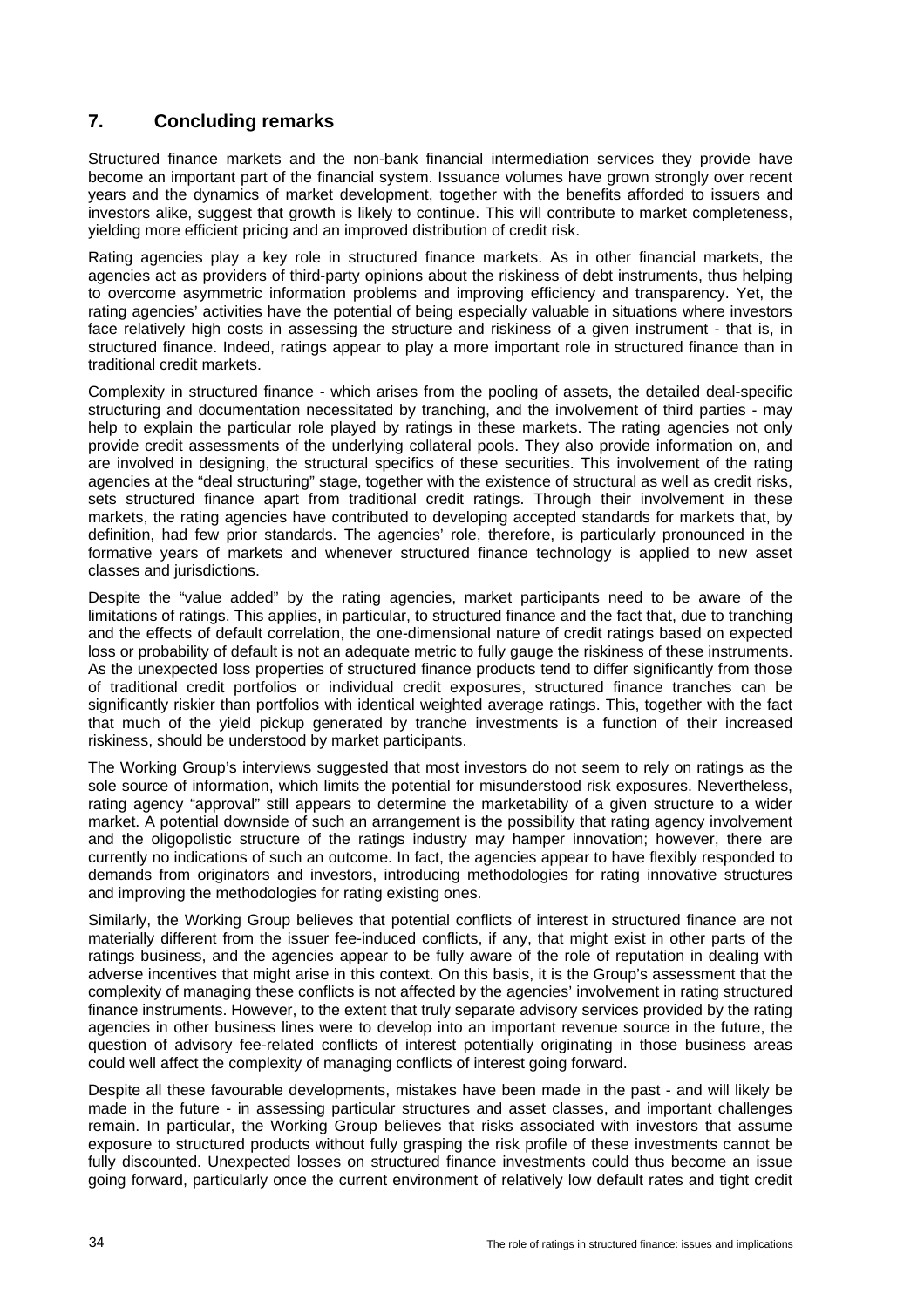spreads comes to an end. Similarly, with the performance of correlation books highly sensitive to the macroeconomic environment, uncertainties about this environment may translate into "model risks" for even the most sophisticated market participants. The occurrence of worst case scenarios on the basis of mispriced or mismanaged exposures might thus lead to situations in which extreme market events could have unanticipated systemic consequences. Given these issues and the fact that structured finance markets are still largely untested, continued growth in structured finance activity warrants ongoing central bank awareness.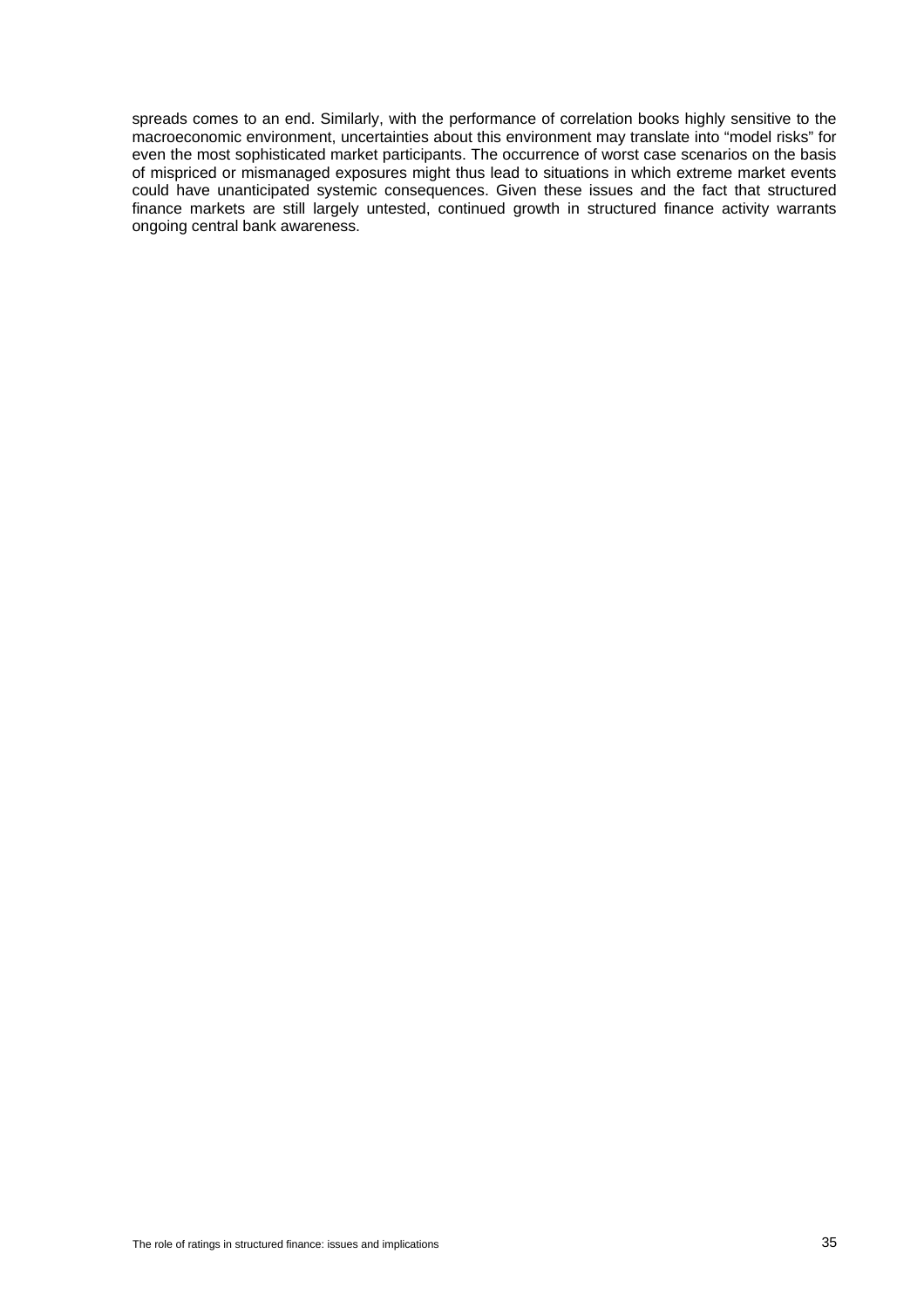# **Appendix 1: The role of ratings in structured finance - mandate**

The *Working Group on the Role of Ratings in Structured Finance* is to explore the role of rating agencies in the rapidly evolving markets for structured finance instruments. The character of these products is reflected in new requirements for the rating process, implying new challenges for the rating agencies themselves and for participants in structured finance markets. To facilitate a better understanding of this process, the Working Group will seek to identify and explain methodological differences that exist between the rating of structured finance instruments and more traditional credit products, such as corporate bonds, and how structured finance ratings are used. In this context, it will be necessary to develop an understanding of various methodological and organisational challenges involved in rating structured finance products, given their relative complexity and the model-driven nature of the rating process for these instruments.

More specifically, the Working Group will aim to characterise and assess:

- the use of ratings and the main differences in rating processes across traditional and structured finance markets (both cash and synthetic): ways in which agencies rate structured finance products as opposed to bonds, reasons for issuers and investors to rely on ratings, and the role of ratings for market development and improvement;
- methodological issues (such as "model/event risk", the transparency of the rating process applying to structured finance instruments, and the extent of the information on their evolving creditworthiness), in the light of the rating agencies' role as de facto standard setters in structured finance markets; effects of evolution of structured finance rating methodologies; and the consistency of ratings of structured finance instruments as compared with traditional debt instruments;
- the extent to which structures are designed to exploit ("arbitrage") differences in regulatory and rating methodologies;
- potential conflicts of interest arising in the rating of structured finance products, as distinct from conflicts arising in other areas of the ratings business, and implications for markets and rating agencies; and
- implications, if any, for central banks in the light of their financial stability responsibilities.

It is envisaged that the Working Group will conduct a series of interviews with rating agency officials and other participants in the structured finance market. In addition, rating agency representatives could be invited to make presentations to the Working Group and for discussions of methodological issues. Furthermore, the Group would aim to collect and analyse relevant market data and would conduct a literature review which will be focused on the methodological aspects of the design and rating of structured finance vehicles as well as other relevant topics. The Group would aim to report to the CGFS at its meeting in September 2004.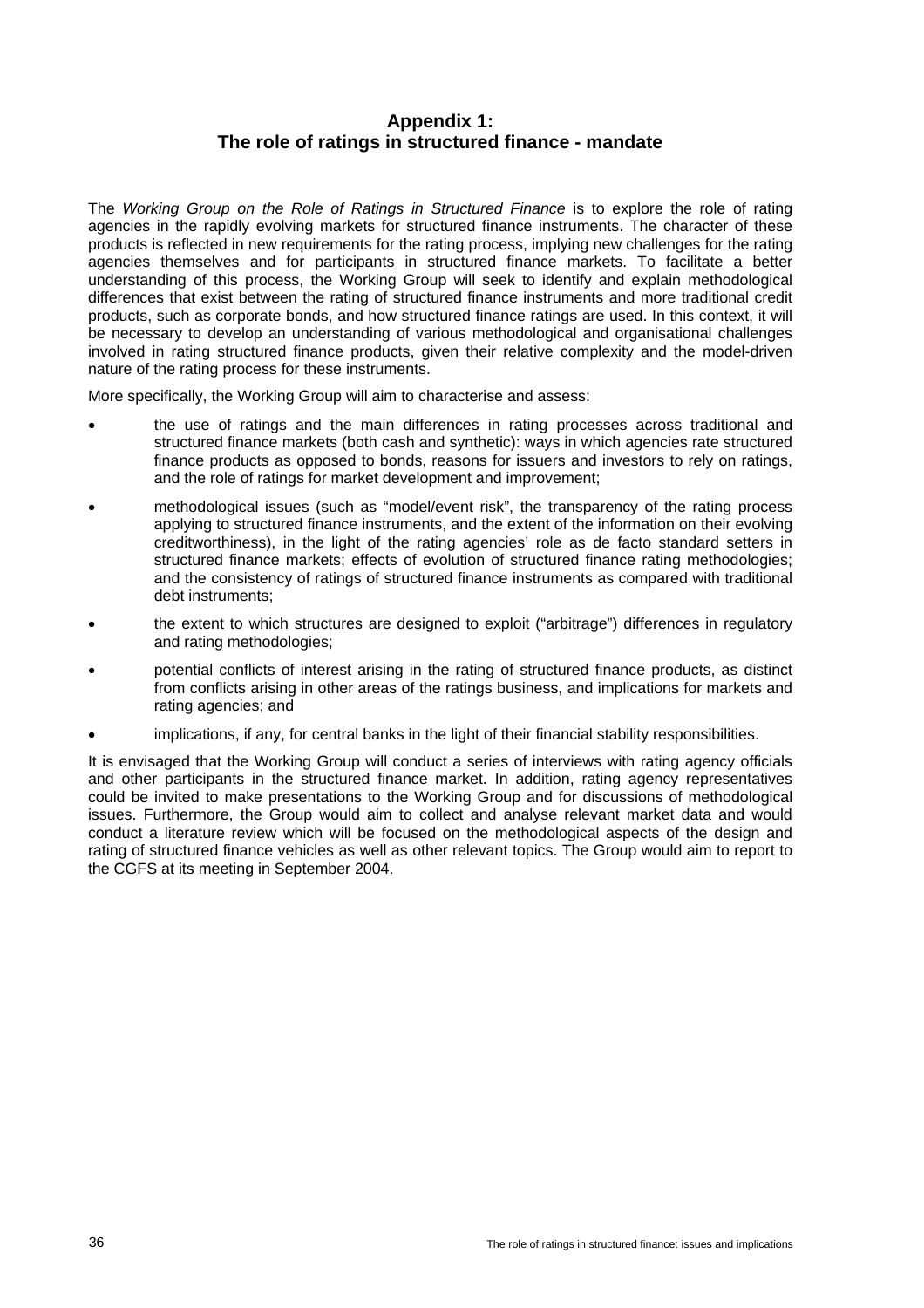# **Appendix 2: Summary of national investor interviews**

To better understand the forces behind ongoing developments in structured finance and the role of the rating agencies in these markets, the Working Group conducted series of interviews with structured finance investors in 13 countries.43 The interviews took place between January and April 2004 and were held by national central banks with market participants from their respective countries, based on a joint interview guideline. Interviewees were drawn from a wide array of institutions and included large asset managers, insurance companies and banks. A number of institutions were members of financial conglomerates. As interviews were arranged independently and conducted on a national level, the answers are not necessarily representative, but may still provide a good overview of investor opinion in the countries covered by the Working Group.

#### **Instruments**

While the investment universe in structured finance covers a wide variety of assets, a preference for traditional ABS, RMBS and CMBS pools emerged from the interviews. Many investors also buy ABCP, but CDOs are avoided by a substantial proportion of investors, apparently as a result of a reduced risk appetite, recent downgrades, or difficulty in analysing these instruments. In terms of investor interest, there seems to be a clear distinction between granular and non-granular asset pools. There is much more appetite for granular than for non-granular pools, primarily because adequate modelling of uncertain default correlations is more critical in the latter case. In general, investors with access to analytical capacity, either developed through their own operations or obtained from other divisions within the same financial conglomerate, were more likely to invest in CDOs. Investments are usually in local currency-denominated products but, due to limited supply of structured finance instruments in some countries, a number of investors have also invested in other currencies, mainly the US dollar.

For the majority of those interviewed, most of their structured finance investments are in senior tranches, with ratings in the range AAA to A. Super-senior tranches, however, were believed to offer relatively little value at the time of the interviews, given tight spread levels. Several investors expressed a clear preference for consumer or real estate-related asset pools, which have demonstrated a very stable performance over a long period. Most, if not all, investors would argue that they would never invest in a structure that they do not fully understand, or for which information is deemed inadequate.

Some investors stated that they avoid instruments with particular classes of low-quality underlying assets, such as non-investment grade corporate bonds, manufactured housing loans, or emerging market debt. Nevertheless, a few sophisticated investors noted that they concentrate on riskier structures and more non-standard asset pools. For example, one investor was an active buyer of CDOs with underlyings such as leveraged loans and distressed securities. More complex structures such as CDO-squared products, however, appeared to receive little attention because of the additional layers of complexity. Moreover, some investors expressed concern that multiple exposures to the same names could be created to an extent that would make these structures very difficult to analyse. Still, a few investors admitted that they had been attracted by the higher spreads offered by CDOs-squared and other ABS CDOs.

The Group's interviews did not indicate a clear preference for cash versus synthetic structures. Funded cash structures are apparently used to obtain exposure to high-quality liquid assets, while synthetic structures were seen as being more flexible. In this context, some interviewees particularly highlighted the rapidly expanding market for single-tranche CDOs, which offer investors the opportunity to determine and manage the underlying asset pool themselves. A similar conclusion could be drawn with regard to static versus managed CDOs. Some investors had incurred significant losses from static CDOs in the past and, as a result, have restricted their CDO investments to

<sup>43</sup> Interviews were held in Australia, Belgium, Canada, France, Germany, Italy, Japan, Luxembourg, the Netherlands, Spain, Switzerland, the United Kingdom and the United States.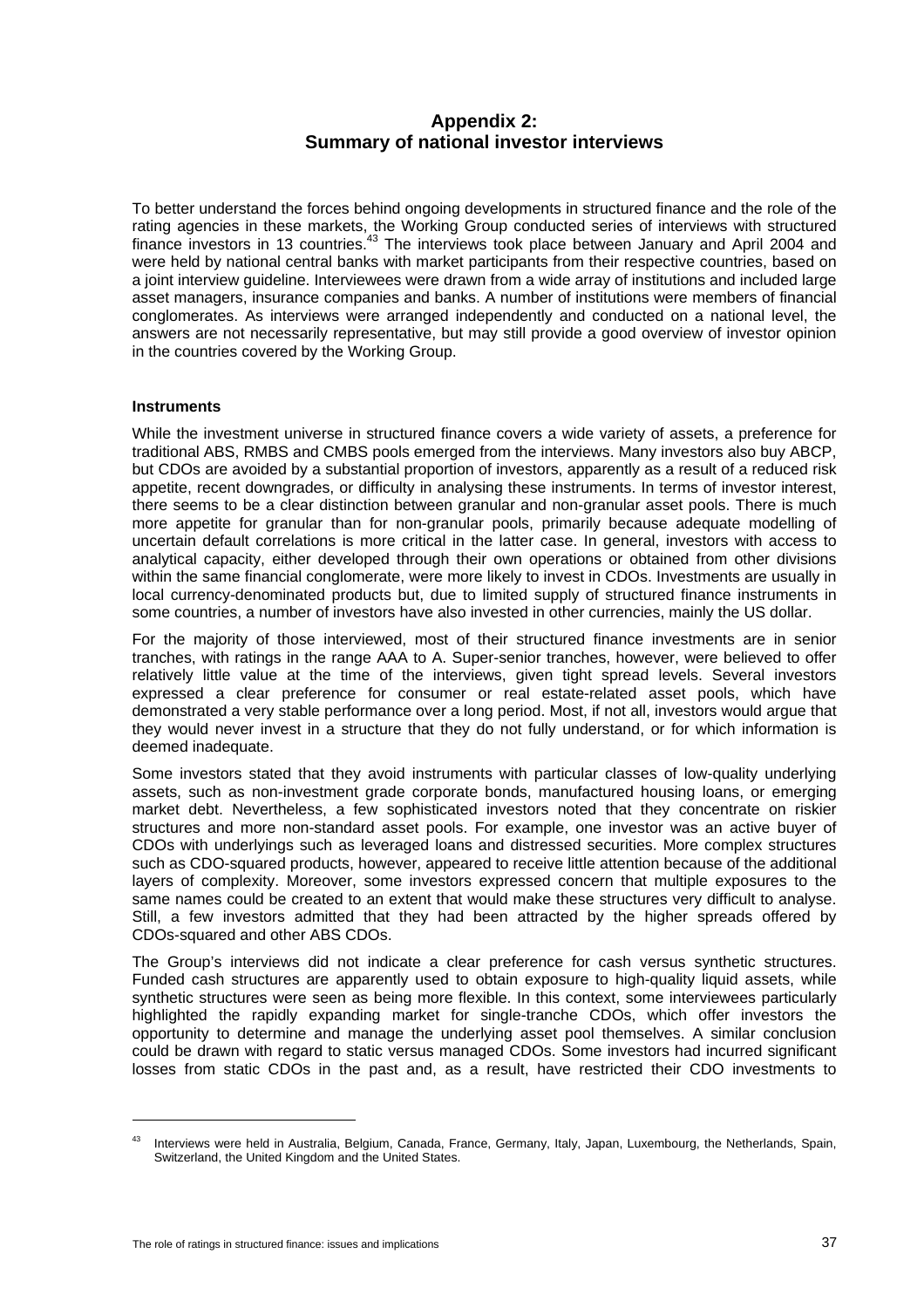managed structures. Their focus is thus on manager experience and past performance, as well as on implementing appropriate incentive structures. On the other hand, some investors appear to be sceptical of the value added by active management, reflecting the negative experience with particular managed structures.

The relative size of investments in structured finance varies widely, from only a few per cent of overall asset allocation for most investors to more than half of the investment portfolio for some, depending on the nature of the institution. Overall, however, the importance of structured finance investments is seen to be growing, although quite a few investors, in particular banks, emphasised that they had moved into less risky structures and asset pools. Those insurance companies that have not withdrawn from structured finance markets may have moved down the credit curve.

## **Supply/demand factors**

The process of selecting structured finance investments usually involves a two-way flow of information. Investors inform originators and investment banks of their investment needs/mandate. At the same time, investors receive regular visits from investment banks marketing new structures. Some investors were wary that the selection of names in the asset pool might sometimes be driven by the hedging needs of the investment bank, rather than by investors' needs.

Secondary market-type activities hardly influence investment decisions. In fact, outside the United States and the United Kingdom, the secondary market is considered illiquid or non-existent in several market segments. Consequently, most structured finance products, at least at the more senior end of the capital structure, are bought to be held until maturity. In the United States, the secondary CDO market was also very illiquid until a few years ago, but liquidity has improved substantially.

## **Motivations**

To some extent, the motivation to invest in structured finance products is similar to that for any investment decision: the attempt to improve the risk-return profile of the investment portfolio. Against this background, the spread over corporate bonds with similar ratings was perceived as an attractive feature of structured finance products, despite recent spread narrowing. This spread is considered by some as a premium for complexity, which sophisticated investors seem to be eager to pick up. In addition, some insurance companies cited increasing competition as motivating a need to search for yield and invest in structured finance instruments. At the same time, there is the impression that the spread is not always well understood, making inappropriate risk-adjusted returns a potential problem for investors.

The diversification benefits of structured finance investments were believed to be better than for traditional credits. The reasons that were mentioned were that correlations between structured finance instruments and other investments are lower and that exposure to new markets may be obtained, which cannot be achieved with traditional investments. However, it was acknowledged that the diversification benefits are sometimes illusory, for example when there is duplication of names in structured finance products and the existing portfolio. A "look-through" tool which consolidates these name exposures was mentioned as a solution to avoid this problem.

Some investors stressed the stability of structured finance ratings, with the exception of CDOs, as one of their main attractions. The argument of liquidity is used in multiple ways, depending on the type of structure and underlying that investors concentrate on. First, there are investors who argue that liquidity is lower in structured finance and that the spread over traditional credits can be partially attributed to illiquidity. However, other investors have chosen particular structured finance products precisely for their higher liquidity, with some US investors now using (floating rate) ABCP as a substitute for cash.

Interestingly, several investors have deliberately decided not (or no longer) to invest in structured finance. The main arguments cited in this context were the risks of high leverage in mezzanine and equity tranches, complexity, and bad previous experience. To these investors, the costs incurred through the analysis of structured finance products thus appeared to outweigh the possible yield pickup. Instead, they argue that resources are spent more efficiently on analysing other asset classes. For banks, an additional argument was the high risk weighting of structured finance investments in the context of internal or regulatory capital requirements. Apparently, several investors had incurred heavy losses on CDO investments in the past. Although these problems were driven mainly by the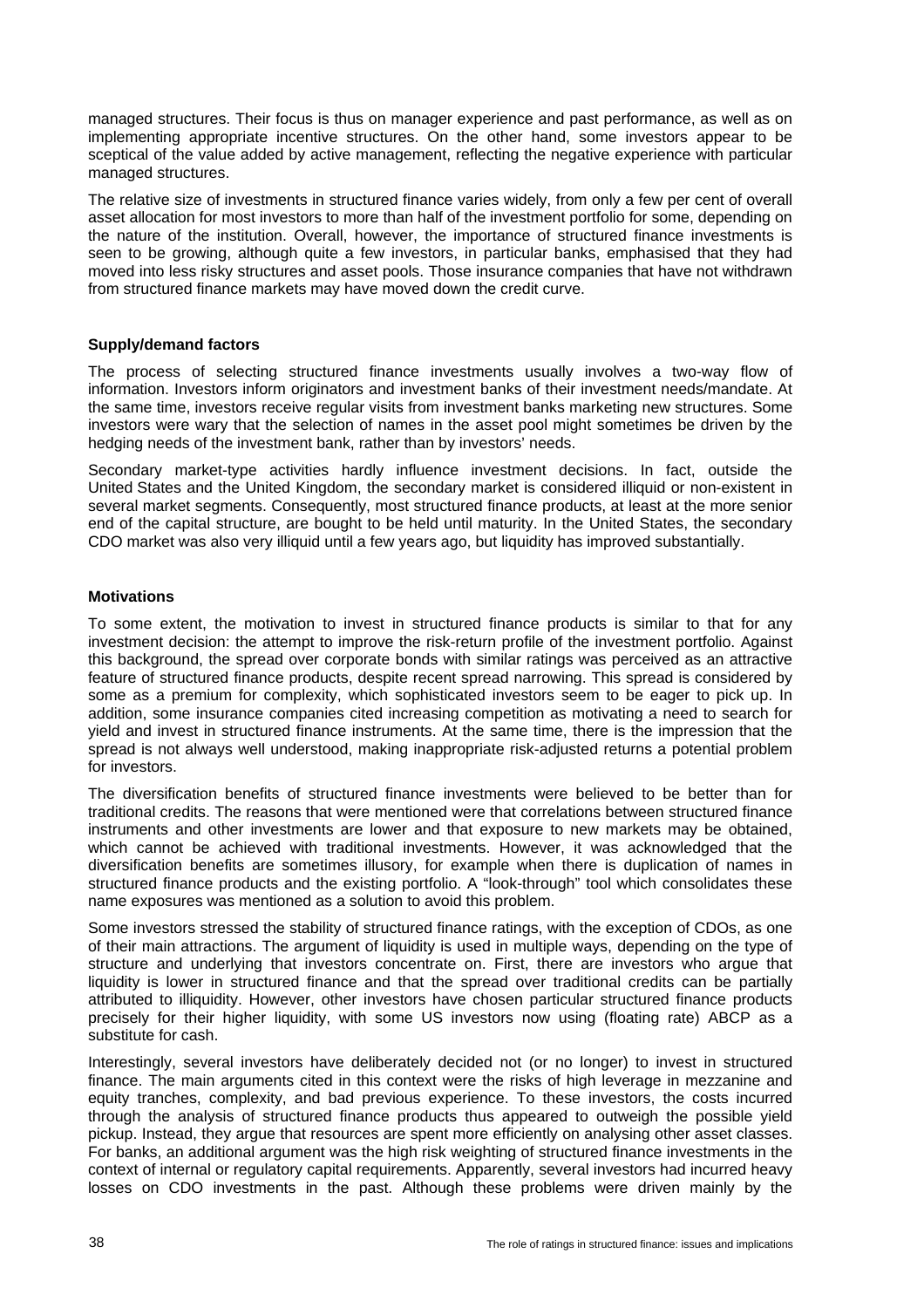performance of the collateral pool, and not the structure itself, some of these investors decided to stop investing in CDOs altogether. Similar points were made regarding manufactured housing and auto loans-based ABSs and with regard to CDO pools containing these assets.

## **Transaction assessment**

Investment decisions are usually based on external ratings as well as internal credit assessments. The assessment of transactions in the primary market often starts with the rating agencies' pre-sale reports, which are thought to give a fairly objective overview of the transactions' structural features and their strengths and weaknesses. However, few respondents said that they rely solely on external ratings, but instead use them as independent second (or third) opinions. Those that do rely on ratings are typically smaller AAA investors, which do not have the capacity to develop their own models. All others have developed, or have access to, in-house credit assessment techniques, suggesting that the influence of rating agencies on investment decisions tends to be smaller for the more junior tranches.

The in-house assessment covers all relevant components of a structure, albeit to different degrees: quality of the asset pool, granularity, correlations, deal structure, legal issues, third parties involved, and sometimes macroeconomic assessments. In RMBSs, an important factor of asset quality is the average loan-to-value ratio; in a CDO, the investor will typically want to look at every single name. For static deals and for traditional ABS pools, the quality and expertise of the servicer/originator are considered critical, while for managed deals the manager and the investment mandate are deemed more important. Most investors mentioned that they look at the experience and past performance of the asset manager. Some investors also indicated that it is important to know whether the manager is invested in the structure, although there was some disagreement as to whether it is desirable for the manager to hold the equity tranche, due to the possibility of conflicts of interest. The creditworthiness of the monolines is relevant when the deal is wrapped. Importantly, several investors pointed out that they enquire into the motivations of the originator to create the structure before an investment decision is made.

As part of their assessments, some investors make use of the models that the rating agencies have made available to stress-test the assigned ratings with more conservative assumptions, for example on default correlations. Sometimes the models are also used to simulate ratings of agencies that were not involved. One investor said that they would normally contact the rating agency that did rate the deal, because the rating agency may have demanded more credit enhancement and may be able to provide valuable additional information.

The quality and availability of surveillance data during the life of a structure were generally felt to be inadequate, especially in Europe, though improving rapidly. Investors often rely on quarterly reports by the trustee and the rating agency. Sometimes these are sent to the initial investor only. A few investors also pointed out that, as a result of their fee structures, rating agencies sometimes cared less about surveillance than about initial ratings. Lack of reliable daily information has so far hampered the development of the secondary market. A few participants noted that investment banks were currently developing specialised structured finance indices, which were expected to improve secondary market liquidity.

Many investors have been in a position to modify a deal's structure while it was being put together. The possibilities to influence the structure are usually confined to large mezzanine or even equity investors. Moreover, it was felt that the possibilities to do so have diminished over recent years as a result of strong demand.

#### **Risks**

Most investors seem to be fully aware that structured finance poses different and more complex risks than ordinary credit investments. Prepayment risk in MBS portfolios is generally well understood, but legal risks are regarded as being more difficult to assess. Model risk was highlighted by many respondents, in particular the risk that default correlations in non-granular asset pools (CDOs and CMBSs) are under- or overestimated. High leverage of mezzanine and equity tranches adds to this complexity and risk.

A source of concern for risk management is the lack of reliable pricing data. In addition, it is sometimes difficult to identify multiple exposures to the same names through different structures. It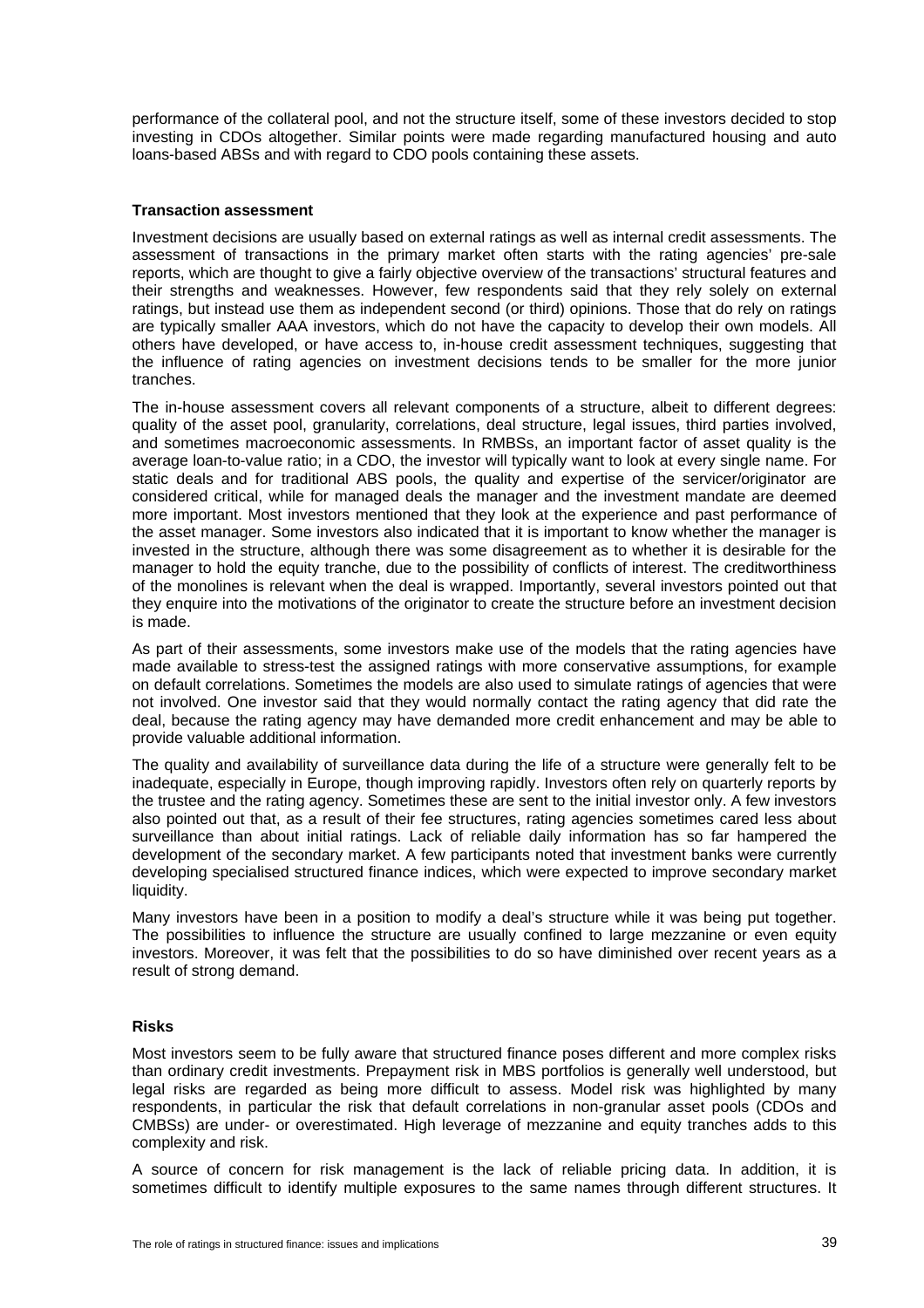was mentioned that the rapid development of the CDS market permitted synthetic CDOs to include more names, which might help to ease the problem of the inability of CDOs to provide adequate diversification. In response to greater complexity, most investors have established specialised teams for structured finance. Sometimes, they also rely on expertise in other areas of the firm, for example from the origination desk. One respondent said that they promote rotation between the investment and the origination desk.

# **Rating agencies**

Overall, investors appeared to hold the view that rating agencies are more important for structured finance than for traditional debt instruments. Interviewees cited several factors at play: the rating agencies' role in modelling the risks of complex structured finance instruments; their key role in deal structuring; and a clear information advantage, in particular over less sophisticated investors. An important reason for the reliance on ratings seems to be that many client mandates and internal investment guidelines prescribe minimum rating levels. When asked, several asset managers acknowledged that they were aware of the different riskiness of structured finance and corporate finance products with identical ratings. The difference was seen as being especially acute in mezzanine and equity tranches, which are more leveraged and thus riskier than bonds with similar ratings. One investor said he had explicitly asked the rating agencies why the spread on a CDO over a bond with a similar rating was so high, but was not entirely satisfied with the responses.

In general, investors appear to be satisfied with the services provided by the rating agencies. While sophisticated investors claim to have better models, the transparency of rating agencies is highly appreciated and their ability to improve models is seen as impressive. Conflicts of interest are seen to be less of a concern now than they used to be in the past. However, there is less confidence in the agencies' ability to adequately rate granular CDO structures; some investors have argued that the models of the rating agencies are too crude and do not capture default correlation very well. Other concerns included the rather high turnover of staff at rating agencies, the perceived inability to attract the best people (who would rather work for investment banks), and also the fact that structured finance analysts do not seem to communicate all that well with "traditional" analysts.

Investors find comfort in identical ratings by more than one rating agency. Yet, there is more information if agencies have different opinions. Several investors felt that the similarity in ratings was remarkable, given differences in methodology, ie expected loss versus probability of default, and different assumptions regarding recovery rates and default correlations.

#### **Market assessment**

All in all, the market for structured finance has met or exceeded investors' expectations, possibly with the exception of CDOs. Most classes have generated high returns on investments. Also, abstracting from certain CDO types and particular ABS pools, the stability of ratings has pleasantly surprised investors, especially during the turbulent market circumstances in recent years. The issued volume has increased substantially and the investor base has widened. Looking forward, many investors intend to maintain or increase their exposure. A necessary condition for increasing exposure, however, is that supply, in particular opportunities for diversification, can keep up with demand.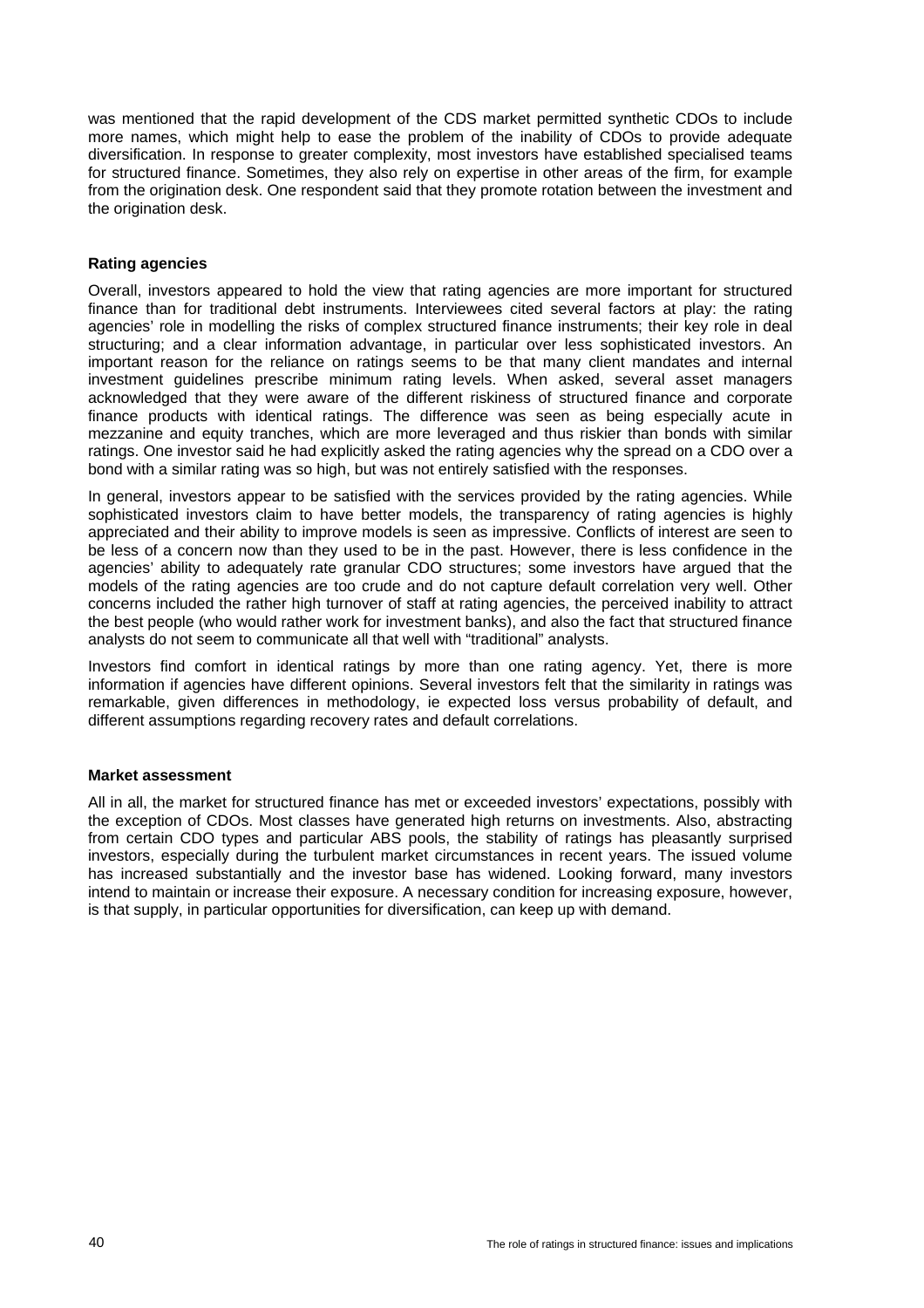# **Appendix 3: Summary of group interviews in London**

From 12 to 14 May 2004, members of the Working Group on the Role of Ratings in Structured Finance met with a number of structured finance practitioners in London.<sup>44</sup> The programme included visits to Moody's, S&P and Fitch as well as meetings with a number of originating banks, a monoline and a trustee.

### **The economics of structured finance**

Rationales for market players' participation in SF markets have evolved over time and by type of market (cash or synthetic). Initially, funding and economic/regulatory capital management were the main catalysts for the market (which was largely cash). Funding was identified as an early driver of the market, with ABSs, ie collateralised lending, regarded as a cost-efficient means to obtain funds and diversify funding sources (eg ability to tap different investor types, such as financial institutions, corporates, and dedicated ABS/MBS investors). In the early 1990s, BBB tranches of credit card ABSs were bought by a small number of banks (eg private). Originators then decided to begin marketing them more broadly. Insurance companies began buying them because they were straightforward to analyse and liquidity was not very important. Now, the BBB market is much more liquid. The European market, however, is still much less commoditised and developed than the US market.

In terms of investor communities, insurance companies were identified mainly as mezzanine investors in granular asset pools, such as credit card receivables, with current spreads on the highly rated, liquid tranches presumably not sufficient to attract their attention. In addition, however, they appear to also invest in mezzanine tranches of CDOs, for example in the context of so-called "combo notes", as described below.

Whereas funding and capital management were early drivers of SF markets, spread arbitrage became a driver for the CDO part of the market, which was then still a cash market. The arbitrage occurring via these early CDOs was using the fact that observed spreads are high relative to historical default rates for any given rating level, and development of this segment of the market was also facilitated by participants' increasing comfort with securitisation technology.

Although cash CDOs were initially used, inefficiencies with respect to these instruments, together with the development of CDS markets, contributed to the appearance of synthetic CDOs. (Other reasons, particularly in the European market, were limited funding needs on the part of banks and the limited availability of corporate debt securities.) Drivers of these instruments have moved beyond the narrow spread arbitrage motivation to include correlation-driven trades. The ability to invest in levered instruments has drawn into these markets some investors (such as hedge funds) who do not participate in cash markets and also do not need ratings. Thus, the synthetic and cash markets have become somewhat segmented. A recent development in synthetic structures has been a movement towards use of "combo notes", designed to help arrangers to market equity tranches. In such a structure, the equity piece is combined with a AAA tranche, with the repackaged deal rated mezzanine. Insurers were cited by one interviewee as being among the investors purchasing these notes.

Recent spread compression has made rating arbitrage in CDO markets more difficult. Partially reflecting this shift and also due to earlier underperformance, CDOs are now more of an investordriven market, with investors trying to maximise the spread that can be earned for any desired rating level. Market participants, therefore, have become more willing to assume exposure to complexity/model risk, but also appear to take it for granted that there are certain inefficiencies that can be exploited by use of securitisation technology/repackaging of assets.

 $\overline{a}$ 

<sup>44</sup> The group included: Janet Mitchell (National Bank of Belgium), Isabel von Koeppen (ECB), John Kiff (Bank of Canada), Colin Miles (Bank of England), and Allen Frankel and Ingo Fender (BIS). In addition, Peter Praet (National Bank of Belgium), the Working Group Chairman, joined in for some of the interviews.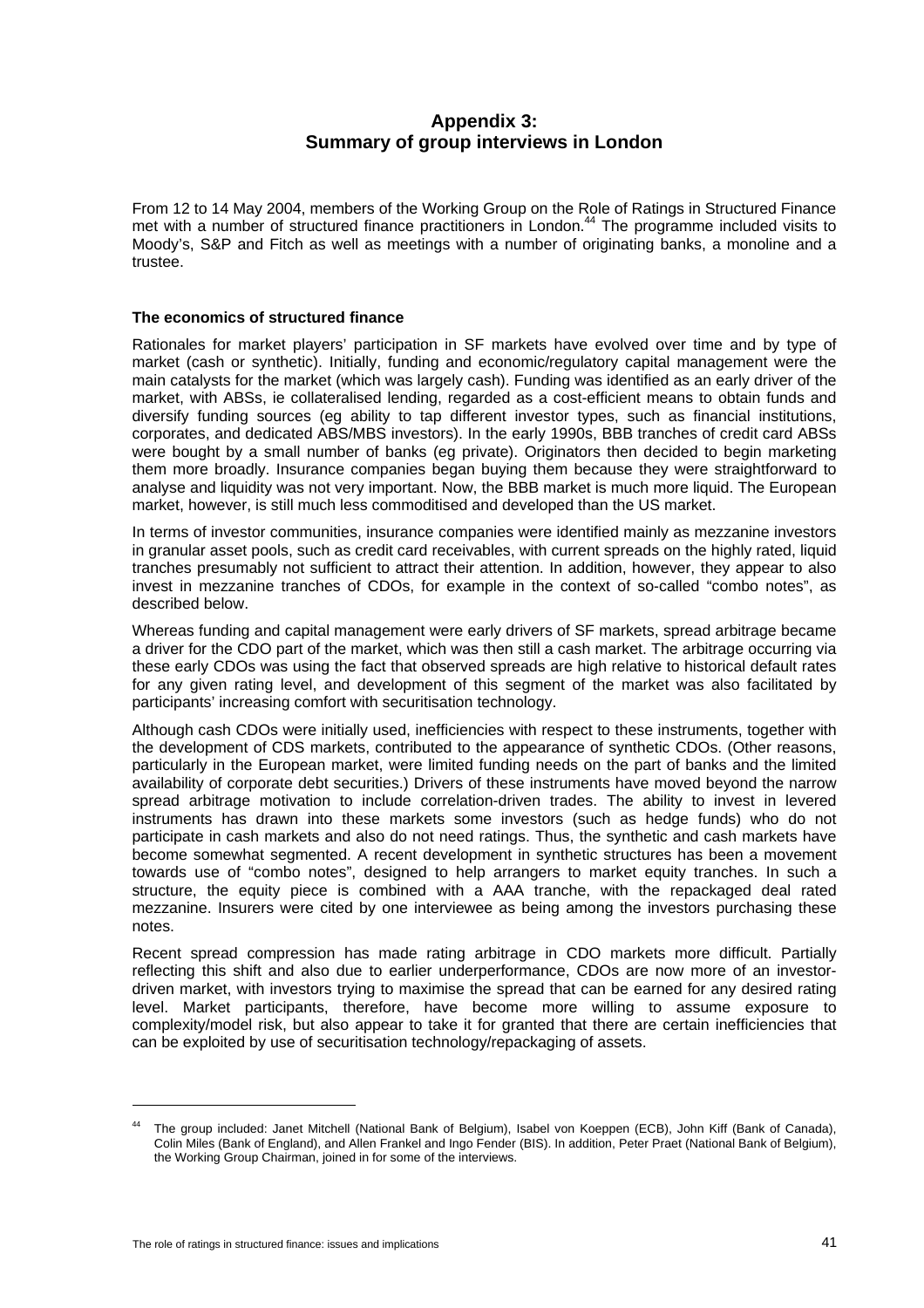Other developments leading to more investor-driven markets have included incentive problems arising with managed CDOs. Single-tranche CDOs, now the most important part of the synthetic CDO market (274 out of 356 (ie 77%) S&P-rated European synthetic CDOs in 2003 have been single-tranche), are one of the main outcomes of this tendency. One of their principal advantages is the active involvement of only one investor, which helps to limit the conflicts of interest between managers and debt holders experienced in earlier deals. As investors are now generally very active in terms of portfolio selection, there is less scope for adverse selection. Single-tranche structures tend to be static or "lightly" managed, either by the investor himself or by a third-party manager (ie the manager can replace only one or two downgraded credits in a given year, typically at the request of the investor). With the single-tranche located in the mezzanine region, the originator will (at least implicitly) hold the equity and senior tranches, which will serve as an additional check on incentives. Another advantage of single-tranche synthetic CDOs is the very short ramp-up period. While a European CLS deal will take some six to nine months to be ramped up, a single-tranche CDO can be done within hours or days, essentially making it resemble an OTC derivative contract. As a result, the market now has a twotiered structure, with professional correlation trades done in the largely unrated interbank market, while the customer segment has remained rated. (While CDOs in general are largely a two-ratings market, single-tranche deals reportedly tend to have only one rating.)

Overall, interviewees regarded structured finance as part of a broader disintermediation development in the banking system, ie a non-bank way to intermediate corporate (and other) credit.

## *Reliance on and added value of structured finance ratings*

An issue that received particular attention in the interview process was reasons for the market's continued reliance on ratings. As markets have become more investor-driven and with investors becoming increasingly sophisticated, demand for ratings might have been expected to decline. However, SF rating activity has remained strong, and even the single-tranche market, at least outside the inter-dealer segment, continues to be a rated market. Part of this was explained by "mechanical" demand factors, with ratings being required because of investment mandates or internal risk and capital management systems. Yet, the value - to investors and originators alike - of an independent assessment was emphasised by virtually all interviewees. According to one interviewee, even "Gaussian copula" (ie those who have a grasp of correlation modelling) investors need ratings. Originators appear to value ratings, and the third-party evaluation of their own models embodied in them, primarily for reputation risk management purposes.

Finally, structural features, particularly in some transactions in the RMBS segment, have become increasingly complex, adding to the burden imposed by cash flow modelling. Two interviewees explicitly mentioned the "trade-off" between the costs of detailed cash flow analysis and the yield pickup for certain SF investments; current low spreads may limit investors' willingness to devote significant resources to due diligence efforts, particularly for higher-rated tranches, and may thus contribute to an increased reliance on ratings.

The agencies' capacity to deliver this analysis, as well as the knowledge accumulated with respect to the legal viability of SF structures and the loss history for underlying credits across asset classes and jurisdictions, seems to be an important aspect of the "value added" by the agencies. A number of interviewees noted that the value of the rating agencies' ability to "look across" asset categories and countries seems to apply particularly for the European market, where differences across jurisdictions and the limited availability of historical loss/performance data put extra value on the fact that the ratings agencies "get to see every deal" (a phrase used by several interviewees), even many private ones and those that do end up not being marketed. This, in turn, allows them to aggregate and assess relevant information more completely than other market participants and to evaluate SF deals with more confidence than most of the arrangers.

Another source of value in ratings cited by two interviewees is the rating agencies' surveillance of transactions, since (according to one of the interviewees) financial institutions often have short "memories". It may be interesting to note in this context that no users suggested that the agencies did not monitor credits closely after issue. One rating agency cited its efforts to develop surveillance tools that can be used as early warning devices and noted the need to communicate this type of activity to the marketplace. A final source of value of the rating agencies noted by some interviewees was that they have usually been quick to adapt to market developments and set up viable frameworks in the first place, thereby putting a "standard" out into the market.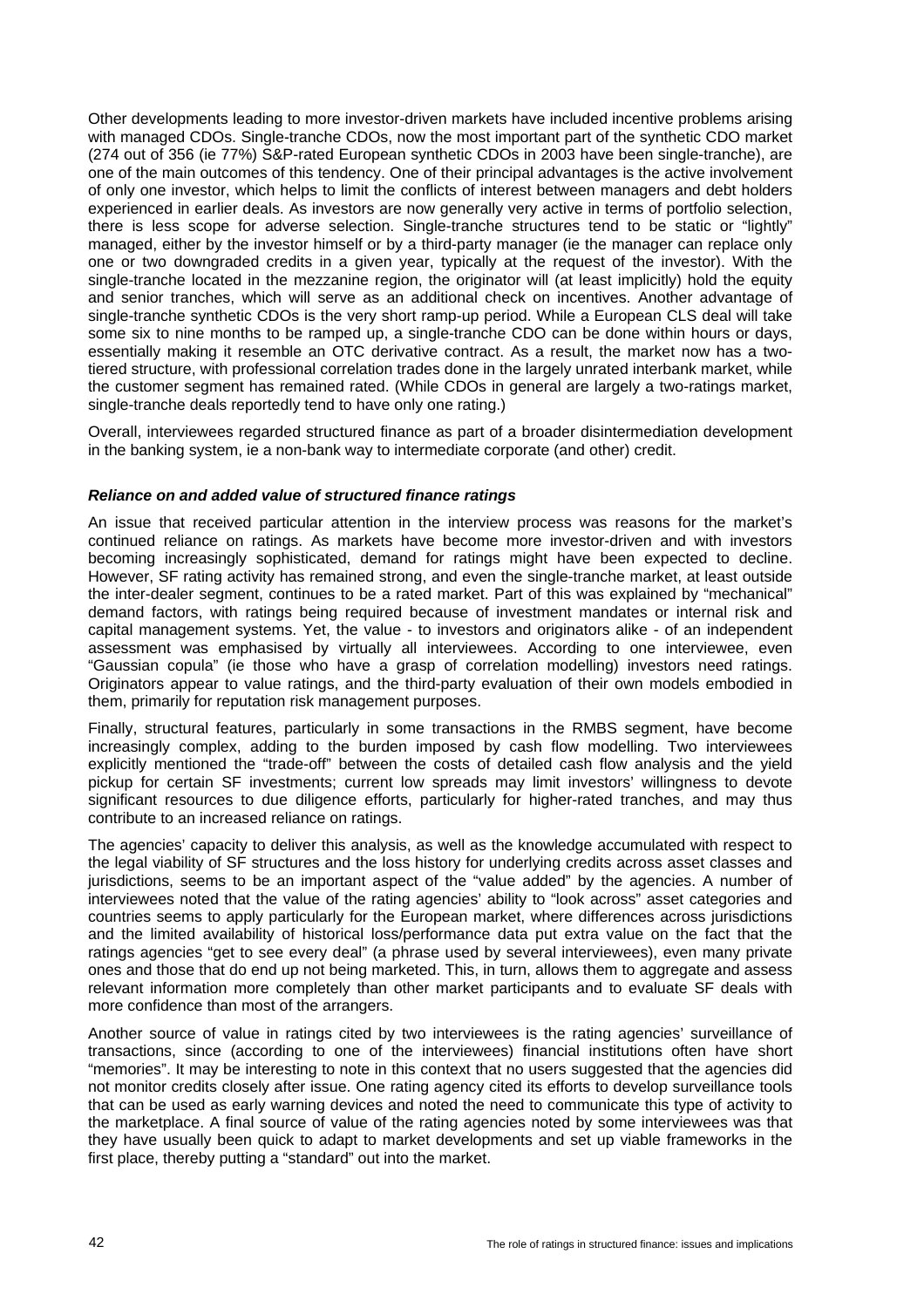There was a general perception on the part of all interviewees that the investor community has overall become "more expert" over time and that the increasing importance of mark to market, relative to buy and hold, investors has further reduced the degree of investors' reliance on ratings. Several interviewees noted, for example, that investors no longer treat all AAAs equally. For most investors, therefore, ratings are now one check in a broader due diligence and risk management process. Also, many investors now need to understand, among other things, the mark to market sensitivity of SF instruments, which is something that ratings cannot deliver. As a result, mark to market investors, particularly those who invest in mezzanine tranches, will tend to do their own due diligence - and have the necessary capabilities - while senior and buy and hold investors may rely more closely on ratings (although one interviewee noted that some AAA investors undertake just as much due diligence as mezzanine investors). Similarly, investors in cash flow deals, which tend to have more complex structural features, were deemed to rely more on ratings than do investors in synthetic products, at least those which are more prevalent in professional inter-dealer markets. (Real money was seen as the marginal driver of the cash, but not the synthetic, market; also, given the limited overlap in names, only weak feedback effects were sensed in the pricing across segments.)

Despite the growing sophistication of investors and the growing ability of investors and arrangers to estimate portfolio credit risk with the agencies' own models, it was stressed by several interviewees that all categories of investors need ratings, although perhaps to differing degrees. One example provided by an interviewee was that the AAA investor is buying structure and the BBB investor is buying the manager. Each needs ratings, but for different reasons.

#### *Structured finance ratings/rating process*

According to the rating agencies, the organisation of the rating process for traditional and structured finance products, as well as across structured finance products, is essentially the same. For all of these products, rating decisions are made by a credit committee on the basis of an assessment of the relevant instrument's documentation. The Committee's opinions may then feed back into the rating process, for example in the form of changes/haircuts applied to standard assumptions. Complexity, however, was generally seen to be higher for structured finance instruments - more comparable to project finance and leveraged finance than to traditional corporate or sovereign bond ratings.

As a result, although, according to one of the rating agencies, structured finance does not seem to involve more analysis than do corporate ratings, a larger proportion of SF analysis is devoted to assessing structural features, ie the "moving parts" of SF deals. In this regard, one of the key features of SF ratings is that the controlled environment "defined" by the deal's documentation lends itself more readily to a model-based rating approach, allowing for a rather clean, analytical separation of the relevant risks.

In rating SF deals, all three major agencies follow a two-step process, which applies equally to CDOs as well as traditional ABSs. First, analytical models are used to assess pool credit risk (analytical tools used for analysing CDO and ABS pools will differ, with the latter relying on so-called "actuarial approaches"), followed by a detailed structural analysis as the second step. The latter will crucially depend on deal specifics, as laid out in the transaction's documentation, and includes detailed cash flow modelling based on the results of the credit risk analysis, legal assessments and evaluations of collateral asset managers and other third parties involved in the deal. (It was noted that better IT and use of credit register information now may make it possible to look at cash flows on individual credits in ABS collateral.) The results of this analysis, in turn, may feed back into the credit model in the form of haircuts applied to some of the model assumptions, eg PD adjustment in response to details regarding default event definition. The specifics of many of these "stresses", however, appear to remain rather arbitrary and based on ad hoc assumptions (although one rating agency cited statistical analysis as motivating some of the assumptions); however, the assumptions are generally considered by market participants to be conservative.

As the rating agencies' approaches are now well documented, and with their core rating "engines" publicly available, originators tend to approach them with fairly well developed structures, designed on the basis of the agencies' analytical models and desired tranche ratings. While the agencies insist on not providing formal advice on how to structure a deal, they will still engage in an iterative process regarding the credit enhancement level needed to achieve desired tranche ratings. CDO structuring, in particular, was seen as an interactive process - much more now than in the past, given increased investor influence. (In fact, it was mentioned by one interviewee that investors have been the driving force between recent structuring changes, with CCC discounts mentioned as an example.) The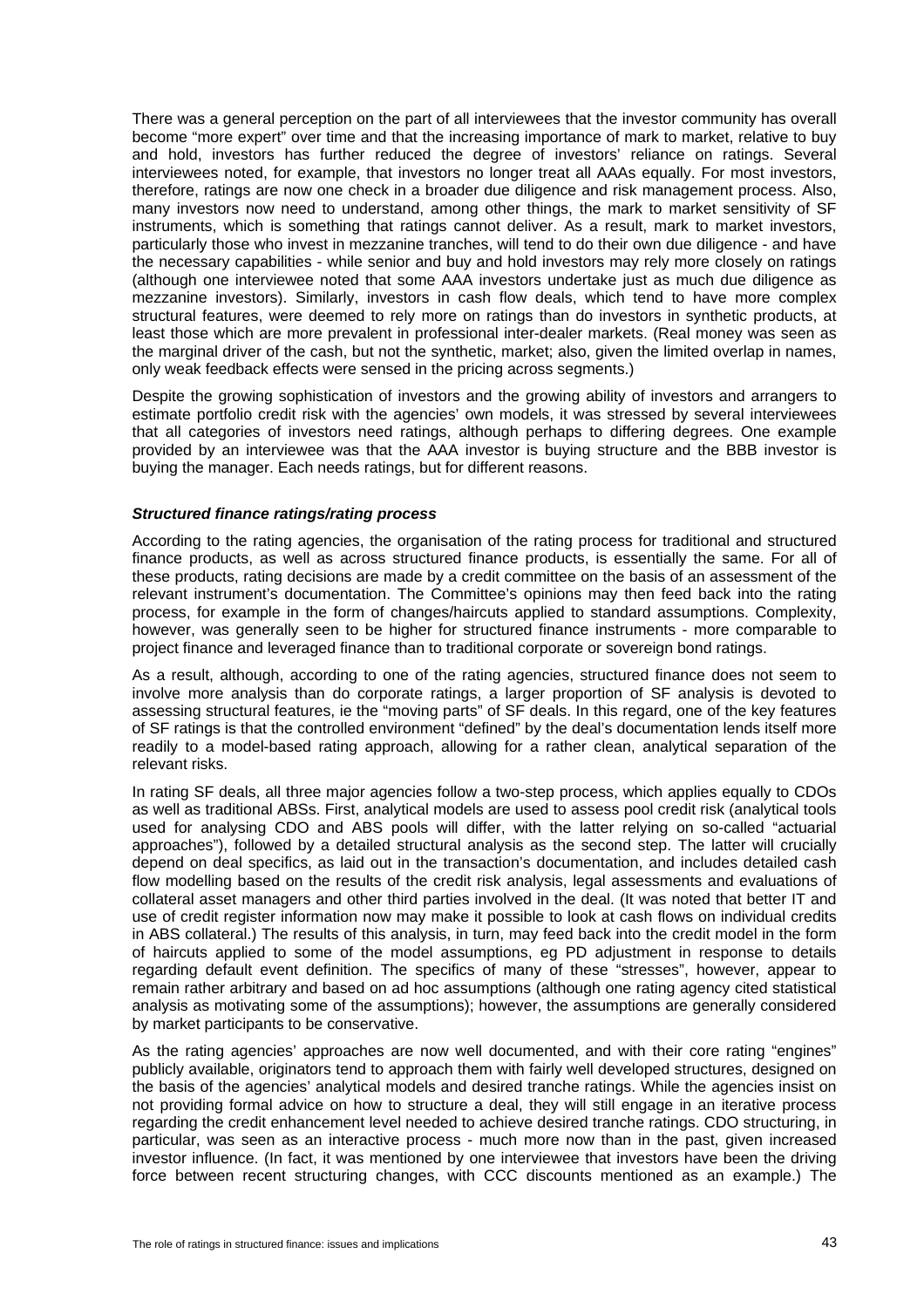decisive shift in the market occurred in 2001-02, when, in response to underperformance in particular segments, investors started to choose the assets to be included in the collateral pool.

Fee schedules set out in the rating agencies' engagement letters are fairly standardised, with the originator charged once the rating is issued. Should no rating be assigned, which does seem to happen at least occasionally, a break-up fee will be charged to cover the costs the rating agency has already incurred - though not under an "hours worked" formula.

Ratings are reviewed on a regular basis, either monthly or quarterly, depending on the availability of trustee/asset manager reports, which are the main input into the rating agencies' review process. The transaction performance data from the reports are rerun through the agencies' models, with the underlying deals thus being at least partially "rerated". As a result, the surveillance frequency for structured finance ratings may be somewhat higher than for US corporate bonds, given the latter's partial reliance on quarterly financial reporting. (Two interviewees mentioned that services provided by the trustees had improved over time, with trustee reports now being sent on a more timely basis and being more reliable.) While the rating agencies used to assume that the trustees are contractually liable to actively enforce contracts, they have recently changed their assessment and now see the trustee as having a more limited role. As a result, at least one of the agencies will now do additional analysis on its deals that goes beyond the services provided by the trustees, ie independent checks of contractional triggers. However, it was also noted by one rating agency that it does not want to take over the role of the trustee.<sup>4</sup>

## *CDO ratings/rating methodology*

In the area of CDO ratings, it was confirmed that the treatment of default correlation remains the main focus of the rating agencies' efforts to improve their methodologies, although more emphasis is also being put on systematic variation in recovery rates. Moody's, for example, has just moved to a new methodology for rating static synthetic CDOs, joining Fitch and S&P in applying Monte Carlo simulations to estimate the pool's loss distribution. As a result, all three agencies are now using explicit (asset) correlation assumptions.

A key difference, however, remains in the basis of assumed asset correlations. While S&P's assumptions are based on historically observed default correlations, with asset correlation then calibrated to default correlation observed over the cycle, Moody's and Fitch use assumptions based on equity return correlations. (According to one agency, adjustments might be made to correlation assumptions depending on pool specifics, eg in the case of country or industry concentrations that are deemed too high.) In terms of correlation among recovery rates, assumed recoveries remain essentially static, although the new Moody's methodology appears to introduce some degree of correlation as part of its modelling of recoveries. Otherwise, stresses are applied to deal with systematic recovery rate variation, with stress and correlation assumptions apparently seen as addressing the same phenomenon (ie presumably extreme, correlation assumptions and stress tests are part and parcel of the same "tail risk" analysis).

S&P and Fitch both explicitly account for historical performance of asset managers when assessing managed deals, although only Fitch assigns asset manager ratings. Both agencies claim to actually refuse to rate a given deal if the "quality" of the asset manager is deemed insufficient. The agencies confirmed that asset managers have in the past "played" structures to prevent downgrades (eg through inclusion of discounted assets, with additional constraints being introduced in return). However, one interpretation offered was that by engaging in this behaviour, managers had hoped to "gain time" under the assumption that the macroeconomic situation would improve quickly enough to avoid defaults in the underlying portfolio. There appeared to be no significant perception among the interviewees of a bias in CDO managers' incentives that would provide an institutional explanation for the higher proportion of downgrades (relative to upgrades) observed for CDOs than for ABSs. One interviewee did note, however, that managerial quality is critical in the CDO market, and that one observes very few "first-time" managers in this market.

<sup>&</sup>lt;sup>45</sup> The Group's interviews also highlighted an important difference between the roles performed by trustees under UK and US law. In the United States, the trustee will also serve as paying agent and listing agent and will perform portfolio monitoring services. Not so in the United Kingdom.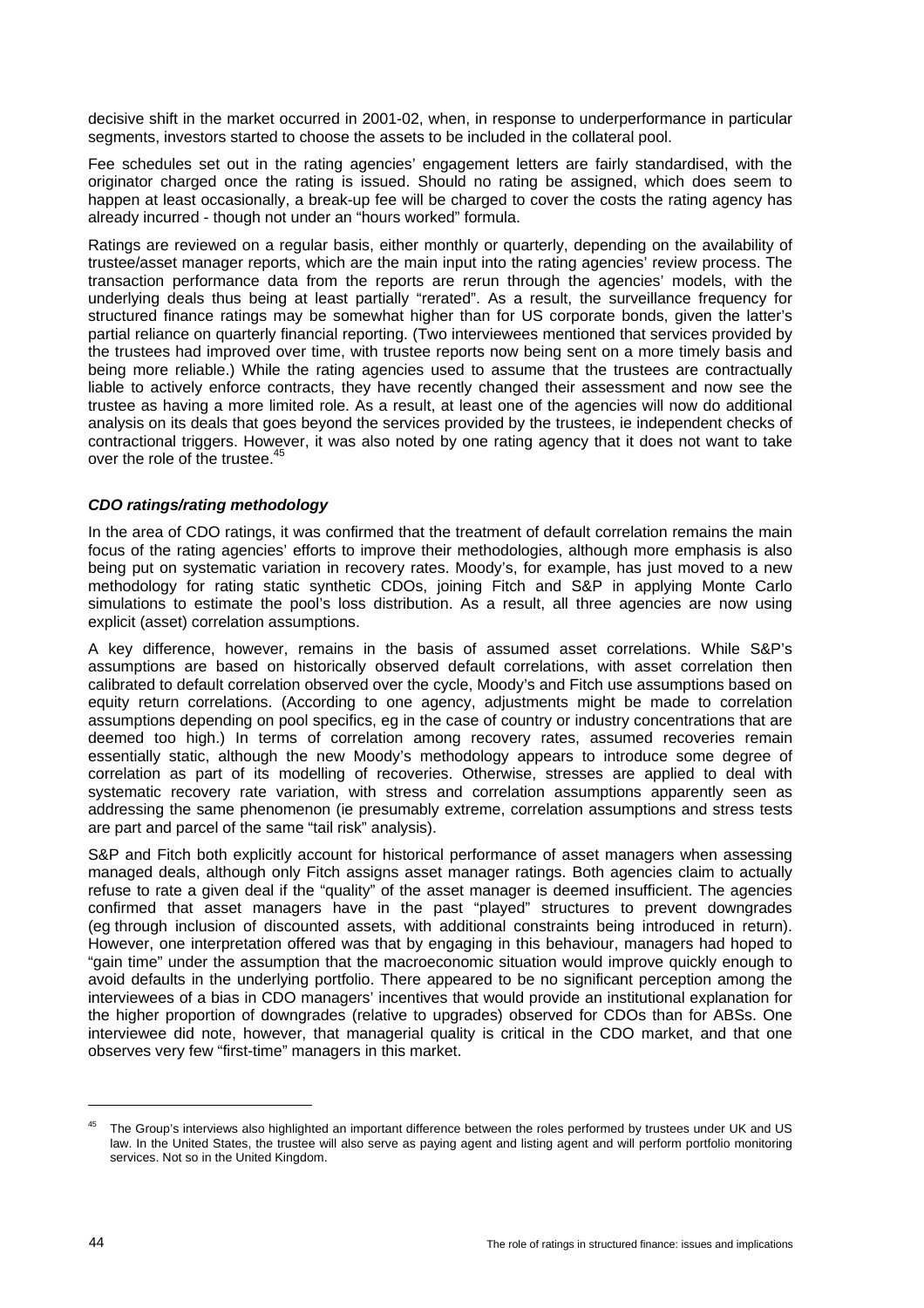One feature of rating agencies' CDO (and more generally SF) methodologies that was noted by several interviewees is the constant evolution of the models. The agencies' continuing model development is motivated both by ongoing advances in portfolio credit modelling in general and by the need to keep up with the evolution of models used by arrangers. In addition, as SF products have evolved, so have the models necessary to analyse them. For example, "correlation-intensive" SF transactions have motivated a reassessment of the ways in which correlations are being modelled. In earlier structures, which had thick tranches, performance was less sensitive to correlation than in current structures.

Challenges perceived by the rating agencies in the CDO market include keeping up with developments in credit risk modelling and with the fast growth and innovation in the market (including keeping up with flow of business, and keeping good staff). One arranger noted a weakness for the entire synthetic CDO market as being the fact that there is much reliance (on the part of all market participants) on models that have not yet been tested. (Small changes in model parameter values and assumptions can lead to large changes in prices.)

# *ABS ratings/rating methodology*

The rating agencies claim that, conceptually, their rating methodologies for ABSs are not substantially different from their CDO rating methodologies. Given the more granular nature of the underlying collateral pool, they say that correlation and modelling of the higher moments of the loss/default rate distribution are seen as less of an issue. Another difference is the apparently more active use of "stresses", which play the same role as some of the model-determined features in CDO analysis while being arguably more arbitrary in aggregating a lot of information. Analysis of pool credit risk, contrary to CDOs, is based on an "actuarial approach", using historical data on a pool basis obtained from originators. Given this approach, rating "new" asset classes and industries can be a challenge, as historical data may be unavailable or hard to come by. In this regard, it was highlighted that European data (seasoning, prepayments) are much harder to obtain than data for the United States, possibly putting a premium on the data and expertise accumulated by the rating agencies.

In response, the rating agencies tend to initially apply very conservative standards when rating "new" ABSs, essentially leading to excess overcollateralisation. Over time, however, pressure will build up from the arrangers and investors to adjust credit enhancement levels. It was remarked that RMBS markets in a number of countries are likely to experience significant downturns in the future. Although it was acknowledged by some interviewees that a large downturn could lead to some downgrades in RMBS transactions, most interviewees deemed the ratings conservatism to have been sufficient to cushion any large-scale deterioration in fundamentals in European RMBSs, at least for investment grade tranches.

Interviewees pointed to various examples of disagreement among the rating agencies in their assessment of structural specifics and/or particular asset classes and jurisdictions. As a result, particular agencies are known by the market to be (or to have been) more/less conservative with regard to particular structural features than others, given the jurisdiction of the deal. Italian RMBS markets and different views on priority of payment provisions in an environment with long foreclosure periods were mentioned as an example. Similar differences in views appear to have occurred in other European MBS markets. In this context, it may be worth emphasising the importance attached by the agencies to legal risks in their rating assessment.

As many ABS deals tend to have relatively complex structural features, more so than most CDOs (now that the synthetic market dominates and CDO deals have become somewhat more standardised), cash flow modelling is a very, if not the most, important part of the ABS rating process (at least in jurisdictions where sufficient historical data have been accumulated to estimate loss distributions). Some RMBS deals, in particular, appear to have become increasingly "complex" over recent years, with the number of classes increasing and additional structural features being added. The need to improve cash flow modelling was thus mentioned as one of the main challenges going forward. (It was noted in this context that, as RMBS and ABS transactions offer only a small yield pickup, investors may not be able to afford modelling deal waterfall themselves and do thus rely to a large extent on the rating agencies.)

Other challenges mentioned in the context of ABS rating methodology, in addition to data availability and cash flow modelling, were the need to monitor underwriting standards (in RMBS/ABS transactions, underwriting standards are the equivalent of the initial portfolio selection in CDOs; in revolving transactions, use is made of covenants, which try to ensure that the original portfolio quality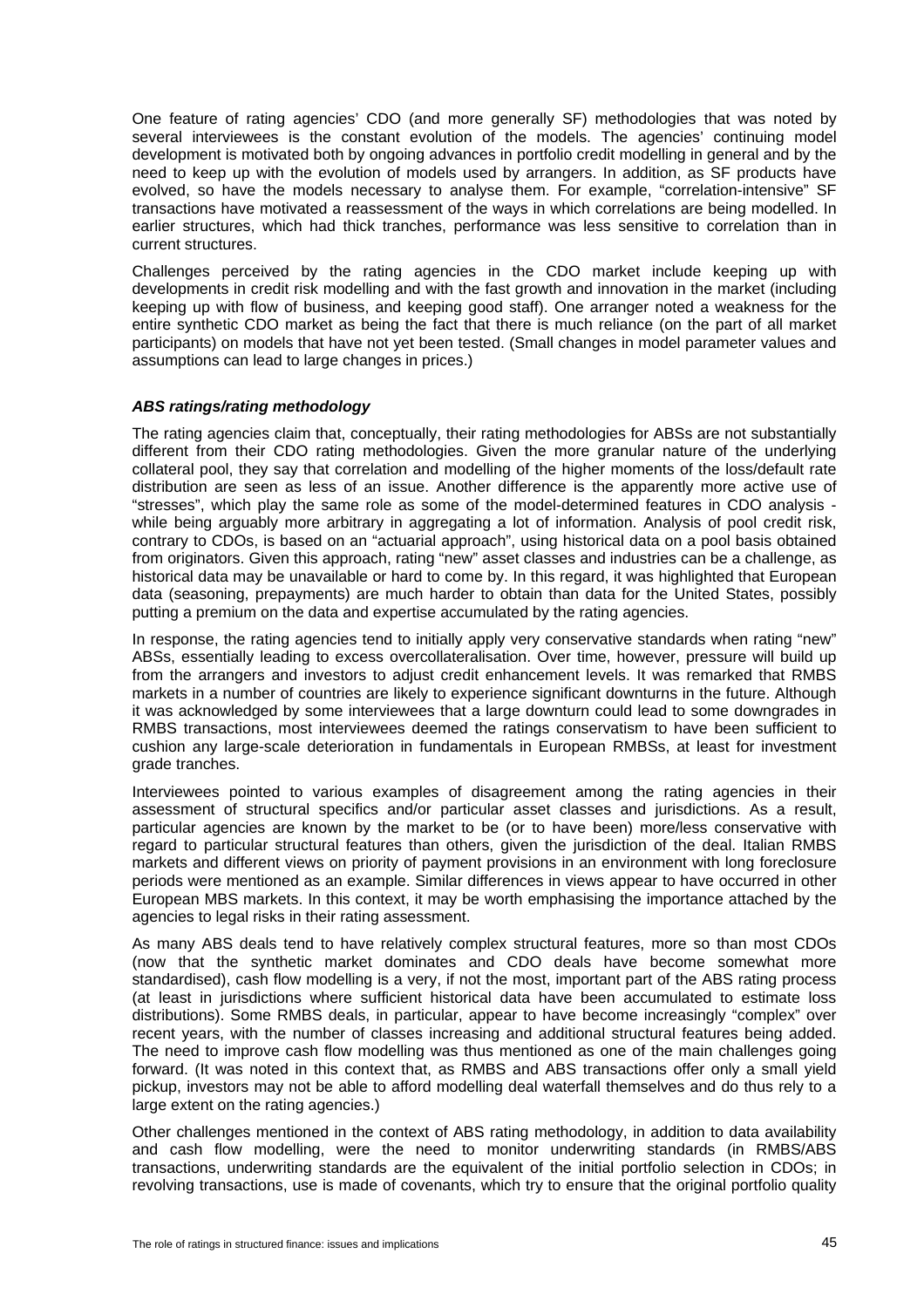is maintained) as well as servicer risk. Given their importance in the ABS market, the attention paid to ABS servicers is comparable to the importance of asset manager quality in rating CDOs. Attention to servicers is particularly pronounced in the European market, given the lack of experience in Europe regarding servicer transfer and the relative absence of a market for third-party servicing (the servicer will tend to also be the originator, leading to concentration in the European servicing market). Deals, therefore, need to have added liquidity in the structure to enable such a switch to take place. Servicer performance was also suggested as having been one of the reasons for the downgrades affecting Conseco/Green Tree Manufactured Housing (MH) securitisations. However, although there was a servicing aspect to the downgrades (the contracts made provision for replacement servicer fees to be given seniority over payments to note holders), Moody's documentation suggests that the deterioration of the performance of the underlying pools was the fundamental reason for the rating downgrades. (However, assessments seem to have differed somewhat among rating agencies.)

Final challenges cited by the rating agencies in the ABS market include mobilising the resources necessary to analyse new transactions arising in countries in which no ABS market has previously existed, monitoring the steadily increasing number of outstanding transactions in established markets, and the difficulty of obtaining the performance data.

## *Monolines/reputation risk*

Circularity issues with regard to monoline involvement in CDO markets were downplayed by both the rating agencies and monoline staff. There was agreement that a downgrade from AAA would affect the monoline's business going forward, but that any impact on the CDO market would probably be limited, given that super-senior wraps are now less important than they used to be. (CDOs accounted for some 14% of MBIA's net par outstanding at end-2003; however, one rating agency noted that well below 10% of European SF deals last year had a monoline guarantee). Also, financial guarantees were not necessarily seen as strictly a AAA business, with CDO markets (and SF markets in general) likely to be able to function without (or with lower-rated) monoline involvement - though presumably with lower ratings for a given spread. (The rating agencies regarded monoline wraps as just one of several potentially equivalent forms of credit enhancement and claim to be neutral as to which was chosen by the arranger.) Finally, as monolines are just stepping in for the issuer in case of inability to pay interest or principal, not all payments on a wrapped deal would have to be made at once, containing any liquidity issues arising for the monoline.

Importantly, once agreed triggers are breached, monolines have additional control rights, which may allow them to substitute the manager or servicer, restrict trading or approve trades on a trade by trade basis to make sure that actual default does not occur. As a result, deals will tend to see some ratings transition, but will not necessarily default. (In fact, realised monoline losses are far lower than what is indicated by the average rating of the insured portfolio.) In this context, interviewees mentioned enhanced monitoring incentives for the monolines, which will tend to do their own due diligence of third parties, such as managers and servicers, and engage in a thorough ongoing analysis of wrapped deals. Monolines thus tend to add an additional layer of third-party surveillance for the deals they are involved in - in addition to what is provided by the rating agencies. This will tend to add value for mezzanine investors, particularly for somewhat more exotic SF deals (eg non-prime asset classes). However, while monolines think they have more control over the response to a trigger event than other creditors, they are careful not to become fiduciaries, ie owing any kind of obligation to other creditors.

All three rating agencies pointed to the very close surveillance that applies to the monolines, with each deal rated on a separate, deal by deal basis and incremental capital charges applied accordingly. In this context, it was noted that these incremental capital charges, not regulatory capital requirements, tend to be the constraining factor for the monolines' business. The approach used for rating monolines, therefore, was described as a very conservative one, guaranteeing high and stable ratings despite the monolines' high leverage. Capital charges are exponential in the rating level in order for the monolines to be able to absorb rating migration. Also, capital charges can be relatively high for particular business sectors, and the rating agencies may differ significantly in their assessments of particular deals, due, for example, to country rating ceilings that depend on a country's sovereign debt rating. Capital relief can be obtained via reinsurance, with the degree of the relief depending on the credit rating of the reinsurer. Overall, circularity issues in rating monolines (which also extend to reinsurers, given the potential impact of a reinsurance downgrade on monoline portfolios) were seen by the rating agencies as no different from, for example, rating sovereigns, implying that the agencies' problem with regard to managing potential conflicts of interest is not a new one. Similarly, rating agency staff did not feel that the agencies' increased involvement in SF markets in general had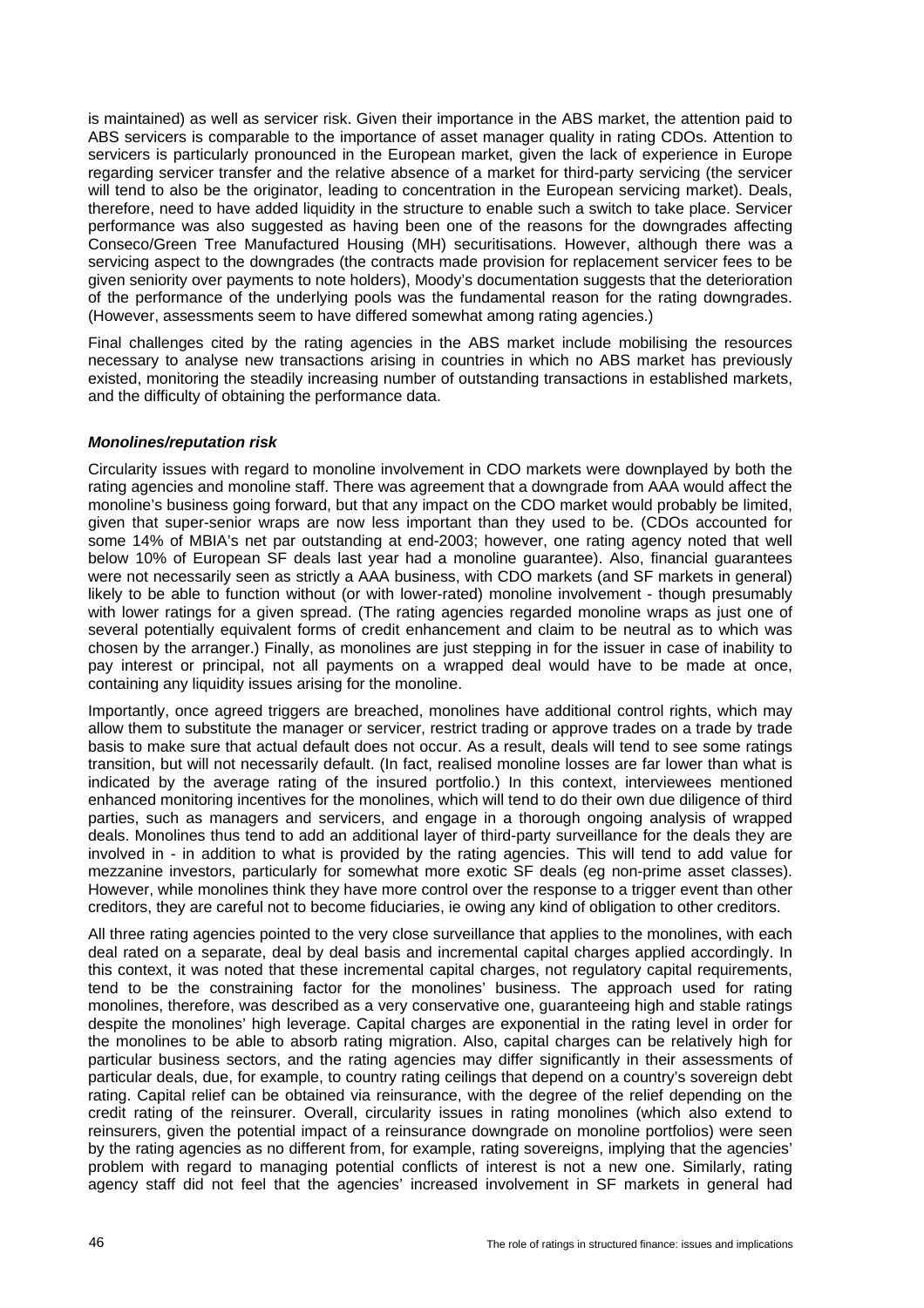changed their approach to reputation risk or made reputational capital more difficult to manage than it used to be.

#### *Investor issues*

Most interviewees agreed that, despite the more "expert" nature of the investor community now than in the past, investor education remained an important issue. This was seen to apply in particular to the sensitivity of ratings to specific model assumptions and the fact that, although calibrated to the same EL/PD levels, structured finance ratings should not necessarily be expected to show the same transition behaviour as corporate bond rating. (although at least one agency seems to aim for and expect to eventually achieve the same transitions in the aggregate). Investors, therefore, need to realise that ratings do not provide information on transition/spread risk.

Also, given the current interest rate environment, it was acknowledged in some of the interviews that less sophisticated investors may have been lured into the market by relatively high yields. To the extent that some investors may have come to expect price as well as ratings stability, they may eventually misjudge the relatively large effects small changes to credit spreads may have on a mark to market basis - although the relevance of this would depend on whether investors actually mark to market or might otherwise be forced to sell their holdings once a certain rating threshold has been crossed. In this connection, accounting changes were mentioned by one interviewee as a big risk to market development going forward, should they force investors to more frequently recognise variations in value.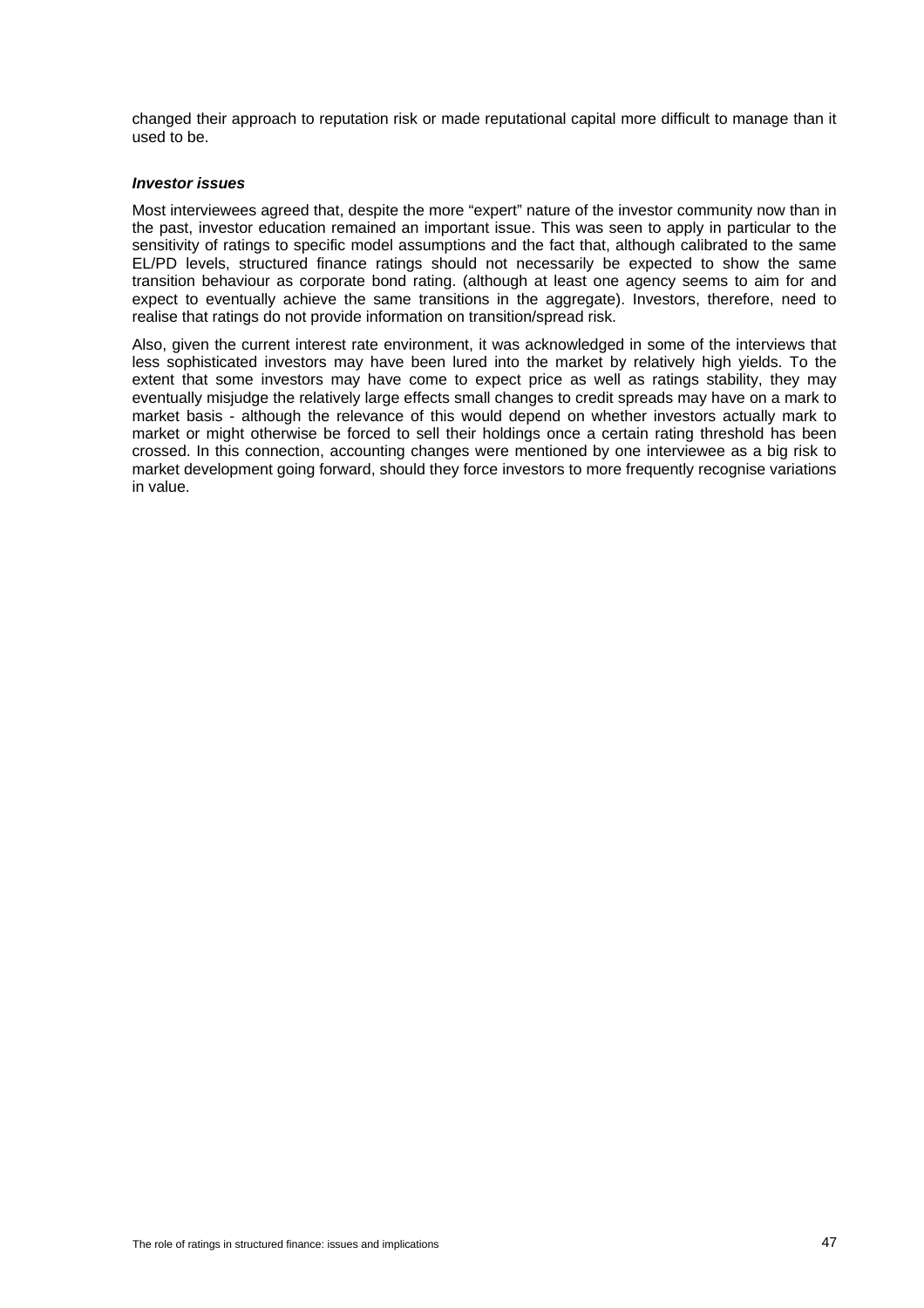# **Appendix 4: Alternative CDO rating methodologies**<sup>46</sup>

This appendix provides a short overview of two different quantitative approaches to assessing the credit risk in CDOs, the so-called *binomial expansion technique (BET)* and a variant of an alternative methodology based on *Monte Carlo (MC) simulation*, similar to those now used by the major rating agencies. In order to illustrate the concept of model risk in CDO ratings, both methodologies are then applied to the senior tranche of a simple, hypothetical CDO pool.

## **Binomial expansion**

One early quantitative methodology used to assess and rate CDOs is Moody's primary approach for generating expected loss (EL) estimates for CDO tranches - the BET model. The BET was introduced in 1996 and, along with a number of other methodologies, continues to be used in CDO analysis. $47$ The method employs a simple diversification measure, the "diversity score" (DS), which is used to map the underlying CDO portfolio into a hypothetical portfolio of homogeneous assets. That is, for the purpose of calculating expected loss distributions, the actual, correlated CDO portfolio is replaced with a hypothetical portfolio of homogeneous, uncorrelated securities with identical default probabilities (assumed to equal the weighted average probability of default of the original pool) and equal par values. The BET approach, therefore, uses the observation that credit loss distributions of such portfolios of uncorrelated assets will best be approximated by the binomial distribution.

As the number of assets in the hypothetical pool is assumed to equal the diversity score, the behaviour of the asset pool can then be described by DS+1 default scenarios (ie with default occurring for 0 assets, 1 asset, ... DS assets), where the probability of each scenario is calculated using the binomial formula.

When applying its BET method, Moody's first calculates the diversity score for the underlying collateral portfolio of the CDO that is to be rated. For this purpose, all credits in the pool are grouped by obligors/issuers and are allocated to the appropriate industry sector. Diversity scores are then grouped by industry and added up to arrive at the diversity score for the total collateral pool. Currently, two methodologies exist to calculate industry-level DSs, the newer of which relying on explicit default correlation assumptions within and across obligors in each of the industries. Once the DS for a given portfolio has been established and with the cash flows (and losses) under each of the DS+1 default scenarios worked out, these and the default probabilities from the binomial distribution are then turned into estimates of the portfolio loss distribution. Expected losses for each of the CDO's tranches can then be calculated and, taking the structural specifics of the respective CDO into account, ratings will be assigned on this basis.<sup>48</sup>

# **Monte Carlo simulation**

An alternative methodology, widely, but not universally, employed to rate CDOs, applies Monte Carlo simulation techniques to estimate the default properties of the underlying CDO asset pool on the basis of repeated trials of random defaults with an assumed correlation structure. The model's main inputs are asset-level probabilities of default and pairwise asset value correlations, which are turned into an estimate of the entire collateral pool's loss distribution.

<sup>&</sup>lt;sup>46</sup> This appendix draws on Fender and Kiff (2004).

In May 2004, Moody's introduced a new Monte Carlo simulation-based methodology, CDOROM, to assess expected losses of static synthetic CDO tranches. The BET and its modifications, however, remain in use for cash CDOs and managed structures. See Debuysscher and Szego (2003) for more information on which of Moody's various approaches is going to be applied and under what conditions.

<sup>48</sup> See Cifuentes and O'Connor (1996).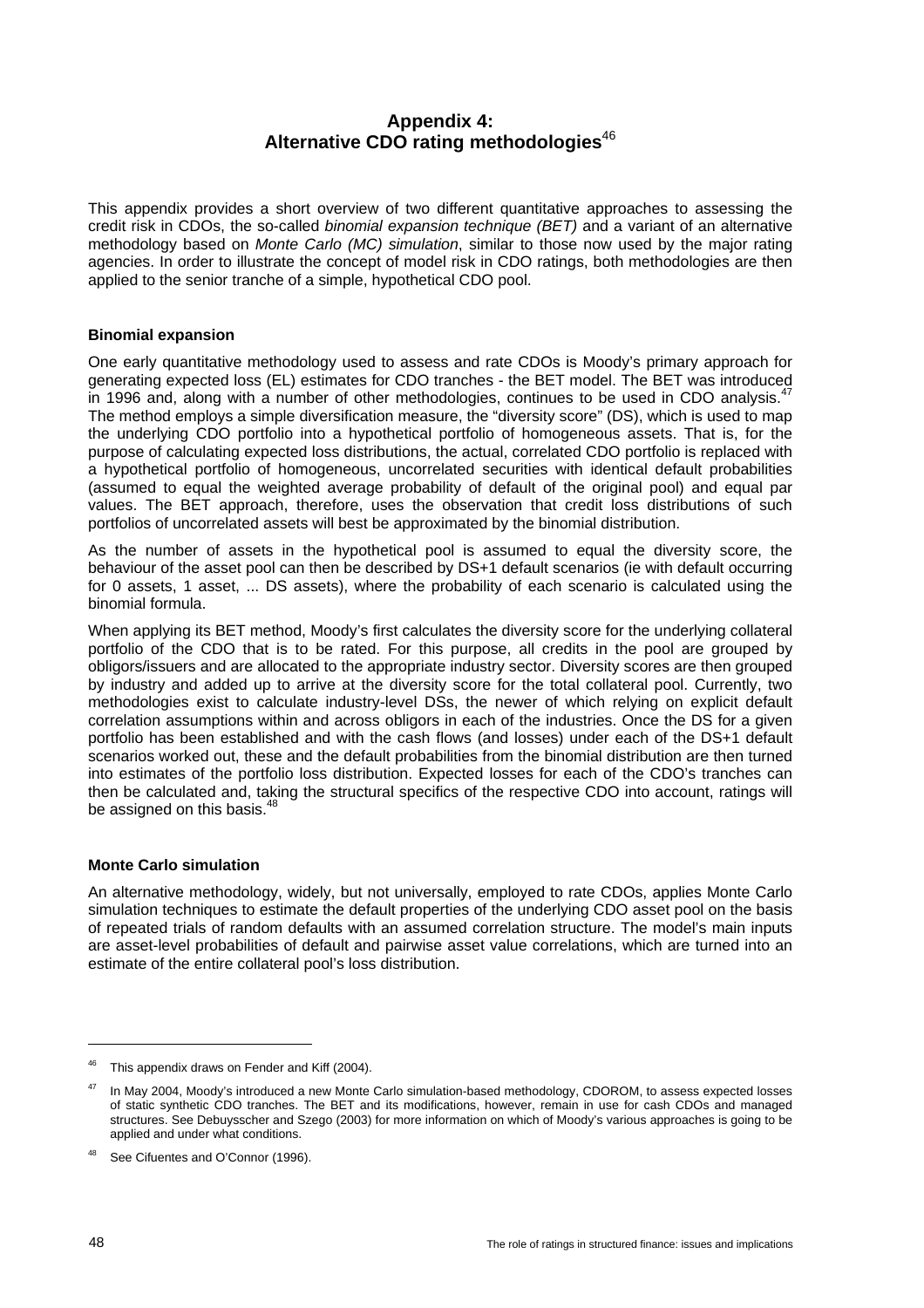For this purpose, default events are simulated within a simplified Merton-type "structural" credit risk model, where default occurs whenever the value of an obligor's assets falls below that of its liabilities. Individual marginal asset value distributions are combined with a so-called "copula function" - a set of assumptions describing the dependence relationship between individual asset values - to produce a joint asset value distribution of the portfolio.<sup>49</sup>

To facilitate implementation, it is conventionally assumed that the log of the proportional change in the value of the underlying assets in the CDO pool is normally distributed, so that the normalised distance to default can be inferred from asset-level probabilities of default (PDs) associated with the underlying obligations' credit ratings. Each simulation run involves drawing a correlated random variable for each obligor in the portfolio, which is taken to represent the standardised range in the obligor's asset value over the appropriate horizon. For this purpose, MC trials are used to generate a vector of N uncorrelated standard normally distributed random variables, which is then transformed into a vector of N correlated random variables by multiplying the Cholesky decomposition of the N\*N asset correlation matrix. The vector of correlated asset value changes is then matched with the corresponding vector of default thresholds to determine which of the assets in the portfolio will default over the assumed horizon. Once a default is indicated, an appropriate loss-given-default assumption will be used to calculate realised losses. For each simulation run, default losses are then accumulated for the N assets in the pool to arrive at a total loss, and the simulation process is repeated as many times as appropriate to generate an estimate of the entire pool's loss/default rate distribution. This distribution, finally, is used to determine the required subordination level (ie level of credit enhancement) for each CDO tranche, given desired tranche ratings.<sup>50</sup>

# **An illustration of model risk in CDO ratings**

Model risk relates to potential errors made in modelling and pricing the exposures arising from financial transactions. In the context of rating structured finance instruments, model risk has two principal components. The first is related to the quantitative models (and assumptions) the rating agencies use to estimate portfolio credit risk. The second relates to the arranger's proprietary structuring techniques and other determinants of "deal structure".

Table A1 illustrates the concept of model risk on the basis of EL estimates for the most senior tranche of a hypothetical, ultra-homogeneous, single-period CDO pool. The focus of the example presented in the table is on the first component of model risk, ie quantitative modelling, and on how differences in correlation assumptions, in particular, can affect tranche ratings and valuations. Overall portfolio size is assumed to be \$600 million, with 60 individual holdings of \$10 million each equally distributed across 10 industry sectors. Holdings are assumed to have an identical rating of "BB–" on the S&P/Fitch scale, and estimates of tranche EL are based on the two alternative methodologies described above.51 Due to tranching, the subordination level determines the amount of loss protection provided to the senior CDO note holders. Therefore, a protection level of \$25 million (4.2% of pool notional) implies that the first \$25 million of losses will be borne by the subordinated note holders, while the remaining \$575 million of the pool is being held in the senior tranche. Estimates are shown for three different subordination levels and different sets of correlation assumptions.

Importantly, the reported estimates highlight the importance of assumed default correlation for EL results based on both, the BET and MC methods. For example, when intra- and inter-sector default correlation are set to 7.56% and 4.29% (ie for assumed asset correlations at 30% intra- and 20% intersector), the BET-induced EL will be 0.229%, about 5.5 times higher than the EL for an inter-sector correlation assumption of zero (ie 0.042%) and more than 11 times higher than the EL for a collateral

See Bund et al (2003) and Standard & Poor's (2002) for descriptions of their respective methodologies.

 $50$  See Morokoff (2003) and Kiff (2004) for details.

<sup>51</sup> The single-period assumption obviates the need to consider various default timing scenarios. Calculations also assume zero coupon and discount rates. Recovery rates are assumed fixed at 30%. It should be noted that the analysis in Table A1 abstracts from any stress factors that might be applied to EL estimates before ratings are assigned (as is done by Moody's under the BET), from differences in recovery rate assumptions or from other features of the rating process that might affect the ultimate rating. It also ignores the fact that S&P and Fitch assign their ratings based on PD, not EL. The results documented in the table should thus be taken as indicative and do not suggest that actual ratings will follow the patterns indicated.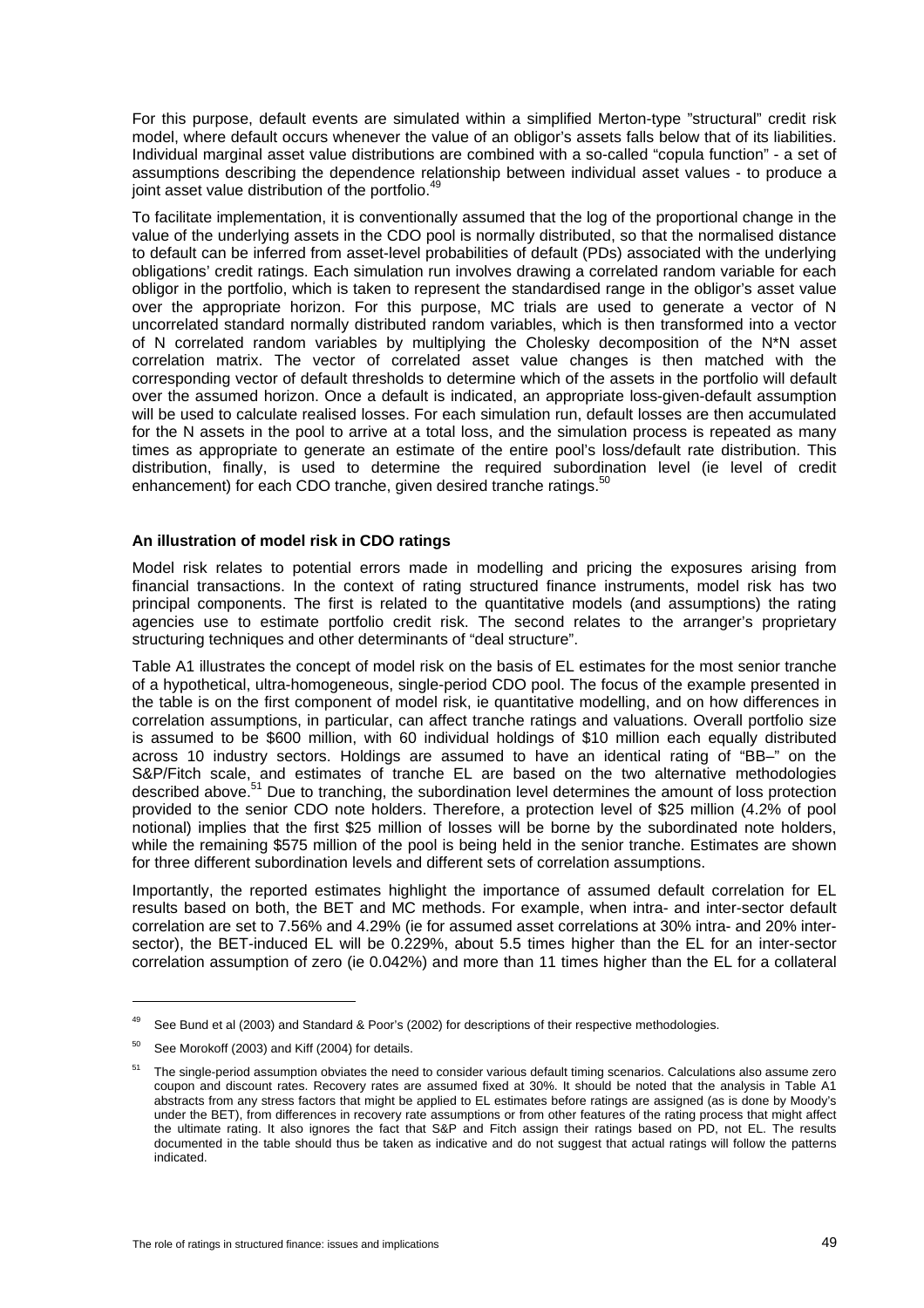pool with completely uncorrelated assets (ie 0.02%). Similar results emerge for MC-based EL estimates.

| Sector default<br>(asset) correlation |                | <b>Subordination</b> | <b>Expected loss on senior tranche</b> |           |               |
|---------------------------------------|----------------|----------------------|----------------------------------------|-----------|---------------|
| Intra                                 | <b>Inter</b>   | level                | <b>BET</b>                             | <b>MC</b> | <b>MC/BET</b> |
| 0%                                    |                | \$0                  | 1.546%                                 | 1.546%    | 1.00          |
|                                       | 0%<br>(0%)     | \$25                 | 0.020%                                 | 0.020%    | 1.00          |
| (0%)                                  |                | \$50                 | 0.000%                                 | 0.000%    |               |
|                                       |                | \$0                  | 1.546%                                 | 1.546%    | 1.00          |
| 7.56%                                 | 0%             | \$25                 | 0.042%                                 | 0.053%    | 1.26          |
| (30%)                                 | (0%)           | \$50                 | 0.000%                                 | 0.000%    | 2.85          |
|                                       | 0.48%<br>(3%)  | \$0                  | 1.546%                                 | 1.546%    | 1.00          |
| 2.96%                                 |                | \$25                 | 0.042%                                 | 0.057%    | 1.36          |
| (15%)                                 |                | \$50                 | 0.000%                                 | 0.001%    | 8.80          |
|                                       |                | \$0                  | 1.546%                                 | 1.546%    | 1.00          |
| 20%                                   | $0\%$          | \$25                 | 0.093%                                 | 0.118%    | 1.28          |
| (55%)                                 | (0%)           | \$50                 | 0.002%                                 | 0.004%    | 2.51          |
|                                       |                | \$0                  | 1.546%                                 | 1.546%    | 1.00          |
| 7.56%                                 | 4.29%<br>(20%) | \$25                 | 0.229%                                 | 0.288%    | 1.26          |
| (30%)                                 |                | \$50                 | 0.017%                                 | 0.068%    | 4.00          |

On this basis, Table A1 suggests that correlation effects on estimated EL can be rather large, implying that incorrect assumptions about default correlation can cause the rating agencies to meaningfully underestimate the risk of the collateral pool or any given CDO tranche. In addition, as default correlation is time-varying, any static correlation assumption may end up distorting tranche loss estimates. Investors, therefore, need to understand the model risk they are taking in order to demand appropriate compensation or else risk earning inappropriate risk-adjusted returns.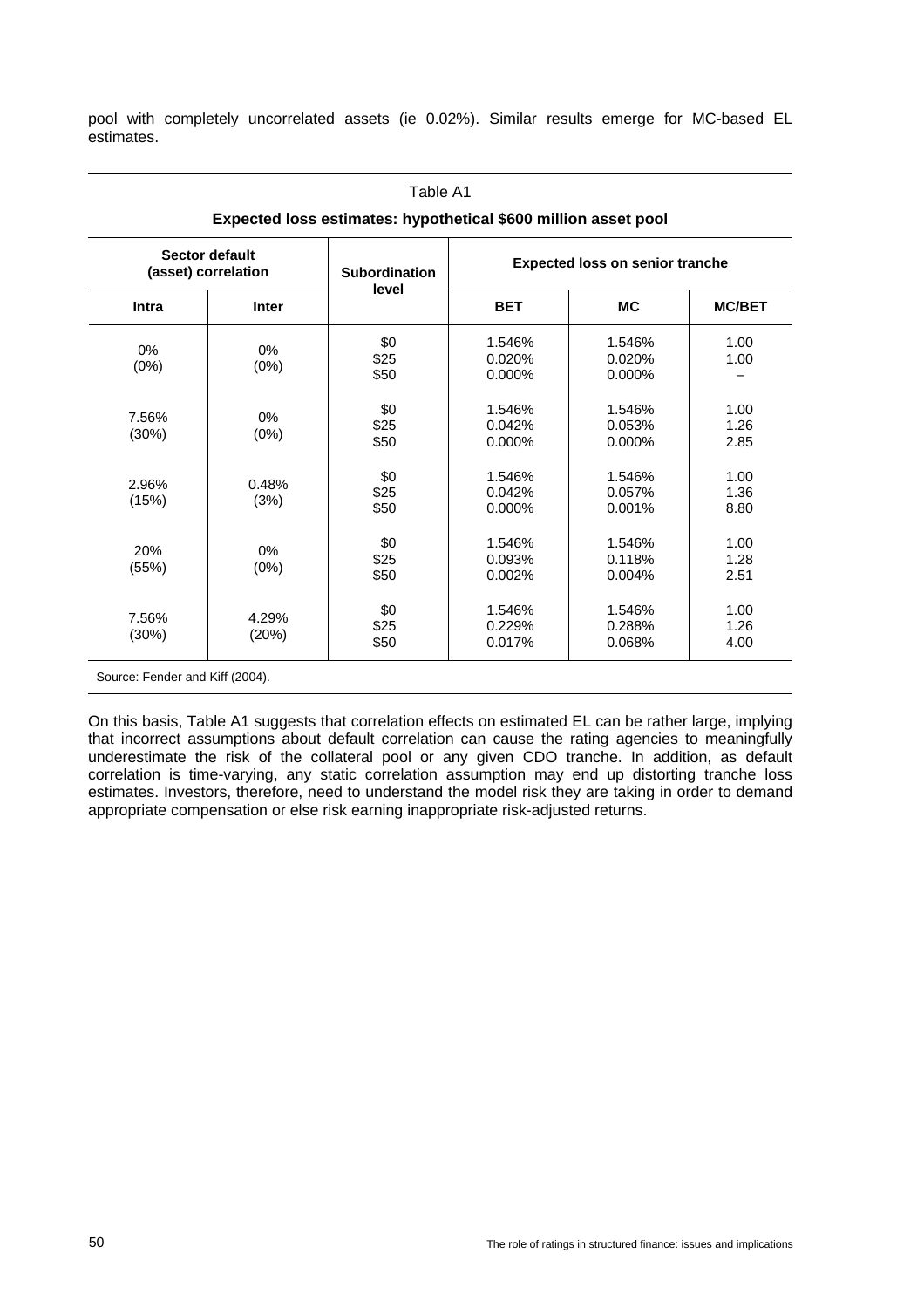# **Appendix 5: Manufactured housing ABSs: Caveat emptor? An example of the interaction of default and structural risks in ABS transactions**

This appendix illustrates the possible interaction of third-party, legal and default risks and their joint impact on the robustness of structured finance transactions, using a case study documenting the performance of certain manufactured housing (MH) ABS transactions. MH ABSs are asset-backed securities collateralised by portfolios of MH-related loans. MH purchases are also financed via mortgages, but such transactions are not an element of this discussion.



**Manufactured housing and total ABS issuance**  In billions of US dollars

Graph A1

Note: Total ABS data exclude CDOs.

Source: JPMorgan Chase.

MH pools and other non-traditional collateral classes became a popular ABS sector in the late 1990s. The sector emerged during a period of strong economic growth with robust performance in the consumer and real estate markets. Backed by this performance, MH securitisations became a well established funding vehicle for MH loans, and issuance volume grew steadily, from \$1 billion in 1990 to a peak at around \$12 billion in 1998, according to data from JPMorgan Chase. During this period, the market was dominated by a few large issuers, with the top five accounting for almost 80% of issuance activity, while MH lending has been geographically concentrated in the south and southeast of the United States.<sup>52</sup>

Subsequent performance of certain MH vintages, however, has been disappointing. According to S&P, 45% of US ABS downgrades in 2003 and 56% of total US ABS life-to-date defaults originate from this sector alone. Overall, the three major rating agencies downgraded some 40% of their rated MH tranches, with ratings on the same tranches by different rating agencies diverging significantly - to more than 10 notches in some cases (see below).<sup>53</sup> MH ABS volumes dropped in the process, with issuance down to less than \$1 billion in 2003 and market access by lenders limited because of higher

 $\overline{a}$ 

 $52$  See Abrahams et al (1998) and Gjaja et al (2001).

<sup>&</sup>lt;sup>53</sup> Flanagan et al (2003) argue that the majority of the observed downgrades were due to overly aggressive underwriting in conjunction with rating agencies' underestimation of losses and structures that were not as robust as first thought.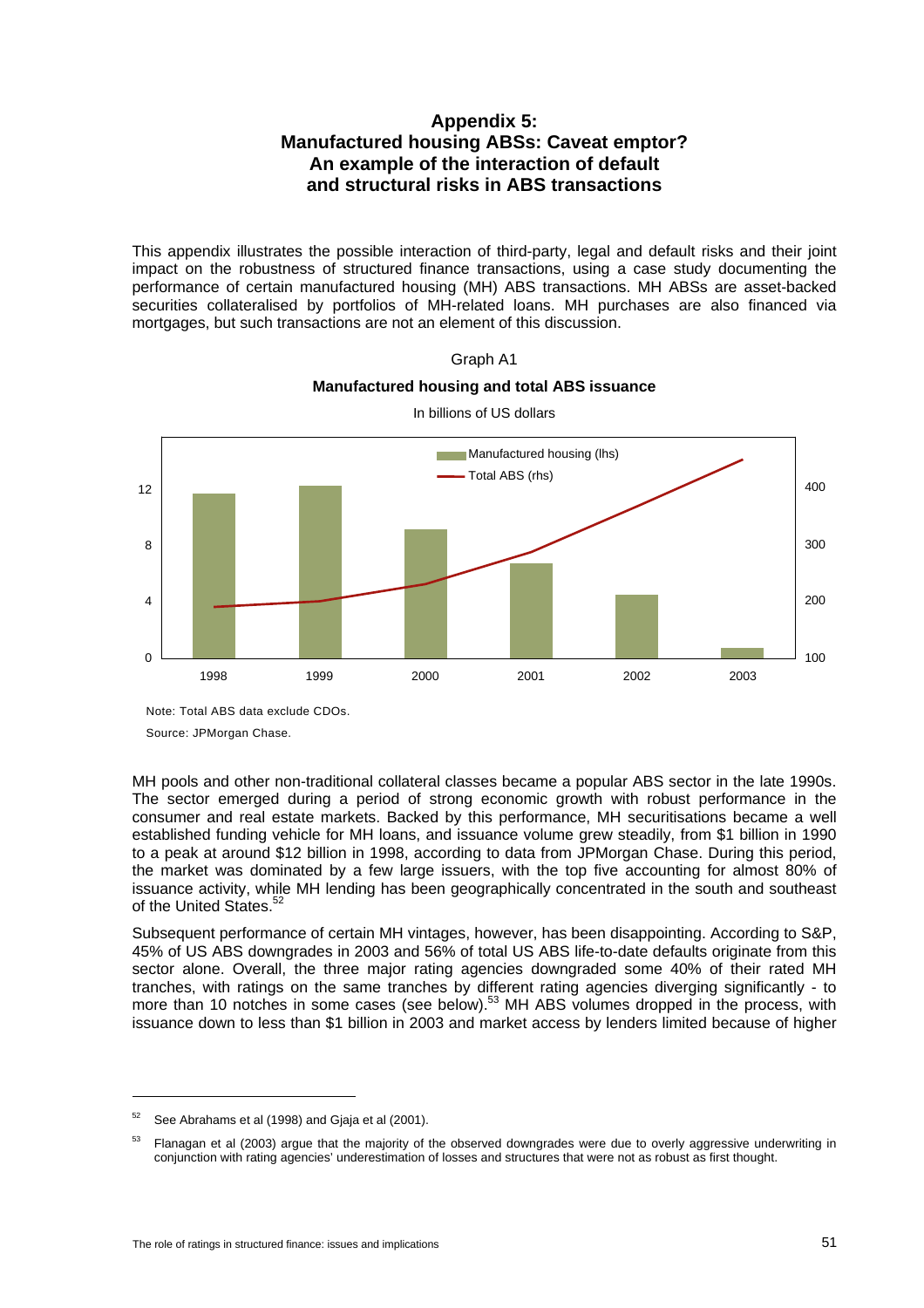credit enhancement levels and wider spreads demanded by ABS investors.<sup>54</sup> At least in retrospect, industry commentators have attributed this poor performance of MH pools to the interaction of two factors: slipping *underwriting standards*, ie the documentation and credit standards used to originate MH loans, and *servicer risk*.

*Underwriting standards*: In ABS transactions, underwriting standards are the equivalent of initial portfolio selection in CDOs. The rating agencies, in turn, put a particular emphasis on monitoring underwriting standards and their impact on expected portfolio losses. For this purpose, they rely on the loss history of a given (or comparable) issuer to project future losses, ie to estimate foreclosure frequency and loss severity, and aim to identify the impact of changes in underwriting policies by segregating the collateral by vintage.<sup>55</sup> Apparently, major MH originators began to adopt more aggressive lending practices starting in the mid-1990s, eg by reducing required down payments and increasing loan-to-value (LTV) ratios.

**Servicer risk**: In a structured transaction, the servicer agrees to service and administer the assets included in the collateral pool in accordance with agreed practices. Importantly, the servicing function is regarded to be a more important determinant in controlling losses for MH portfolios than for more traditional asset pools. This is because of the lower-income nature of the pool's obligors, which puts a premium on efficient servicing and the servicer's ability to limit losses, eg by contacting delinquent borrowers quickly and by securing vacated MH units.<sup>57</sup>

*A tale of two tranches*: Ex post, the extent and consequences of the ongoing change in underwriting standards may have been slow to show up in loss projections. Similarly, servicer risk turned out to play an exceptional role in MH transactions, as servicers started to delay foreclosures and delinquencies were allowed to build, ultimately resulting in higher loss severities. In the wake of the economic downturn starting in 2000, pool deterioration became increasingly apparent, triggering downgrades of existing structures and increased credit enhancement levels for newly issued deals.

Oakwood 2000-D, an MH ABS structure issued by Oakwood Mortgage Investors Inc, is an extreme example of the MH downgrades observed in this context. The deal, issued in December 2000 with an original balance of \$208 million, consisted of 10 classes of securities with original maturities of between 12 and 30 years. The M1 class, the most senior mezzanine tranche, was rated AA by all three major rating agencies at origination. Three years later, in December 2003, the tranche had been downgraded by two rating agencies, by 11 and 13 notches, respectively. The third rating agency, while maintaining the original rating, had placed the tranche under negative credit watch. By April 2004, all three agencies had downgraded the tranche, by between 13 and 21 notches all in all, placing it firmly into sub-investment grade territory. The maximum difference between any two rating pairs, which had peaked at 13 notches, remained at an unusually high eight notches as a result.

A similar, though less extreme, example is offered by Conseco Finance 2000-6. This deal, also issued in December 2000, consisted of nine classes of securities with an overall issue amount of \$445.5 million, backed by MH loans originated and serviced by Conseco Finance. The M1 tranche, with an original issue amount of \$27 million, was rated AA by all three major rating agencies at the time of issuance. Subsequently, following continued performance deterioration of Conseco (later renamed Green Tree, following the sale of Conseco's MH business to CFN Holdings) pools and significant erosion of credit enhancement, the tranche was downgraded by between 10 and 15 notches. As a result, by March 2004, it had migrated to sub-investment grade, being rated BB–, B and CCC, respectively.

<sup>&</sup>lt;sup>54</sup> Nevertheless, investors in equity tranches of MH ABSs (often retained by the originators, which were in some cases affiliates of the manufacturers) appear to have borne the brunt of the problems that emerged in this sector. A comparison of the total return on Merrill Lynch's ABS indices suggests that investment grade fixed rate MH ABSs outperformed other ABS sectors for the 1990-2004 period, with the credit deterioration in the MH sector more than offset by wider initial yield spreads, on average. Accordingly, well diversified portfolios of senior MH tranches would have held their values fairly well. Because the shocks to the MH sector are regarded as having been quite extreme, this outcome could be regarded as evidence that ABS structures generally are effective at insulating senior claims from most of the underlying portfolio risk.

<sup>&</sup>lt;sup>55</sup> See Raynes and Rutledge (2003) for a detailed description.

<sup>56</sup> For more detail, see Person and Reddy (2003) and Thompson and Callahan (2004).

See, for example, Standard and Poor's (2000) for a detailed description of the rating agencies' approach towards servicer risk in MH securitisations, and Perelmuter and Binz (2004) for an analysis of observed problems for certain MH vintages.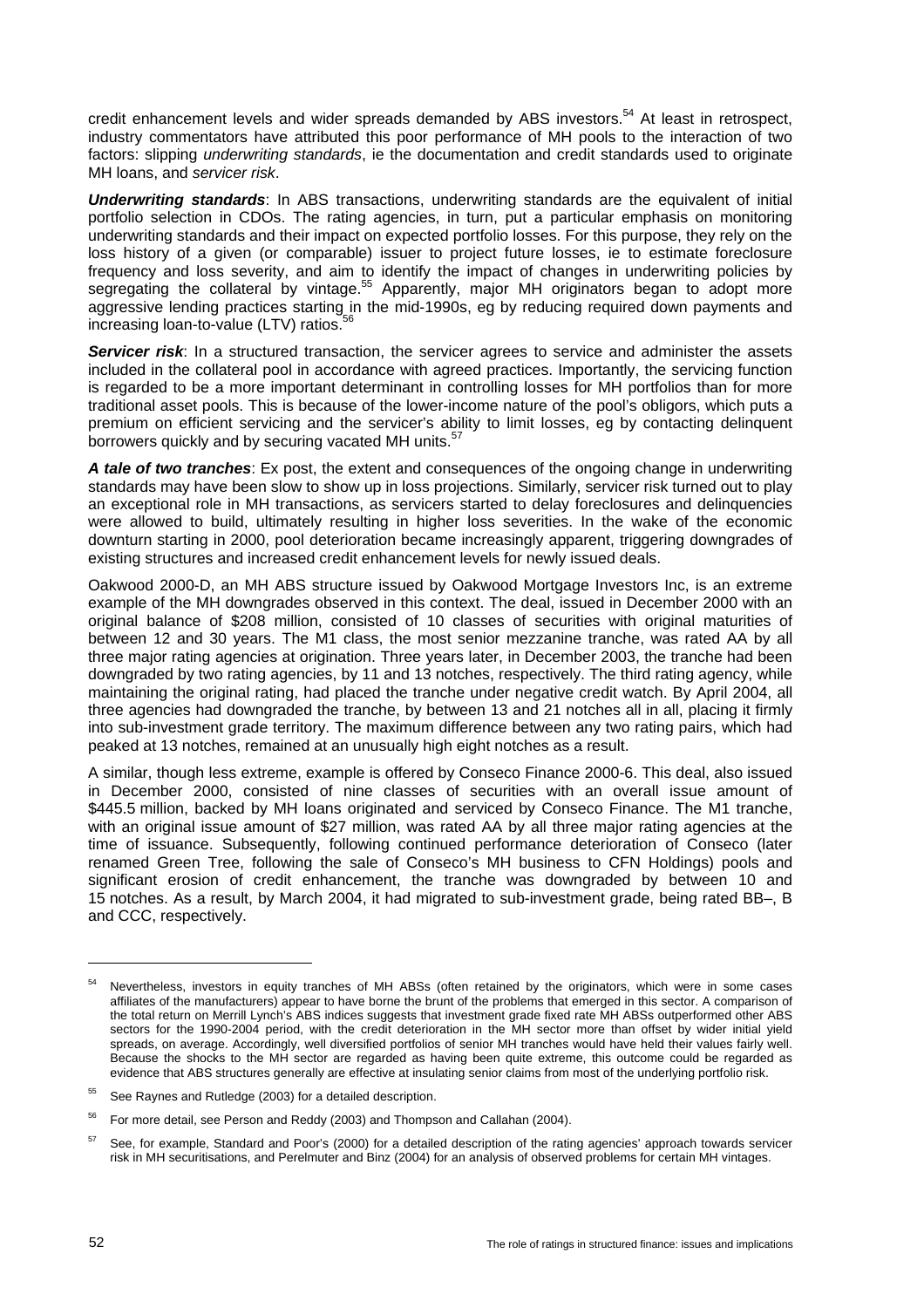Graph A2

# **Manufactured housing ABSs: selected rating transitions**



Note: A dot indicates a "negative watch" situation. Source: Bloomberg.

Interestingly, while the deterioration of the performance of the collateral pool was the fundamental reason for these downgrades, the deal was also hit by a manifestation of servicer and legal risk. Following the bankruptcy of Conseco Finance, the bankruptcy court issued an interim order amending the deal's pooling arrangements in an effort to protect Conseco's creditors. As a result, Conseco retained servicing under the MH deals affected, the servicing fee increased to 125 bp per annum (up from the original 50 bp servicing fee), and fees became senior to the allocation of cash receipts to note holders (formerly subordinated to the payment of interest and principal to each class of the certificates). This was despite the fact that the pooling agreements did not allow for a 125 bp servicing fee, with any successor servicer entitled to an additional fee of only 50 bp per annum.<sup>58</sup>

 $\overline{a}$ 

<sup>58</sup> See Wolf (2001) for pre-sale information on the Conseco deal.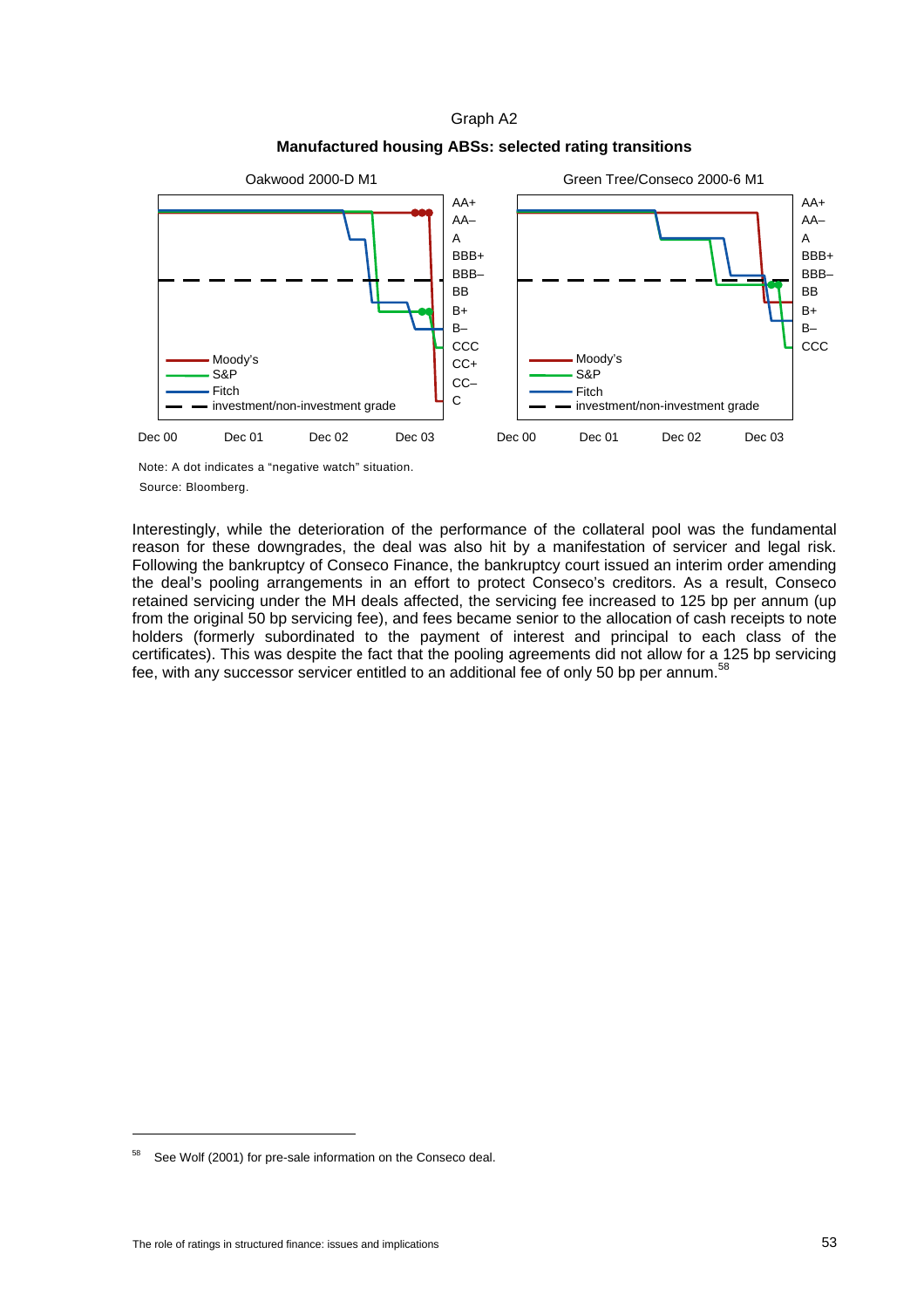# **Appendix 6: Glossary of structured finance terms**

| asset-backed security (ABS)          | a securitised interest in a pool of assets; includes<br>(tranched) structured finance transactions as well<br>as untranched securitisations                                                  |
|--------------------------------------|----------------------------------------------------------------------------------------------------------------------------------------------------------------------------------------------|
| asset correlation                    | a measure of co-movement of the asset values of<br>different firms; often proxied by equity price<br>correlations                                                                            |
| attachment (detachment) point        | the proportion of losses in an underlying portfolio<br>that must occur before a particular tranche starts<br>to lose (loses its entire) value                                                |
| cash CDO                             | a CDO whose collateral comprises cash positions<br>in bonds, loans or other forms of debt                                                                                                    |
| collateralised debt obligation (CDO) | a structured finance transaction backed by a<br>relatively small pool of heterogeneous debt<br>instruments, such as bonds or loans                                                           |
| credit default swap (CDS)            | credit derivative contract in which<br>one<br>а<br>counterparty pays a premium in exchange for<br>compensation when a default event occurs                                                   |
| credit enhancement                   | any methodology that reduces the credit risk of a<br>transaction with a counterparty                                                                                                         |
| default correlation                  | a measure of co-movement of defaults of different<br>credit risk exposures                                                                                                                   |
| excess spread                        | the difference between the income earned on the<br>collateral pool of a structured finance transaction<br>and the contracted payments to the tranched<br>liabilities issued against the pool |
| first-loss tranche                   | the most junior tranche in a structured finance<br>transaction; equity tranche                                                                                                               |
| Gaussian copula                      | statistical method linking distributions of<br>a<br>individual credit defaults to a joint loss distribution<br>for a portfolio containing these credits                                      |
| mezzanine tranche                    | a tranche in the middle of a structured finance<br>transaction's liabilities structure                                                                                                       |
| monoline                             | specialised insurer providing bond investors with<br>guarantees of timely payment of interest and<br>principal, including protection on super-senior<br>structured finance tranches          |
| Monte Carlo simulation               | repeated trails of random defaults to establish an<br>estimate of the loss distribution of a portfolio                                                                                       |
| senior tranche                       | a tranche at the top of a structured finance<br>transaction's liabilities structure                                                                                                          |
| single-tranche CDO                   | a structured finance transaction where only one<br>single tranche, usually at the mezzanine level,<br>rather than the full capital structure is sold to<br>investors                         |
| special purpose vehicle (SPV)        | a finite-lived, standalone financing vehicle used to<br>hold the assets underlying a structured finance<br>transaction                                                                       |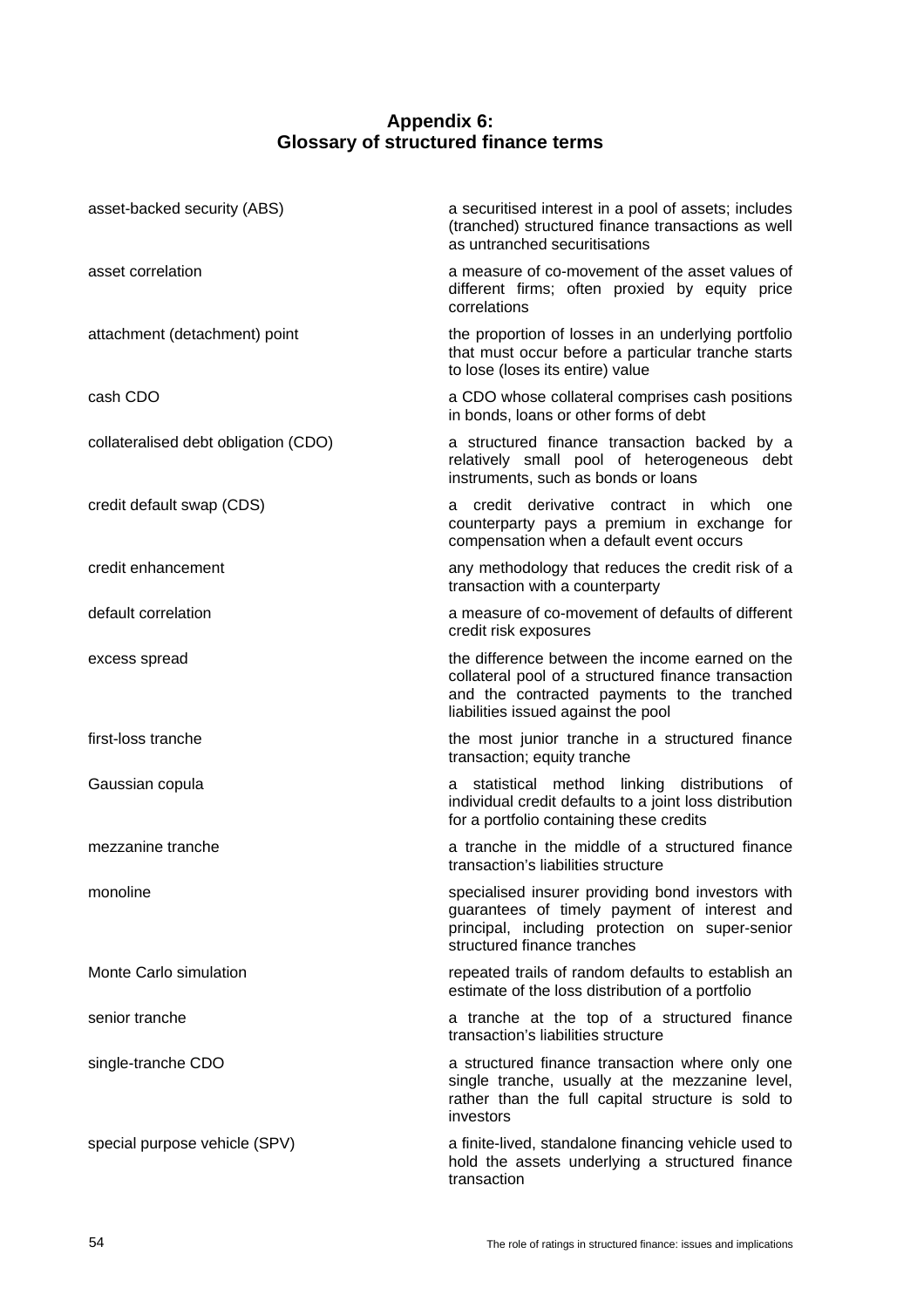| structured finance               | a form of financial intermediation involving the<br>pooling of assets and issuance against this pool<br>of tranched liabilities; commonly based on an<br><b>SPV</b>                                                |
|----------------------------------|--------------------------------------------------------------------------------------------------------------------------------------------------------------------------------------------------------------------|
| super-senior ("wrapped") tranche | a tranche at the very top of a structured finance<br>deal's liabilities structure, the credit risk of which<br>is transferred to an external counterparty via a<br>CDS contract or a financial guarantee ("wrap"). |
| synthetic CDO                    | a CDO that creates credit exposures for investors<br>primarily through CDSs                                                                                                                                        |
| traditional ABS transaction      | a structured finance security backed by large<br>homogeneous asset pools; this contrasts with<br>CDOs, which are backed by smaller pools of<br>more heterogeneous assets                                           |
| tranching                        | issuance of several classes of securities against a<br>pool of assets, each with distinct risk-return<br>profiles                                                                                                  |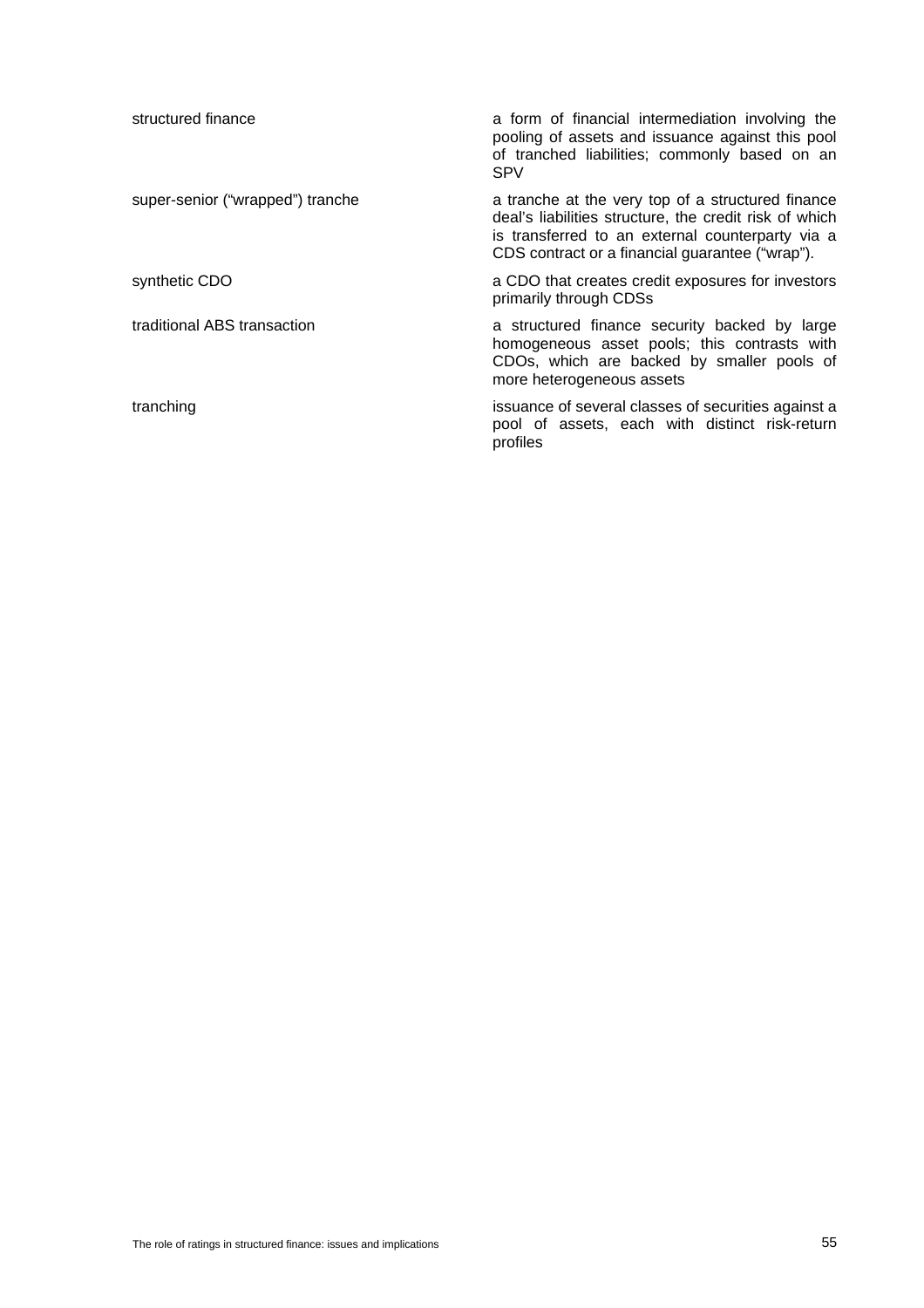# **References**

### **Central bank papers written in connection with the Working Group**<sup>59</sup>

Ammer, J M and N Clinton (2004): "Good news is no news? The impact of credit rating changes on the pricing of asset-backed securities", *International Finance Discussion Paper,* no 809, Federal Reserve Board, July (www.federalreserve.gov/pubs/ifdp/2004/809/ifdp809.pdf).\*

Ashcraft, A (2004): *How do structured finance products add value?*, Federal Reserve Bank of New York, mimeo.\*

Cousseran, P O, K Hall, I von Koeppen-Mertes and Y Nakata (2004): *Non-credit risks in structured finance*, Banque de France/Reserve Bank of Australia/European Central Bank/Bank of Japan, mimeo.<sup>\*</sup>

Fender, I and J Kiff (2004): "CDO rating methodology: some thoughts on model risk and its implications", *BIS Working Papers* no 163, Bank for International Settlements, November (http://www.bis.org/publ/work163.htm).\*

Mitchell, J (2004): *Financial intermediation theory and structured finance markets*, National Bank of Belgium, mimeo.\*

Perraudin, W and A Van Landschoot (2004): "How Rrisky are structured exposures compared with corporate bonds?", in W Perraudin (ed), *Structured credit products: pricing, rating, risk management and Basel II*, Risk Books.\*

Violi, R (2004): *Credit ratings transitions in structured finance*, Banca d'Italia, mimeo.\*

#### **Other references**

Abrahams, S et al (1998): "Manufactured housing securitization and prepayments", in F J Fabozzi (ed), *Handbook of structured financial products*, Wiley, pp 439-53.

Adelson, M H (2003): "CDO and ABS underperformance: a correlation story", *Journal of Fixed Income*, pp 53-63.

Akerlof, G A (1970): "The market for 'lemons': quality uncertainty and the market mechanism", *[Quarterly Journal of Economics](http://web35.epnet.com/searchpost.asp?tb=1&_ug=sid+6CA9730F%2D8BAF%2D48E4%2D9FDC%2DFB581B8213E8%40sessionmgr6+dbs+ecn+cp+1+4FE2&_us=hd+False+hs+False+or+Date+fh+False+ss+SO+sm+ES+sl+%2D1+dstb+ES+ri+KAAACB6C00030299+933C&_uso=hd+False+tg%5B2+%2D+tg%5B1+%2D+tg%5B0+%2DAU+st%5B2+%2D+st%5B1+%2D+st%5B0+%2DAkerlof+db%5B0+%2Decn+op%5B2+%2DAnd+op%5B1+%2DAnd+op%5B0+%2D+492B&ss=JN%20%22Quarterly%20Journal%20of%20Economics%22&fscan=Sub&lfr=Lateral)*, vol 84(3), pp 488-500.

Altman, E I, B Brady, A Resti and A Sironi (2004): "The link between default and recovery rates: theory, empirical evidence, and implications", *Journal of Business*, forthcoming.

Boot, A W and A V Thakor (1993): "Security design", *Journal of Finance*, vol 48(4), pp 1349-78.

Bund, S, M Neugebauer, K Gill, R Hrvatin, J Zelter and J Schiavetta (2003): *Global rating criteria for collateralised debt obligations*, Fitch Ratings, July.

Calamaro, J-P, T Nassar and K Thakkar (2004): "Correlation: trading implications for synthetic CDO tranches", *Deutsche Bank Global Markets Research*, September.

Campbell, J Y and G B Taksler (2003): "Equity volatility and corporate bond yields", *Journal of Finance*, vol 58(6), pp 2321-49.

Cifuentes, A and G O'Connor (1996): "The binomial expansion method application to CBO/CLO analysis", *Moody's Investors Service, Structured Finance, Special Report*, December.

Committee on the Global Financial System (CGFS, 2003): *Credit risk transfer*, Bank for International Settlements, Basel.

 $59$  Papers marked  $*$  will be made available on the BIS website along with this report.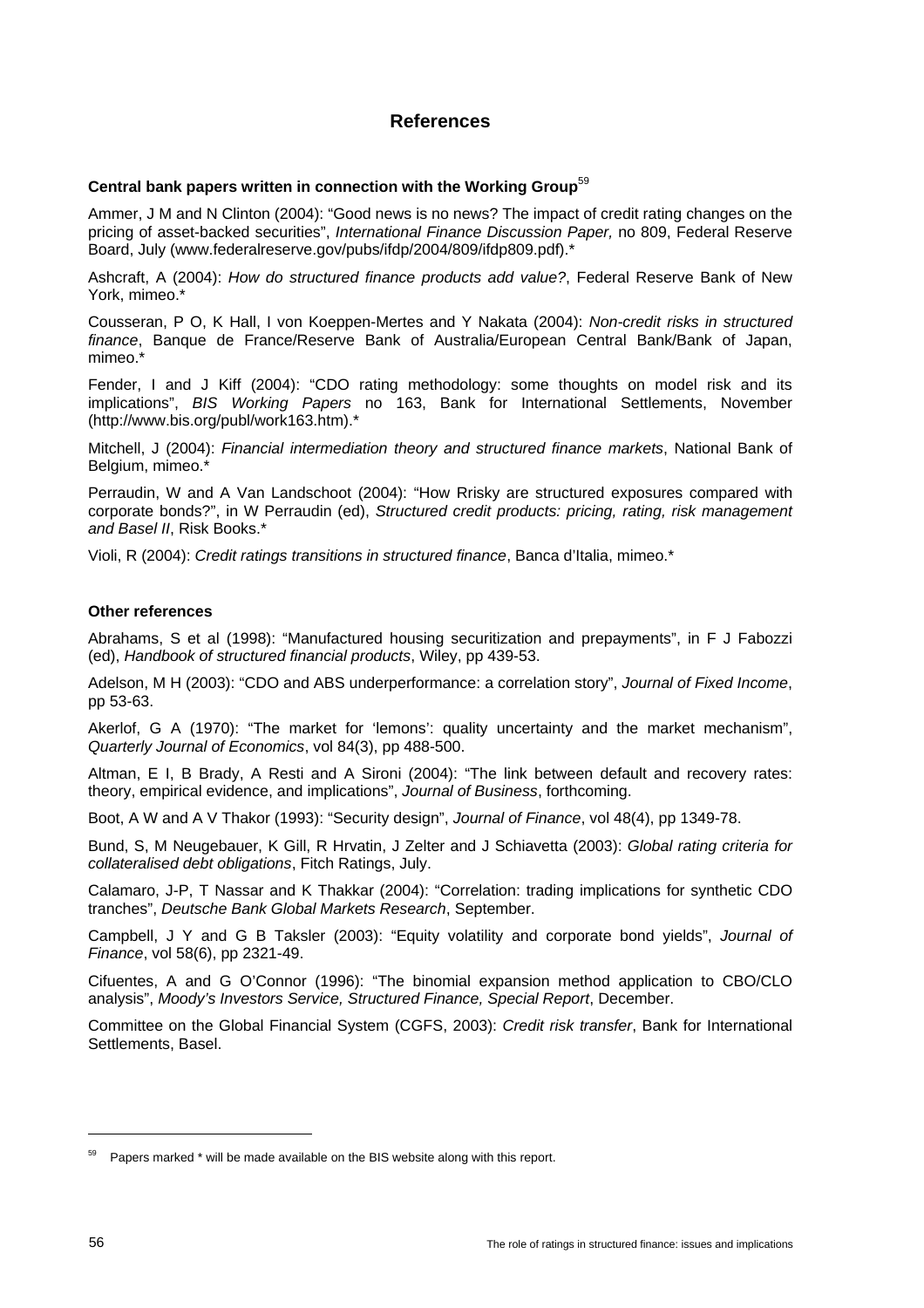Covitz, D and P Harrison (2003): "Testing conflicts of interest at bond ratings agencies with market anticipation: evidence that reputation incentives dominate", *Finance and Economics Discussion Series*, no 2003-68, Federal Reserve Board, December.

Crockett, A, T Harris, F S Mishkin and E N White (2003): "Conflicts of interest in the financial services: what should we do about them?", *Geneva Reports on the World Economy*, no 5, Geneva.

Debuysscher, A and M Szego (2003): "The Fourier Transform Method - overview", *Moody's Investors Service, Structured Finance, Special Report*, January.

De Marzo, P M (2004): "The pooling and tranching of securities: a model of informed intermediation", *Review of Financial Studies*, forthcoming.

De Marzo, P M and D Duffie (1999): "A liquidity-based model of security design", *Econometrica*, vol 67(1), pp 65-99.

De Servigny, A and O Renault (2003): "Correlation evidence", *RISK* magazine, July, pp 90-4.

Deutsche Bank (2003): "Global securitisation and structured finance 2003", *Global White Page*, London.

Duffie, D (2004): "Time to adapt copula methods for modelling credit risk correlation", *RISK* magazine, April, p 77.

Dunbar, N (2004a): "Seduced by CDOs", *RISK* magazine, September, pp 38-44.

——— (2004b): "Barclays fights CDO lawsuit", *RISK* magazine, October, pp 10-12.

European Central Bank (2004): *Credit risk transfer by EU banks: activities, risks and risk management*, May.

Fitch Ratings (2002): "Structured Finance Rating Transition Study", *Structured Finance*, May.

——— (2003): "Global credit derivatives - a qualified success", *Credit Policy Special Report*, September.

——— (2004): "Global Credit Derivatives Survey - single-name CDS fuel growth", *Credit Policy Special Report*, September.

Flanagan, C, R Asata, T Ko, E Reardon and A Sze (2003): "ABS Monitor", *JPMorgan Global Structured Finance Research*, 16 September.

Frye, J (2003): "A false sense of security", *RISK* magazine, August, pp 63-7.

Gaur, V, S Seshadri and M Subrahmanyam (2003): *Market incompleteness and super value additivity: implications for securitization*, New York University, mimeo.

Gibson, M (2004): "Understanding the risk of synthetic CDOs", *Finance and Economics Discussion Series,* no 2004-36, Federal Reserve Board, Washington DC.

Gjaja, I, L Hayre and A Rajan (2001): "Manufactured housing loan securities", in L Hayre (ed), *Mortgage-backed and asset-backed securities*, Wiley, pp 559-624.

Gorton, G and G Pennacchi (1990): "Financial intermediaries and liquidity creation", *Journal of Finance*, vol 45(1), pp 49-71.

Himino, R (2004): "Basel II - towards a new common language", *BIS Quarterly Review*, Bank for International Settlements, September, pp 41-9.

Joint Forum (2004a): *Financial disclosure in the banking, insurance and securities sectors: Issues and analysis*, Working Group on Enhanced Disclosure, Bank for International Settlements, May.

——— (2004b): *Credit risk transfer*, Working Group on Risk Assessment and Capital, Bank for International Settlements, October.

Kiff, J (2004): *The basic math of default-mode credit loss distributions*, unpublished draft, Bank of Canada, Ottawa.

Martin, B, A Batchvarov and A Kakodkar (2003): "Single tranche synthetic CDOs", *Merrill Lynch European Credit Research*, August.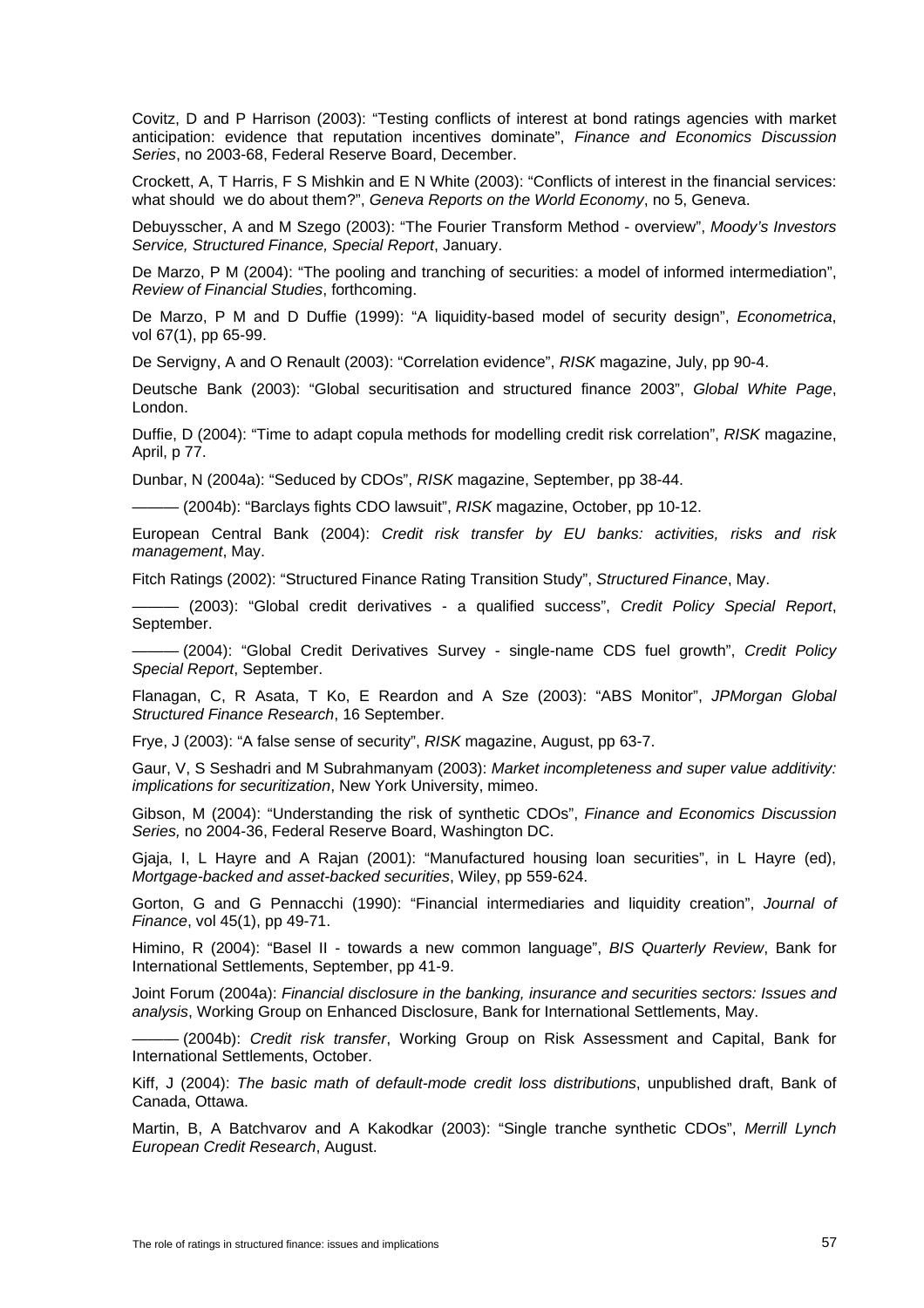Mashal, R, M Naldi and G Tejwani (2004): "The implications of Implied Correlation", *Lehman Brothers Fixed Income Quantitative Credit Research*, June.

Meli, J and P Rappoport (2003): "Tranched credit relative value", *JPMorgan Fixed Income Quantitative Strategy*, December.

Merrill Lynch (2004): *Monoline wraps in European ABS*, Merrill Lynch Global Securities Research and Economics Group, June.

Moody's (2003a): *Structured finance rating transitions: 1983-2002*, January.

——— (2003b): *Credit migration of CDO notes, 1996-2002*, April.

——— (2003c): *Review and 2004 Outlook for the US Financial Guaranty Industry*, December.

Morokoff, W J (2003): "Simulation methods for risk analysis of collateralized debt obligations"; in S Chick et al (eds), *Proceedings of the 2003 Winter Simulation Conference*, pp 335-42.

O'Kane, D and L Schloegl (2002): "Coherent risk measures applied to the default risk of credit portfolios and CDO tranches", *Lehman Brothers Fixed Income Quantitative Credit Research*, January.

Oldfield, G S (2000): "Making markets for structured mortgage derivatives", *Journal of Financial Economics*, vol 57, pp 445-71.

Perelmuter, M and M Binz (2004): "US manufactured housing ABS continues to struggle", *Standard and Poor's Structured Finance*, August.

Person, D and T Reddy (2003): "Manufactured housing industry update", *Moody's Investors Service, Structured Finance, Special Report*, 25 November.

Rappoport, P (2001): "Rock bottom spread mechanics", *JPMorgan Fixed Income Quantitative Strategy*, August.

Raynes, S and A Rutledge (2003): *The analysis of structured securities: precise risk measurement and capital allocation*, Oxford.

Riddough, T (1997): "Optimal design and governance of asset-backed securities", *Journal of Financial Intermediation*, vol 6, pp 121-52.

Rule, D (2001): "Risk transfer between banks, insurance companies and capital markets: an overview", *Financial Stability Review*, Bank of England, December, pp 137-59.

Schwarcz, S L (2002): "Private ordering in public markets: the rating agency paradox", *University of Illinois Law Review*, no 2, February.

Securities and Exchange Commission (SEC, 2003): *Report on the role and function of credit rating agencies in the operation of the securities markets*, January.

Standard & Poor's (2000):"Manufactured housing criteria", *Standard & Poor's Structured Finance*, January.

——— (2002): "Global cash flow and synthetic CDO Criteria", *Standard & Poor's Structured Finance*, March.

——— (2003): "Demystifying banks' use of credit derivatives", *Standard & Poor's Financial Institutions*, December.

Thompson, A and E Callahan (2004): "ABS & CDO ratings survey: a forensic look at the ABS & CDO credit cycle", *Deutsche Bank Global Markets Research*, January.

White, W (2004): "Are changes in financial structure extending safety nets?", *BIS Working Papers,*  no 145, Bank for International Settlements, January.

Wolcott, R (2004): "CDOs come of age", *RISK* magazine, October, pp 24-6.

Wolf, J L (2001): "Conseco Finance Corp, Series 2000-6", *Moody's Investors Service, Structured Finance, New Issue Report*, 5 January.

Zeng, B and J Zhang (2002): "Measuring credit correlations: equity correlations are not enough!", *KMV Working Paper*, January.